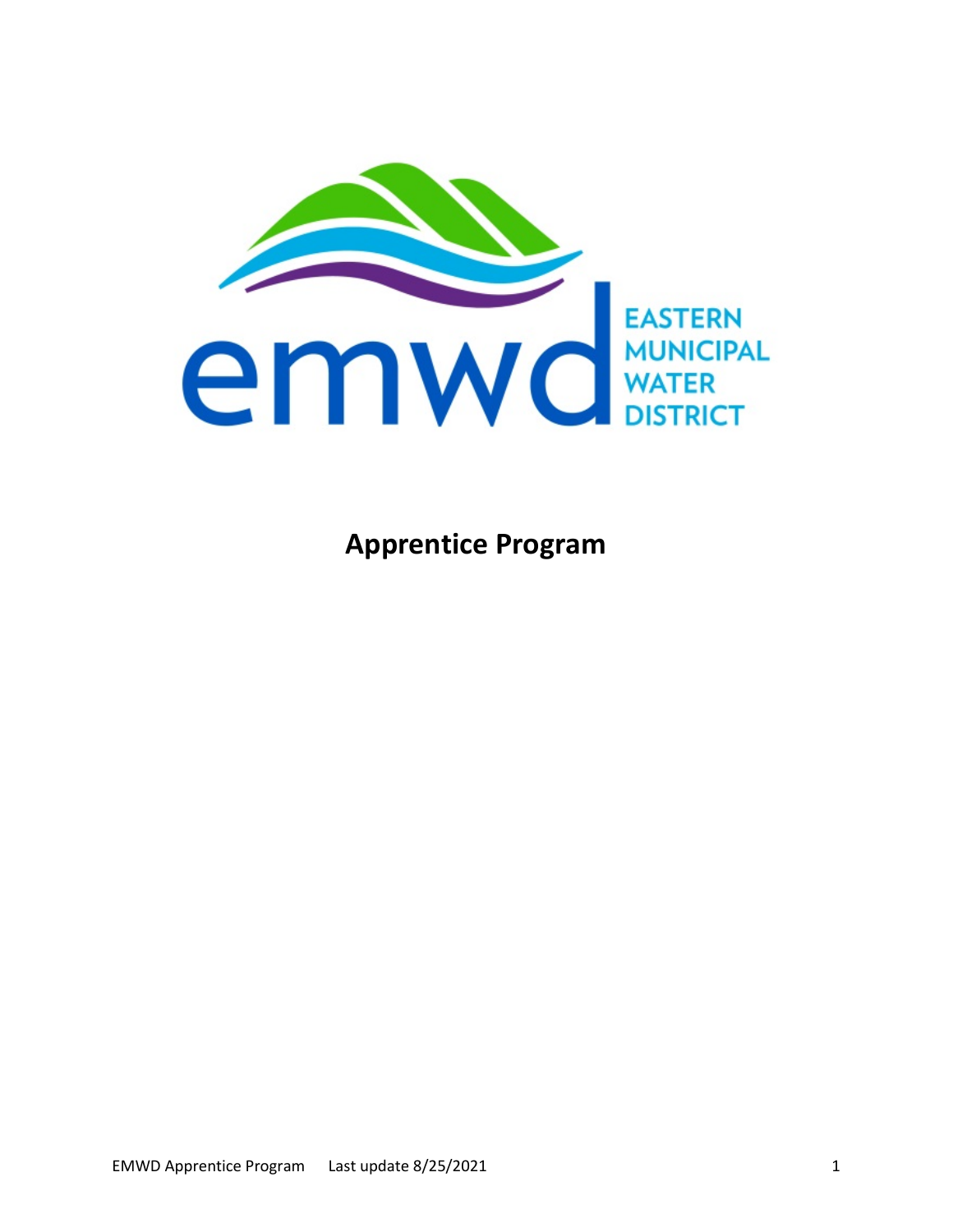# **Contents**

| L.   |  |
|------|--|
| Ш.   |  |
| III. |  |
| IV.  |  |
| V.   |  |
| VI.  |  |
| VII. |  |
|      |  |
| IX.  |  |
| Х.   |  |
|      |  |
|      |  |
|      |  |
|      |  |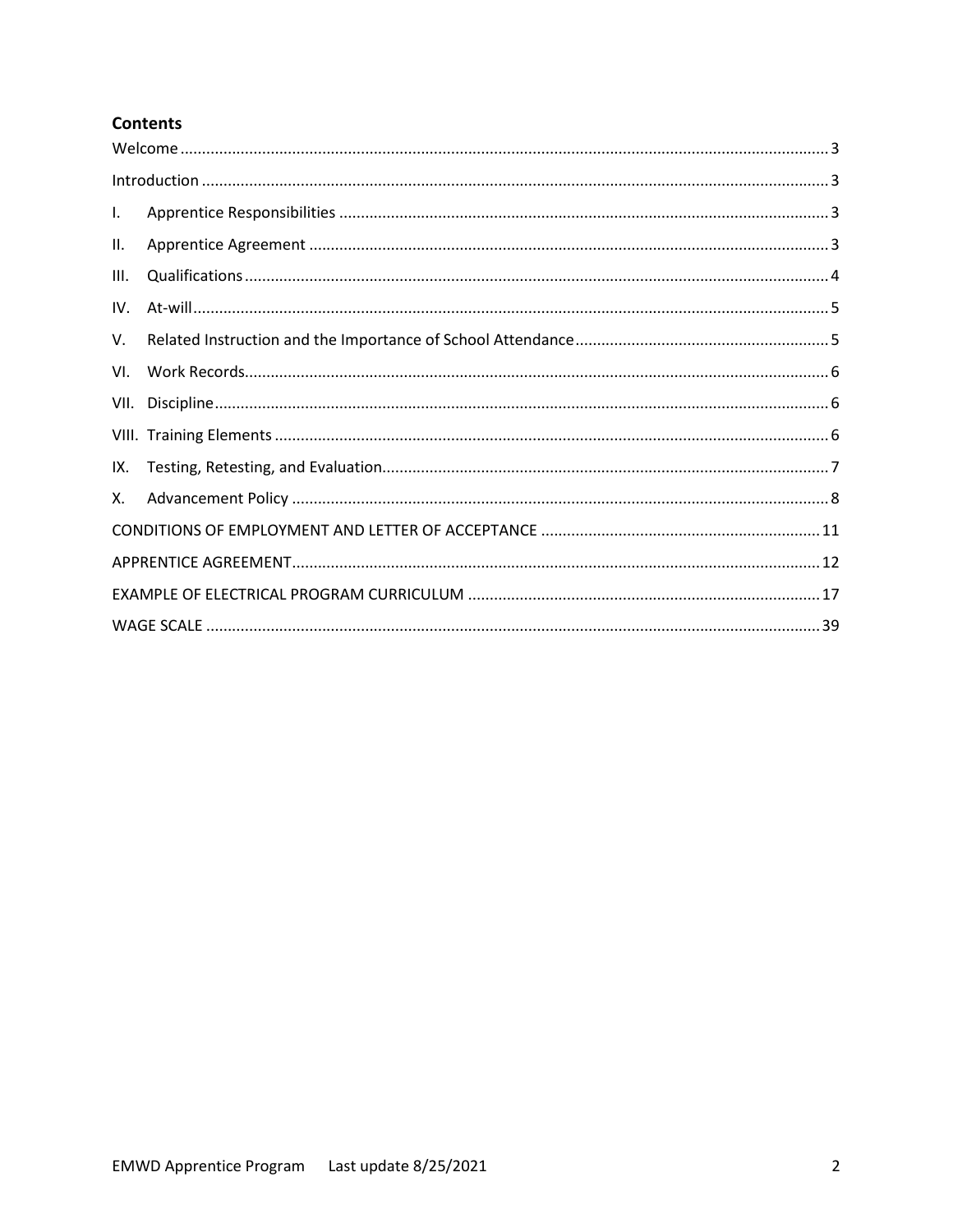#### <span id="page-2-0"></span>**Welcome**

Congratulations on becoming a new apprentice with the Eastern Municipal Water District (EMWD). This apprenticeship program will allow you to receive comprehensive training while receiving full wages and benefits. At the successful completion of the program, the apprentice will be moved into the applicable job classification (i.e. Control Technician I) with all applicable benefits.

### <span id="page-2-1"></span>**Introduction**

Apprenticeship combines supervised structured on-the-job training with classroom instruction. The purpose of the program is to provide you with a comprehensive knowledge of your selected occupation. The Fitzgerald Act issued labor standards and enlarged the federal committee on apprenticeship. Adoptions of national standards were formed for various trades under this law, and to this day continue to be amended for the welfare of apprentices. As an apprentice, you will learn on-the-job under the supervision of a journeyperson, while working for EMWD. You will also attend related instruction classes at an approved training site. You will be paid according to a progressive schedule for wage increases over the term of your apprenticeship as listed on your Apprenticeship Agreement.

#### <span id="page-2-2"></span>**I. Apprentice Responsibilities**

Apprenticeship training is an expensive investment for EMWD. Your signature on the Apprentice Agreement means that you have pledged your best efforts to succeed. You must take responsibility for your own success.

- 1. Work Safely You must follow all safety rules and procedures
- 2. Attendance You are expected to be at work and on time as scheduled. You must receive prior approval from your supervisor if you must be absent from work or school
- 3. Attend and participate in related instruction
- 4. Be involved and show dedication during training
- 5. Show respect to the skilled journeypersons training and supervising you
- 6. Comply with the provisions of the Apprentice Agreement
- 7. Follow EMWD's policies and procedures

### <span id="page-2-3"></span>**II. Apprentice Agreement**

Apprentices will be considered "at-will" employees and a condition of accepting an apprentice position. The apprentice agrees to continue employment with the District for a minimum of 12 months after receiving formal training courses or repay the District for the costs incurred for formal classroom training on a pro-rated basis, except in the event of a non-voluntary separation.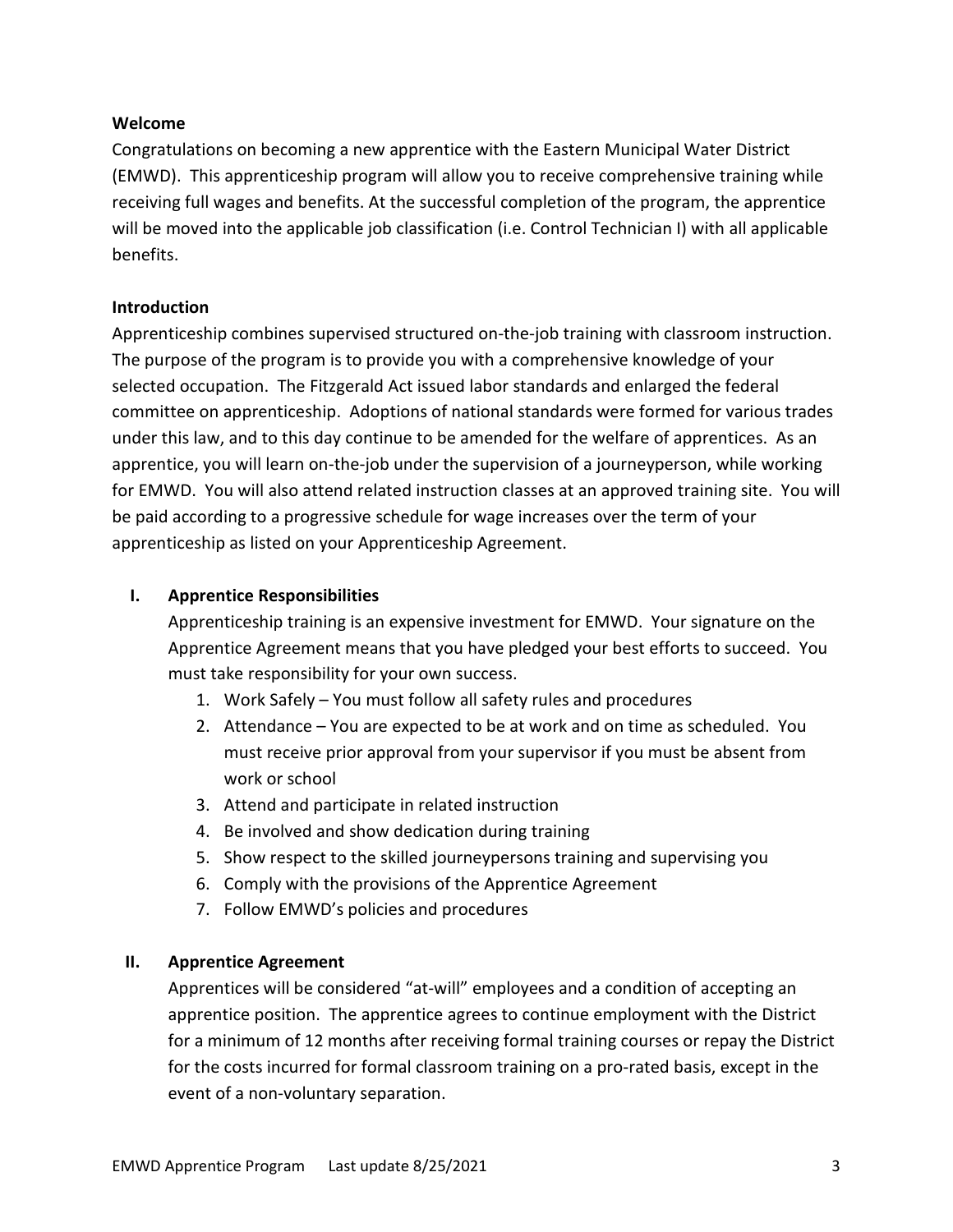The Apprentice Agreement is a legal binding document between you and the District. The terms and conditions of your training are contained in the Agreement including start date of the apprenticeship. Pay raises are determined by the start date along with accumulation of work hours.

Your apprenticeship is valid only for the number of year/hours that are listed on your agreement. Failure to complete the required on-the-job training hours and related classroom instruction in this time frame will result in termination or cancellation from the program.

The District is investing costs and resources to help you succeed through the program.

Please take time to review your copy of the Agreement. It should be thoroughly understood.

## <span id="page-3-0"></span>**III. Qualifications**

- A. Acceptance of terms of this program.
- B. Age Requirement- Minimum age of all applicants to be at least 18 years.
- C. Applicants shall have a High School diploma or GED
- D. Current EMWD employees wishing to opt into the apprenticeship program agree to the terms and conditions of this program and agreement. Once the employee has opted to participate into this program, their prior position is considered relinquished.
- E. Physical Examination Applicants are subject to a pre-employment physical ability assessment/medical examination given without cost to the individual by a medical provider designated by EMWD.
- F. Apprentice Entrance Exam The practical exam is comprised of tests of general abilities relevant to the position. The written exam has a qualifying weight with a **minimum passing score of 70%**.
- G. Oral interview Criterion and Weighting
	- o Communication /Dedication 20%
	- o Interpersonal Skills 10%
	- o Conflict Resolution 10%
	- o Adaptability and Flexibility 10%
	- o Ability to Work with Others 10%
	- o Initiative and Judgment 10%
	- o Integrity 10%
	- o Ability to Learn 10%
	- o Work Ethic 10%
- H. Qualification Evaluation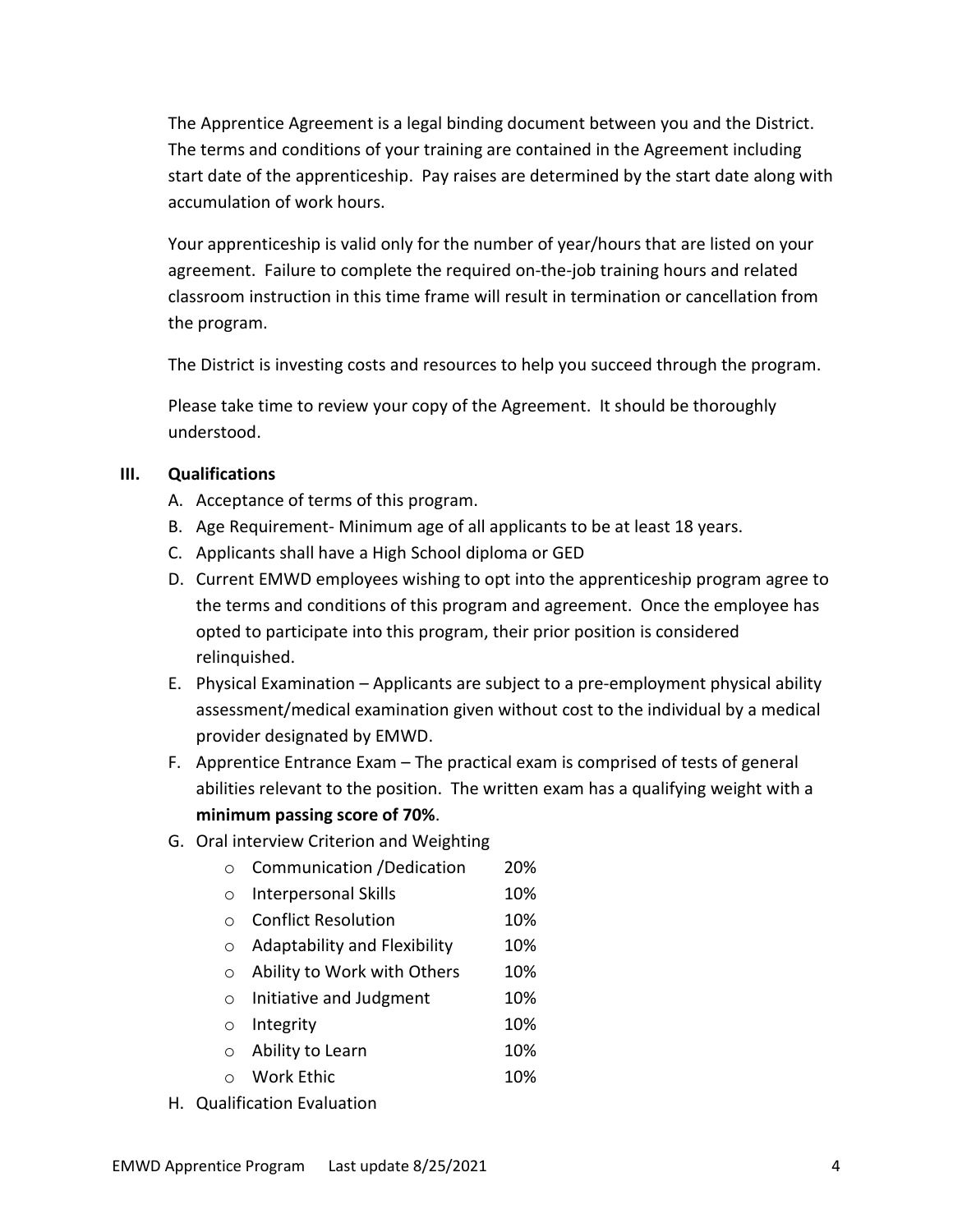| Total               |     | 100% Minimum passing score is 70% |
|---------------------|-----|-----------------------------------|
| Oral Interview      | 40% |                                   |
| Written Exam        | 60% |                                   |
| Relative weightings |     |                                   |

I. Preference Points – Applicants will be evaluated on their previous work and educational experience, if any. A maximum of 25 additional points may be given toward the applicant's overall evaluation ranking where applicable upon proof.

| <b>Work Experience</b>       | Minimum of 6 months                   | 5 Points  |
|------------------------------|---------------------------------------|-----------|
| <b>Job Related Courses</b>   | Taken in a high school shop class,    | 10 Points |
|                              | regional occupational program,        |           |
|                              | community college or technical        |           |
|                              | school.                               |           |
| <b>Armed Services of the</b> | With a discharge or release under     | 10 points |
| <b>United States of</b>      | conditions other than dishonorable in |           |
| America                      | accordance with California Labor      |           |
|                              | Code 3076.5                           |           |

#### <span id="page-4-0"></span>**IV. At-will**

Apprentices will be considered "at-will" employees and a condition of accepting an apprentice position.

Current EMWD employees who have previously completed initial probation will be subject to the terms and conditions of this agreement if they opt to participate in the Apprentice Program. Within 90 days of entering the apprenticeship program, a current EMWD employee will, at the employee's option or when an employee does not successfully demonstrate the ability to meet the District's required minimum performance standards, be returned to his previously held classification or a classification at the same salary range, at the same step he held before entering apprentice program. The employee's review date will be returned to the date in the previously held classification.

### <span id="page-4-1"></span>**V. Related Instruction and the Importance of School Attendance**

Apprenticeship training combines several aspects as part of an overall strategy to train a skilled worker. This strategy combines supervised, structured on-the-job training and related instruction.

It is the District's commitment to release you from work to attend the required training. Failure to attend is a violation of this apprenticeship program. Excessive absenteeism or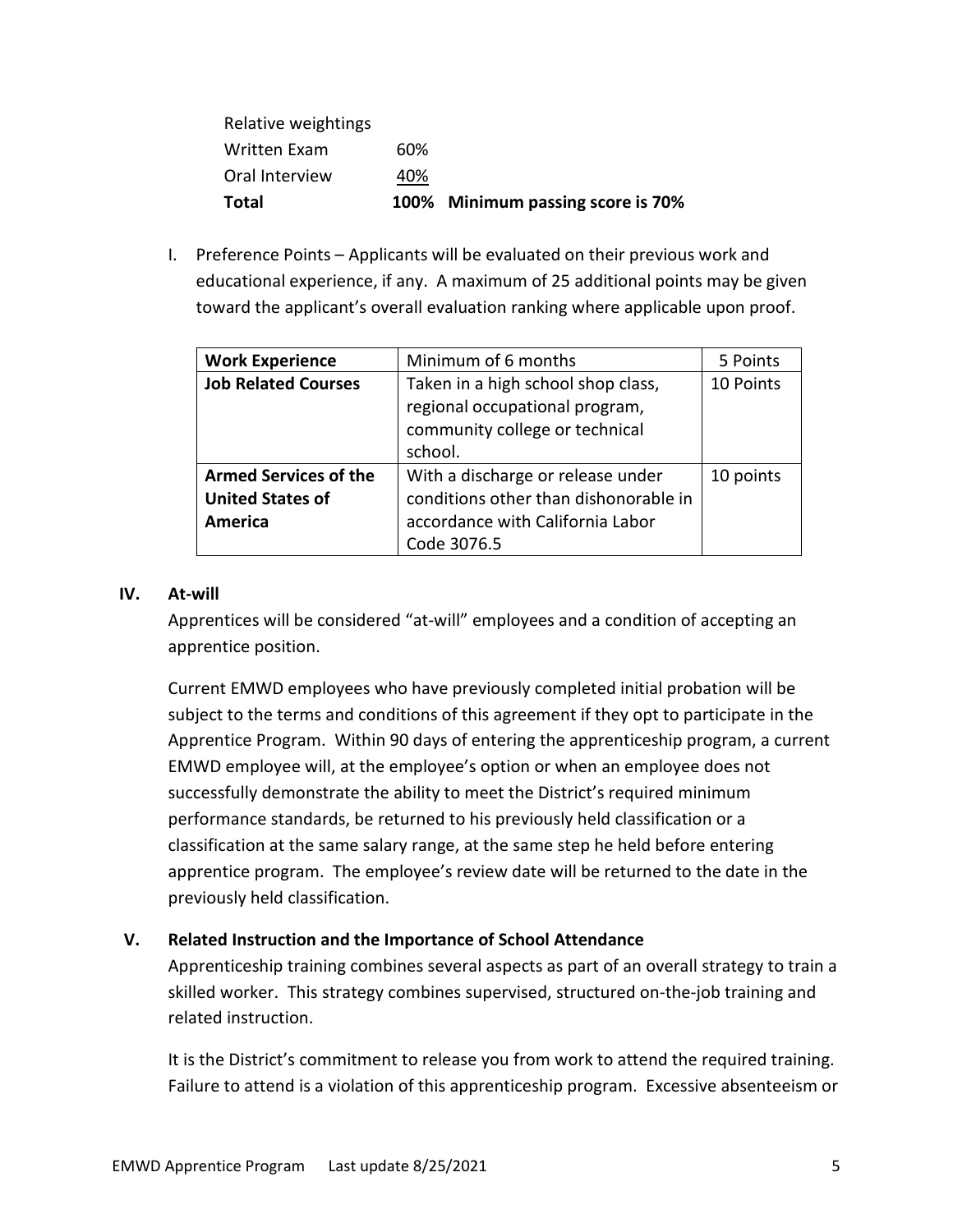tardiness from training may lead to termination or cancellation of your apprenticeship. It is your responsibility to follow the training attendance notification procedure.

#### <span id="page-5-0"></span>**VI. Work Records**

It is important and mandatory that you and the District maintain a record of your progress. Because the training extends over several years, a record is required to assure all parts of the program have been covered. Your training record will be maintained through the District's training application.

#### <span id="page-5-1"></span>**VII. Discipline**

You may be subject to disciplinary procedures when failing to make satisfactory progress or failing to meet your responsibilities in the apprenticeship program.

Behaviors that could lead to disciplinary action up to and including termination of your apprenticeship include but are not limited to:

- Failure to abide by safety procedures and District policies
- Failure to follow work rules and procedures established by the District
- Disruptive behavior on-the-job or in related instruction
- Failure to follow the directions of your supervisor
- Failure to submit on-the-job-training records as required
- Failure to fulfill all related instruction requirements on a timely basis
- Unsatisfactory grades for related instruction courses
- Unsatisfactory attendance (including tardiness) for related instruction courses or at job site

### <span id="page-5-2"></span>**VIII. Training Elements**

The following training elements are integrated so that each reinforces the other:

On-the-Job Training – This is the actual day- to day hands-on work in which the apprentice "learns by doing"

Classroom Training – Established classroom courses conducted during regular working hours at approved training facilities. The EMWD has contracted with the Metropolitan Water District of Southern California (MWD) to provide the classroom training. Apprentice must follow the determined schedule provided by the MWD.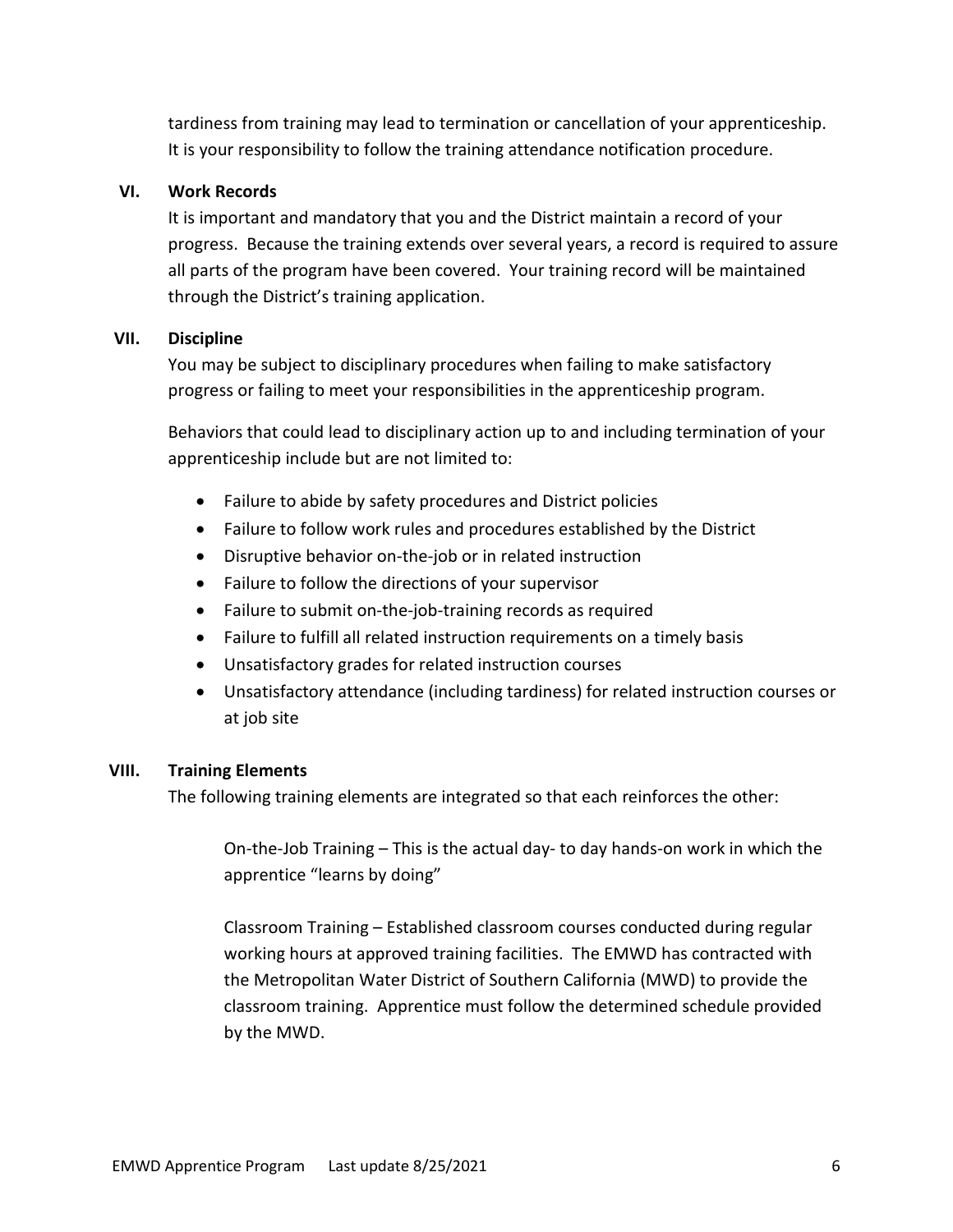Home Study – There will be assignments to be completed away from the job and on your own time

## <span id="page-6-0"></span>**IX. Testing, Retesting, and Evaluation**

- A. Testing Process
	- 1. Self-Study
		- 1. Chapter pre-post-examinations will be graded and recorded
		- 2. End of unit written examinations will be graded and recorded
	- 2. Classroom study
		- 1. Classroom and end of period related written final examinations will be graded and recorded
	- 3. On Job Training (OJT) Practical and Manipulative Training
		- 1. End of period practical examinations administered by the Apprentice's Team Manager or Proctor
	- 4. Demonstrated Proficiency Assessment (DPA) Apprentices shall complete a DPA during their period of instruction. The DPA is defined as individual practical exercises that examine the Apprentice's knowledge, abilities, and competency in core areas specific to their trade.
		- 1. Apprentices shall demonstrate a minimum competency level of 70% on each of the exercises.
		- 2. The DPA exercises shall consist of practical tasks or grouping of practical tasks representative of Journey Level technical skills instructed on and practiced during the Program term.
		- 3. Inability to demonstrate proficiency (70%) on any one or more of the DPA exercises shall result in an apprentice being denied advancement until such time as the Apprentice can properly complete the respective deficiency.
		- 4. In the event the Apprentice needs remedial training in a specific area as determined during the DPA, the Apprentice's Supervisor and Manager will collaborate to provide an effective training plan for the Apprentice.
- B. Minimum Passing Policy
	- 1. Examinations minimum passing grade of 70%. Apprentice cannot advance to the next examination unless the previous examination has been satisfactorily completed.
		- a. First failure of exam retest within two weeks or before next class session whichever is sooner – holdback advancement for two weeks (calendar)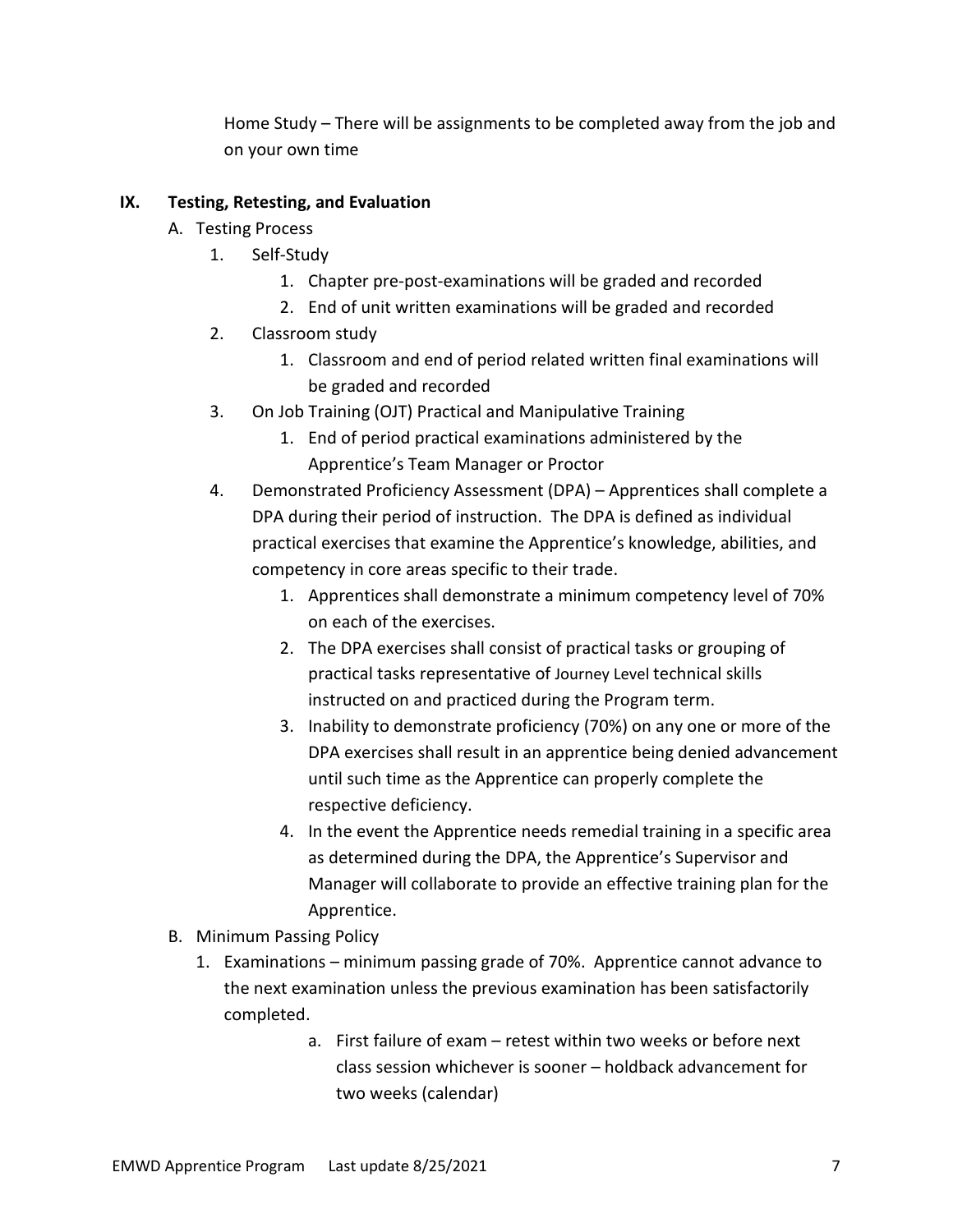Upon request for a test reset from the apprentice, the Apprenticeship Program administrator will send out notification to the apprentice and the apprentice's supervisor indicating the reset and the overall number of test failures When a second test attempt is successful, regardless of the score, the overall final score for the two tests combined will be 70%.

- b. Second failure of exam recommend to drop apprentice from program and cancel apprenticeship agreement
- C. Performance Factors for Overall Performance Evaluation
	- 1. Related Instruction (classroom and self-study) 15%
	- 2. OJT & Practical Exams 85%
	- 3. Retesting for failing a mid-term or final exam shall be subject to the approval of the apprentice's supervisor.

If a mid-term or final exam is retaken the original score is retained.

4. Overall Rating Scale

|       |     | <b>Unsatisfactor</b> | Improveme<br>nt Needed |     | <b>Meets</b><br><b>Standards</b> | <b>Exceeds</b><br><b>Standards</b> |     | Outstanding      |      |   |
|-------|-----|----------------------|------------------------|-----|----------------------------------|------------------------------------|-----|------------------|------|---|
|       |     | (<60%)               | (60% to<br>69%)        |     | (70% to 79%)                     | (80% to 89%)                       |     | (90% to<br>100%) |      |   |
| Grade | 50% |                      | 60%                    | 70% |                                  | 80%                                | 90% |                  | 100% |   |
| GPA   |     |                      | 0.5                    |     |                                  |                                    |     |                  |      | 4 |

#### **Overall Rating Examples:**

| Example #1 Apprentice received 70% score on both Factors      |                                       |                 |  |
|---------------------------------------------------------------|---------------------------------------|-----------------|--|
| Related Instruction 70% x 100 x 15%= 10.5                     |                                       |                 |  |
| OJT / Practical                                               | 70% x 100 x 85%= 59.5                 |                 |  |
|                                                               | Total                                 | 70.0% (GPA 1.0) |  |
| Example #2 Apprentice received 70% and 100% scores on Factors |                                       |                 |  |
| <b>Related Instruction</b>                                    | $70\% \times 100 \times 15\% = 10.5$  |                 |  |
| OJT / Practical                                               | $100\% \times 100 \times 85\% = 85.0$ |                 |  |
|                                                               | Total                                 | 95.5% (GPA 3.6) |  |

### <span id="page-7-0"></span>**X. Advancement Policy**

A. An overall rating for period advancement requires a minimum passing GPA of 1.0 (70%)

- 1. This represents the combined grade point average of all written and practical examinations, plus job performance rating.
- 2. Exception: A period advancement with a minimum GPA of 0.5 (65%) will be allowed one time only, for one period only, during the course of the program.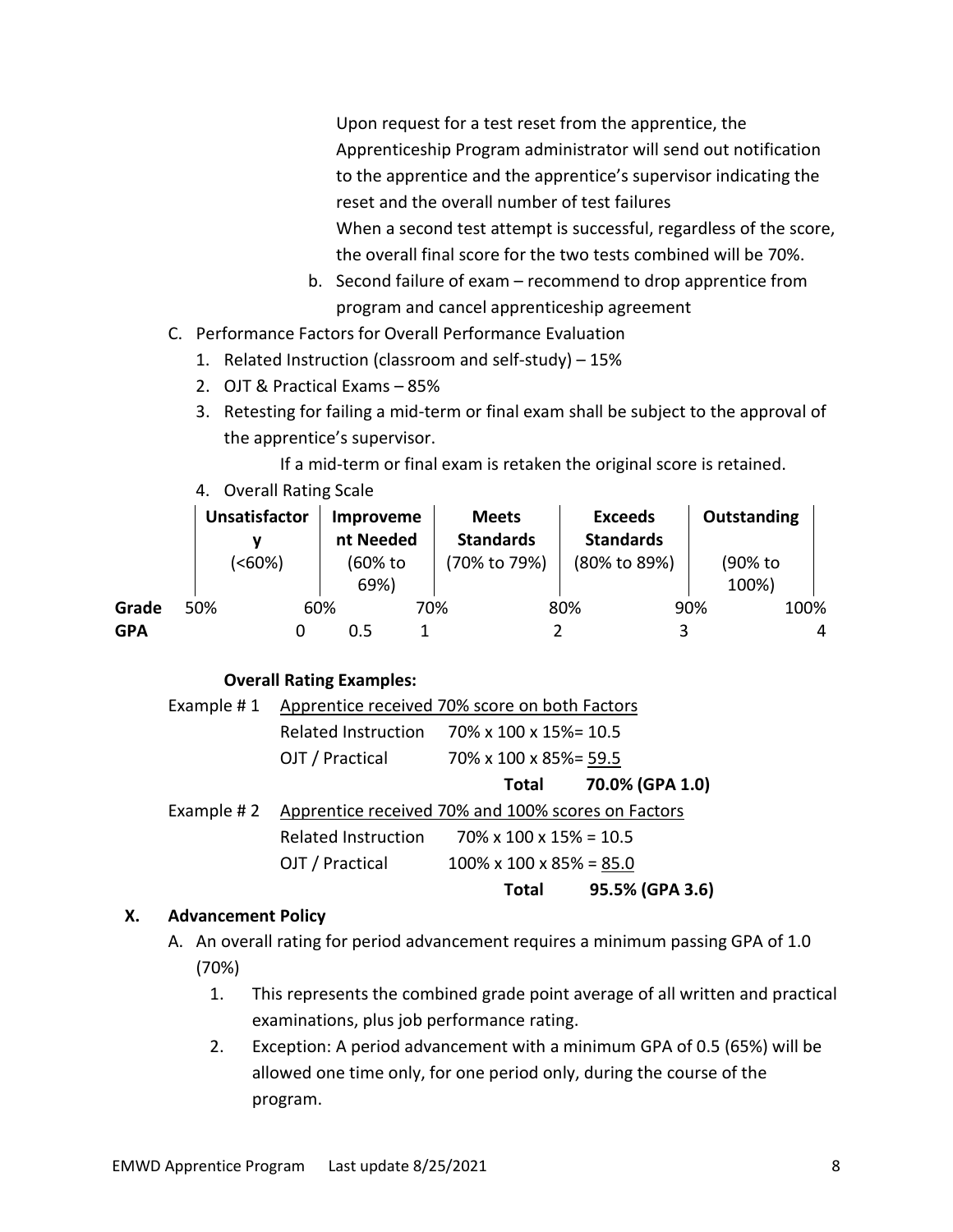- B. Performance reviews will be performed on approximately six month intervals subject to the following:
	- 1. Accrual of a minimum 910 hours straight time hours of OJT with a minimum performance rating of "meets standards".
	- 2. Satisfactory completion of all the required related and supplemental instruction classes and applicable examinations with a minimum performance rating of 70%.
	- 3. Approved advancements will become effective at the beginning of the first pay period following the approval.
- C. Apprentices denied advancement due to unsatisfactory performance will be placed on an action plan and will be evaluated on a biweekly or monthly basis, as determined jointly by his or her supervisor and the program manager.
	- 1. Punitive Advancement Deferral
		- a. Apprentice shall be held back two weeks for each failure of a written examination with a maximum of two failures of any single examination. Upon the second failure of the same examination, the apprentice shall be recommended for removal from the program.
		- b. Apprentice shall be held back for insufficient accrual of the required OJT hours (<910), incomplete home-study, or incomplete examinations. The duration of the advancement withheld shall be contingent on the successful completion of the respective deficiency.
		- c. Apprentice shall be held back for sufficient cause resulting from disciplinary actions, as provided in the applicable collective bargaining unit MOU.
	- 2. Non-Punitive Advancement Deferral
		- a. Apprentice shall be held back for insufficient accrual of the required OJT hours (<910), as a result of family leave, medical leave, military leave, bereavement leave, industrial injury, jury duty, or any other protected leave.
		- b. The amount of non-punitive deferral, if any, shall be contingent on the extent of the deficient OJT hours, and shall be evaluated on a case-by-case basis by his or her supervisor.
		- c. The maximum amount of advancement deferral shall not exceed 12 1/2 % of the duration of the apprenticeship program without supervisor approval. Apprentice who is unable to achieve and maintain to the advancement schedule beyond the maximum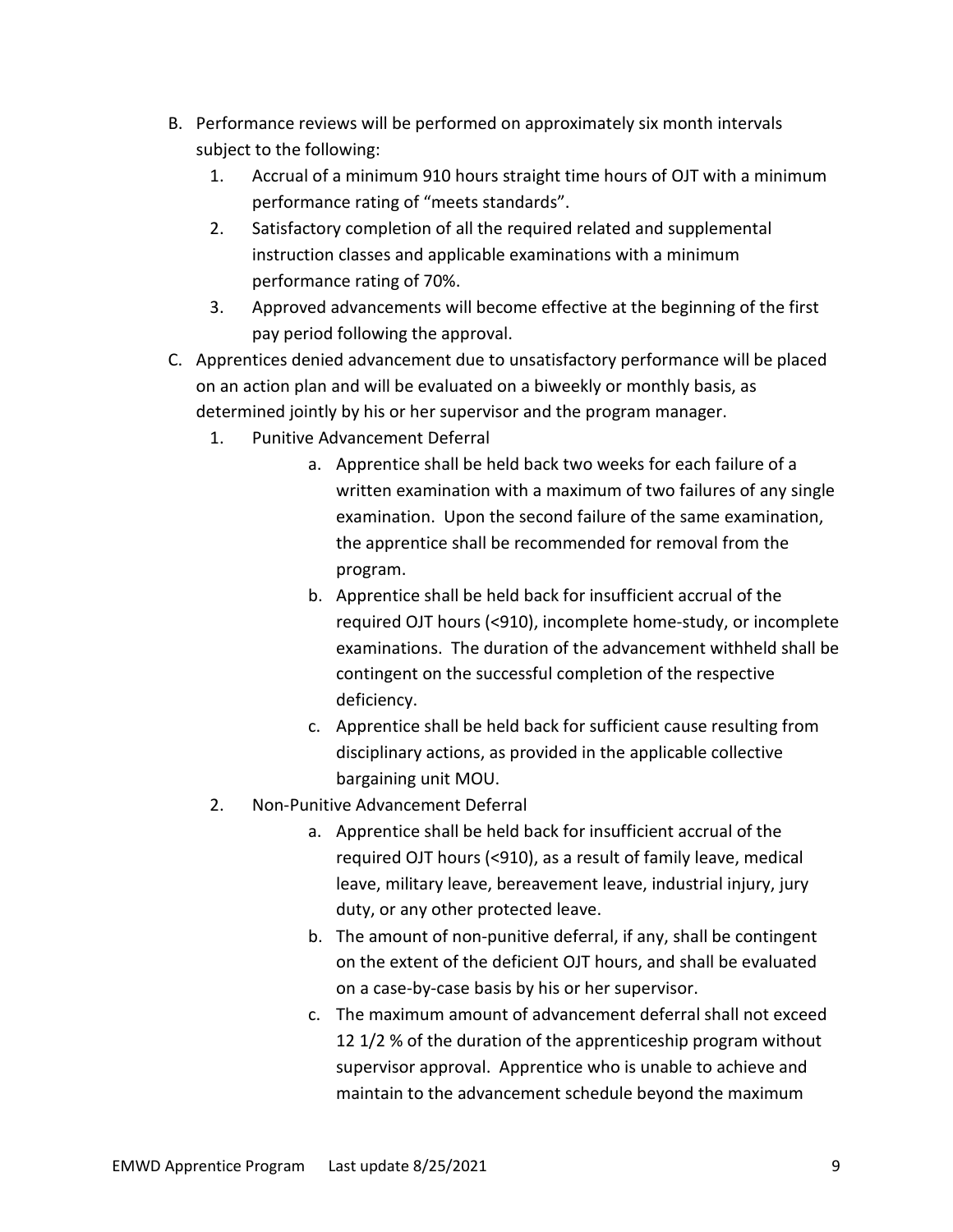hold back period permissible, may be recommended for discharge.

- 3. Accelerated advancement may be permitted in an apprentice's final 6-month period for a maximum of the 12 ½% of the program duration where merited based on the following conditions and approval by his or her supervisor.
	- a. The job performance rating for each period is "Exceeds Standards" or better.
	- b. Apprentice has tested-out in all the related instruction class exams, all end of unit and final exams, job performance and practical exams, and the final demonstrated proficiency exam, and has achieved an average grade overall of 90% or better.
	- c. A minimum of 87 ½% (6370 hours) of the required work progress hours have been completed and are balanced across all work progress hours by category.
	- d. All safety training and facility specific or systems operations training have been completed.
	- e. All required certifications have been acquired.
	- f. Apprentice must request the accelerated advancement in writing to his supervisor.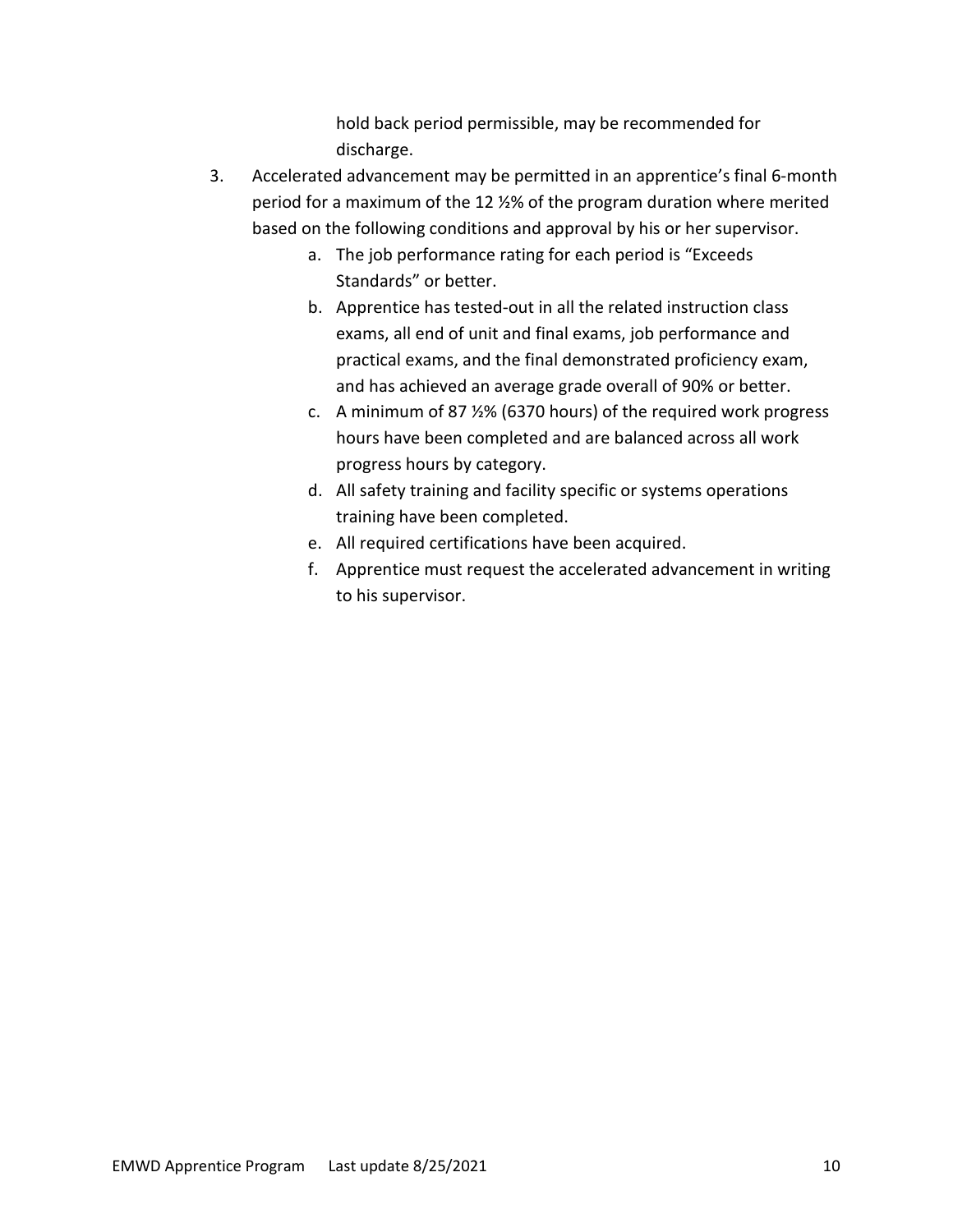

#### <span id="page-10-0"></span>**CONDITIONS OF EMPLOYMENT AND LETTER OF ACCEPTANCE**

Appointment as apprentice for the

(E.g. Control Technician)

Apprentice Program.

#### **AFFIRMATION**

The Eastern Municipal Water District (EMWD) has established this position as "at-will". This position contains a feature of required advancement. This means an apprentice must successfully demonstrate the ability to meet the District's required minimum performance standards in order to advance. As such, an apprentice's advancement in the program may be denied and could result in termination of their employment with the District.

Current EMWD employees opting to enter into the Apprentice Program relinquish their prior position after 90 days of entering into the program and are subject to the terms and conditions of the Apprentice Program.

*I accept this condition without reservation and recognize that this requirement does not conflict with the employment policies or procedures of the EMWD.* **Accepted**

| <b>Employee Name</b><br>(Print or Type) | Director of Human Resources or<br>Designee (Print or Type) |
|-----------------------------------------|------------------------------------------------------------|
| Employee Signature                      | Director of Human Resources or<br>Designee Signature       |
| Date                                    | Date                                                       |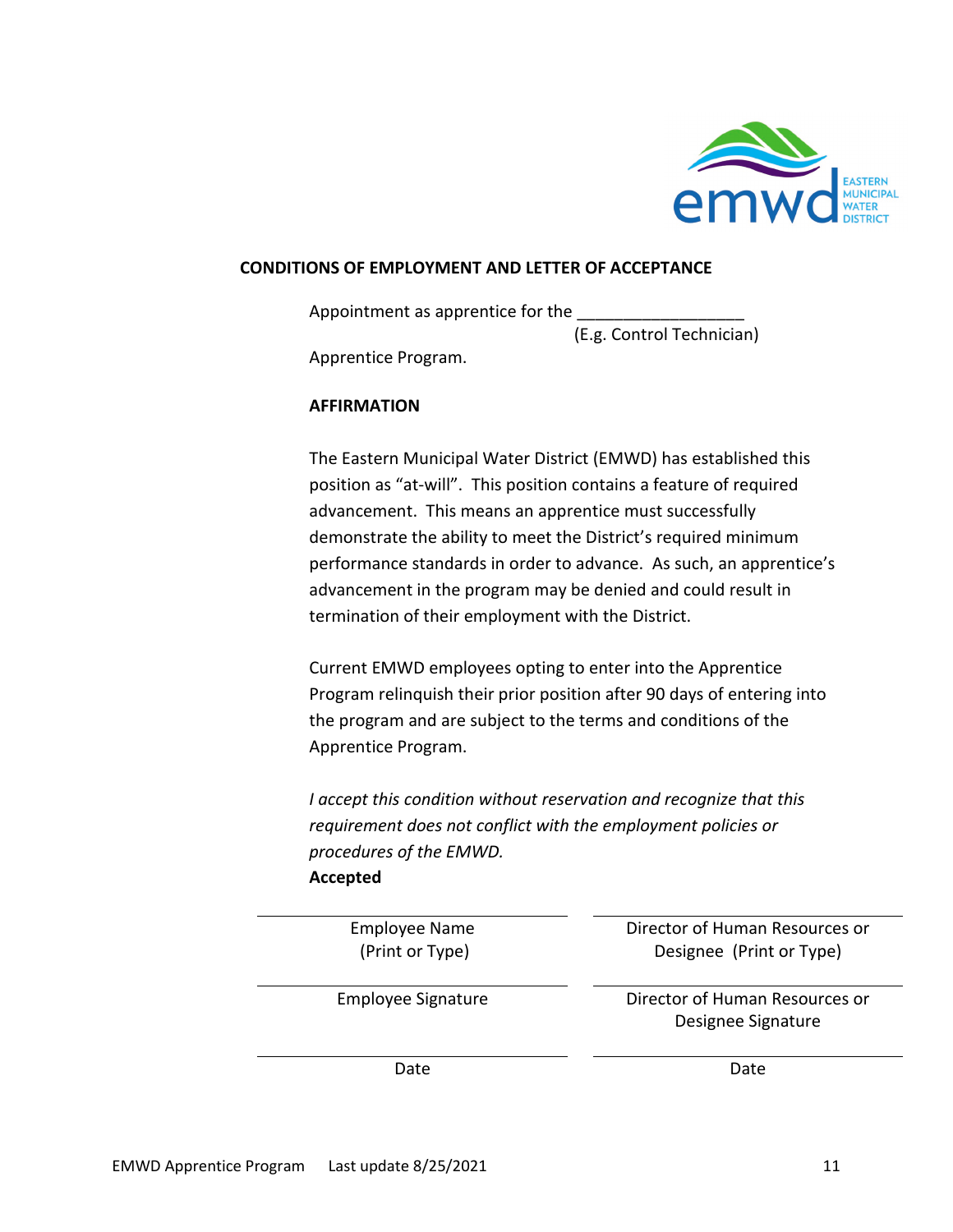

#### **APPRENTICE AGREEMENT**

<span id="page-11-0"></span>

| Last Name                  | <b>First Name</b>         |                            | Middle             | <b>Social Security Number</b> |
|----------------------------|---------------------------|----------------------------|--------------------|-------------------------------|
|                            |                           |                            |                    |                               |
| <b>Address</b>             |                           | Birthdate (mm/dd/yy)       |                    | Veteran<br>Yes  <br>No        |
|                            |                           | <b>County of Residence</b> |                    |                               |
| Occupation                 |                           |                            |                    | <b>DOT</b>                    |
|                            | <b>Control Technician</b> |                            |                    |                               |
| Term of Apprenticeship     |                           | <b>Straight Time</b>       |                    |                               |
| 7,280 Hours within 4 years | Hours per day: 10         |                            | Hours per week: 40 |                               |

**AGREEMENT:** The undersigned parties mutually agree that they will use their best endeavors to secure employment and training for the apprentice. The apprentice agreed to perform satisfactorily all work and learning assignments. The provisions of the Apprenticeship Standards for the above occupation are hereby made a part of this agreement. The apprentice agreement will continue in effect until the training is completed or otherwise terminated in accordance with the standards.

The apprentice commences participation under these standards on the date of execution of this agreement by the apprentice. The apprentice is expected to complete training on or about \_\_\_\_\_\_\_\_\_\_\_\_\_20\_\_\_\_\_, upon satisfactory completion of the total remaining hours of on-thejob training and hours and /or units of related and supplemental instruction.

**APPRENTICE:** I, the undersigned apprentice, understand and agree that there is a valid and reasonable necessity that those academic records accumulated throughout related and supplemental instruction during my period of apprenticeship be made available to the EMWD. Further, I agree to release to the EMWD any other academic records which I feel may enhance my status as an apprentice.

| Executed | dav of |       |      |                         |
|----------|--------|-------|------|-------------------------|
|          | Dav    | Month | Year | Signature of Apprentice |

*Director of Human Resources*

*\_\_\_\_\_\_\_\_\_\_\_\_\_\_\_\_\_\_\_\_\_\_\_\_\_\_\_\_\_\_\_\_\_\_\_\_\_\_\_\_*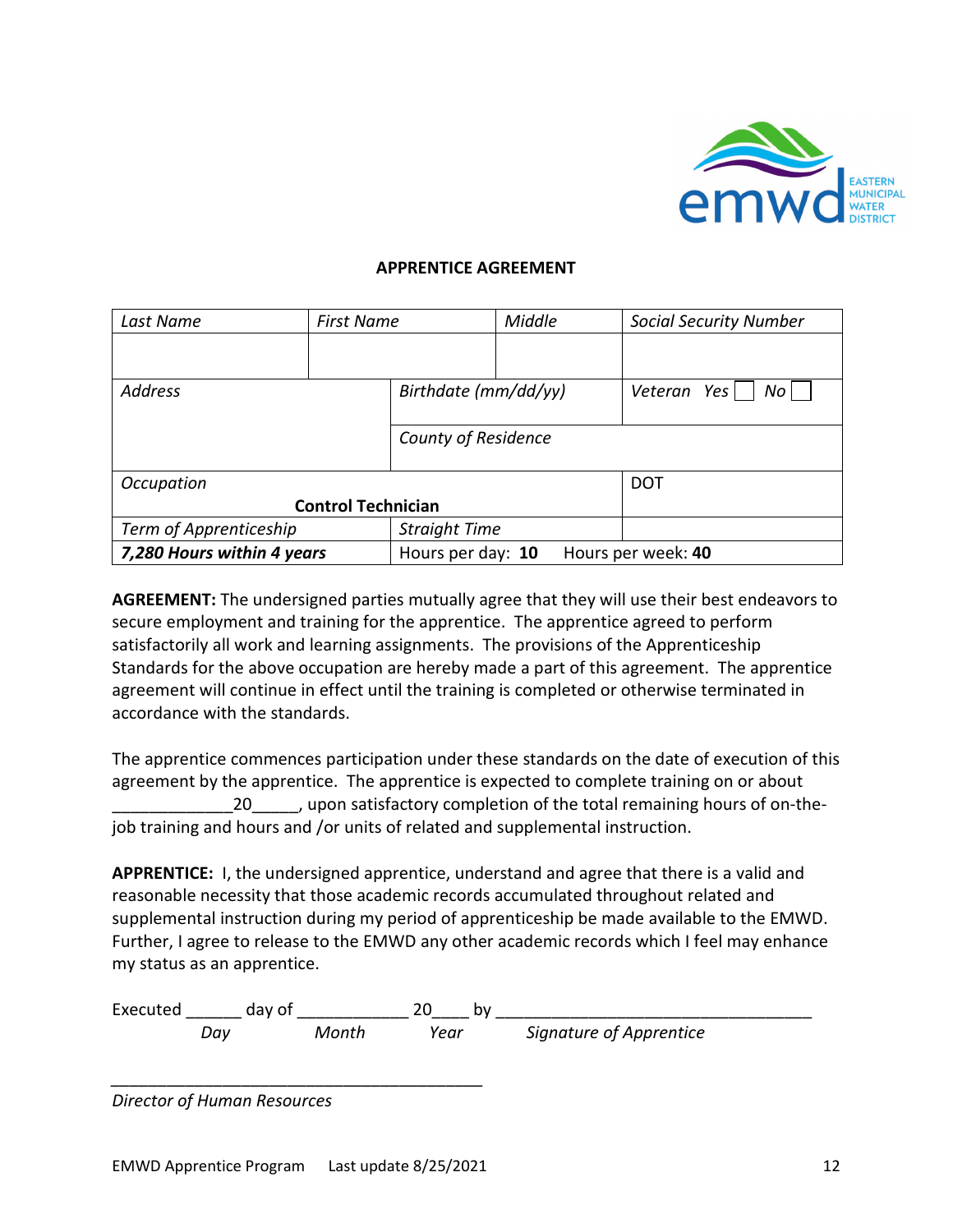

#### **EXAMPLE OF ON THE JOB TRAINING HOURS**

| <b>Process</b><br><b>Category</b> | <b>Description</b>                                      | Approx.<br><b>Unit</b><br><b>Hours</b> | Approx.<br>Program<br><b>Hours</b> |
|-----------------------------------|---------------------------------------------------------|----------------------------------------|------------------------------------|
| A                                 | Power Systems - Low Voltage - 12V,24V,36V,48V           |                                        | 160                                |
|                                   | (Installation and Maintenance)                          |                                        |                                    |
|                                   | 1.<br><b>Battery Chargers</b>                           | 95                                     |                                    |
|                                   | Low Voltage Power Supplies<br>2.                        | 65                                     |                                    |
|                                   | Preventive Maintenance - Task Examples                  |                                        |                                    |
|                                   | a. Review safety precautions                            |                                        |                                    |
|                                   | b. Replenish electrolytes and adjust                    |                                        |                                    |
|                                   | c. Documentation                                        |                                        |                                    |
|                                   | Corrective Maintenance - Task Examples                  |                                        |                                    |
|                                   | a. Review safety precautions                            |                                        |                                    |
|                                   | b. Troubleshooting                                      |                                        |                                    |
|                                   | c. Disassemble, repair/replace, and assemble            |                                        |                                    |
|                                   | d. Rigging                                              |                                        |                                    |
|                                   | e. Testing and adjustments                              |                                        |                                    |
|                                   | f.<br>Documentation                                     |                                        |                                    |
| B                                 | Power Systems - Standard Voltage - AC/DC 120v thru 600V |                                        | 2750                               |
|                                   | (Installation and Maintenance)                          |                                        |                                    |
|                                   | Load Centers, Panelboards & Safety Switches<br>1.       | 250                                    |                                    |
|                                   | <b>Circuit Breakers &amp; Fuses</b><br>2.               | 170                                    |                                    |
|                                   | <b>Controllers &amp; Overload Protection</b><br>3.      | 480                                    |                                    |
|                                   | Uninterruptible Power Supplies<br>4.                    | 80                                     |                                    |
|                                   | 5.<br><b>Motors</b>                                     | 170                                    |                                    |
|                                   | 6.<br><b>Generators &amp; Alternators</b>               | 170                                    |                                    |
|                                   | 7.<br>General Conduit and Wiring (all systems)          | 960                                    |                                    |
|                                   | <b>Electrical Testing</b><br>8.                         | 170                                    |                                    |
|                                   | 9.<br><b>Batteries</b>                                  | 80                                     |                                    |
|                                   | 10.<br><b>Material Handling</b>                         | 160                                    |                                    |
|                                   | Grounding<br>11.                                        | 60                                     |                                    |
|                                   | Preventive Maintenance - Task Examples                  |                                        |                                    |
|                                   | a. Review safety precautions                            |                                        |                                    |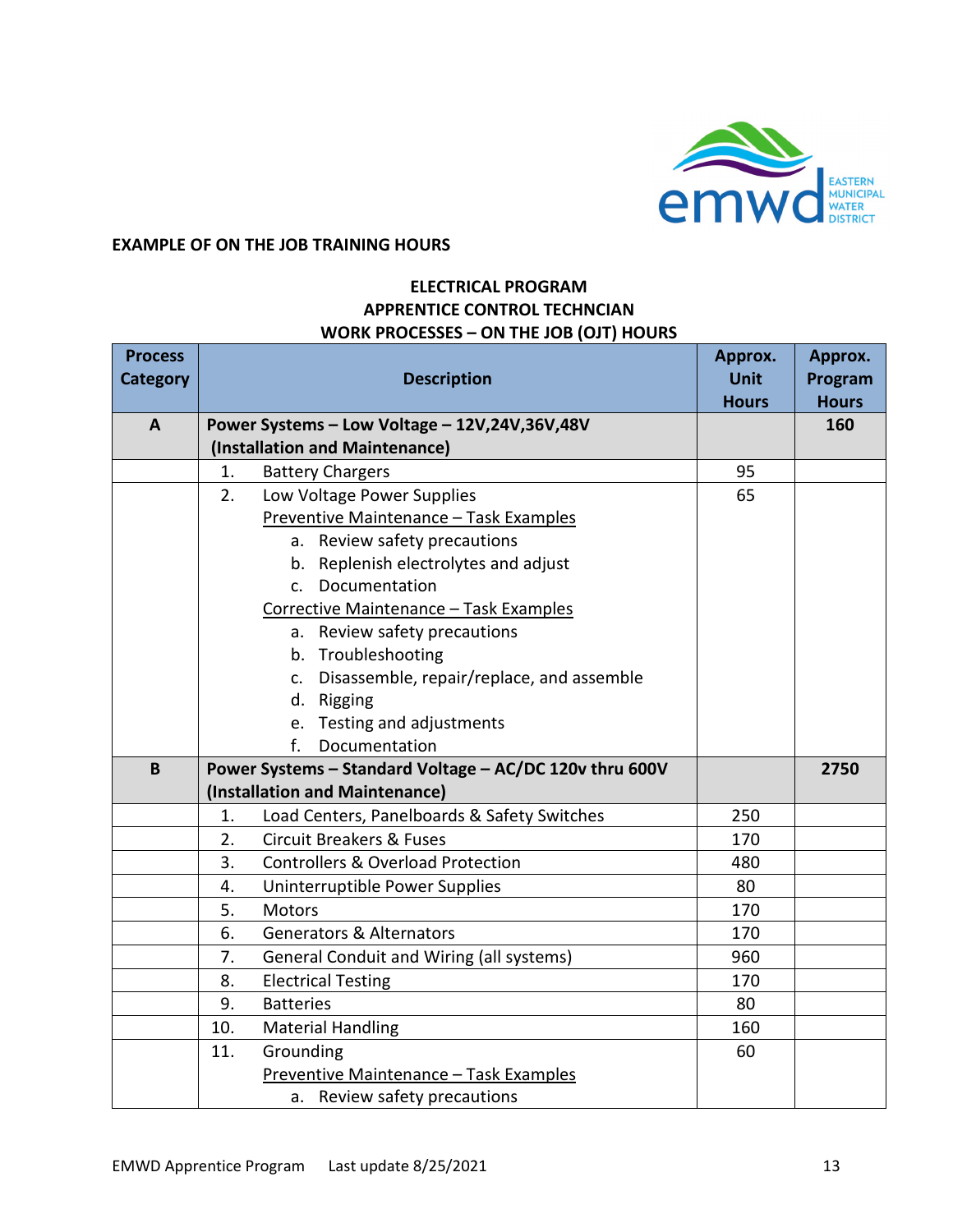| <b>Process</b><br><b>Category</b> | <b>Description</b>                              | Approx.<br><b>Unit</b><br><b>Hours</b> | Approx.<br>Program<br><b>Hours</b> |
|-----------------------------------|-------------------------------------------------|----------------------------------------|------------------------------------|
|                                   | b. Monitor, clean, inspect, and adjust          |                                        |                                    |
|                                   | c. Documentation                                |                                        |                                    |
|                                   | Corrective Maintenance - Task Examples          |                                        |                                    |
|                                   | a. Review safety precautions                    |                                        |                                    |
|                                   | b. Troubleshooting                              |                                        |                                    |
|                                   | Disassemble, repair/replace, and assemble<br>c. |                                        |                                    |
|                                   | d. Rigging                                      |                                        |                                    |
|                                   | e. Testing and adjustments                      |                                        |                                    |
|                                   | f.<br>Documentation                             |                                        |                                    |
| $\mathbf C$                       | Power Systems - High Voltage- over 600V         |                                        | 240                                |
|                                   | (Installation and Maintenance)                  |                                        |                                    |
|                                   | Substations/Switchrack Arrangements<br>1.       | 20                                     |                                    |
|                                   | 2.<br><b>Circuit Breakers &amp; Fuses</b>       | 90                                     |                                    |
|                                   | 3.<br><b>Disconnect Switches</b>                | 60                                     |                                    |
|                                   | 4.<br>Capacitors                                | 20                                     |                                    |
|                                   | Transformers<br>5.                              | 25                                     |                                    |
|                                   | 6.<br>Grounding                                 | 25                                     |                                    |
|                                   | Preventive Maintenance - Task Examples          |                                        |                                    |
|                                   | a. Review safety precautions                    |                                        |                                    |
|                                   | b. Monitor, clean, inspect, and adjust          |                                        |                                    |
|                                   | Documentation<br>C.                             |                                        |                                    |
|                                   | Corrective Maintenance - Task Examples          |                                        |                                    |
|                                   | a. Review safety precautions                    |                                        |                                    |
|                                   | b. Troubleshooting                              |                                        |                                    |
|                                   | Disassemble, repair/replace, and assemble<br>c. |                                        |                                    |
|                                   | d. Rigging                                      |                                        |                                    |
|                                   | e. Testing and adjustments                      |                                        |                                    |
|                                   | Documentation                                   |                                        |                                    |
| D                                 | <b>Lighting Systems</b>                         |                                        | 350                                |
|                                   | (Installation and Maintenance)                  |                                        |                                    |
|                                   | Incandescent<br>1.                              | 35                                     |                                    |
|                                   | 2.<br>Fluorescent                               | 140                                    |                                    |
|                                   | Low Voltage and Specialty<br>3.                 | 35                                     |                                    |
|                                   | High Intensity Discharge (HID)<br>4.            | 140                                    |                                    |
|                                   | Preventive Maintenance - Task Examples          |                                        |                                    |
|                                   | d. Review safety precautions                    |                                        |                                    |
|                                   | e. Monitor, clean, inspect, and adjust          |                                        |                                    |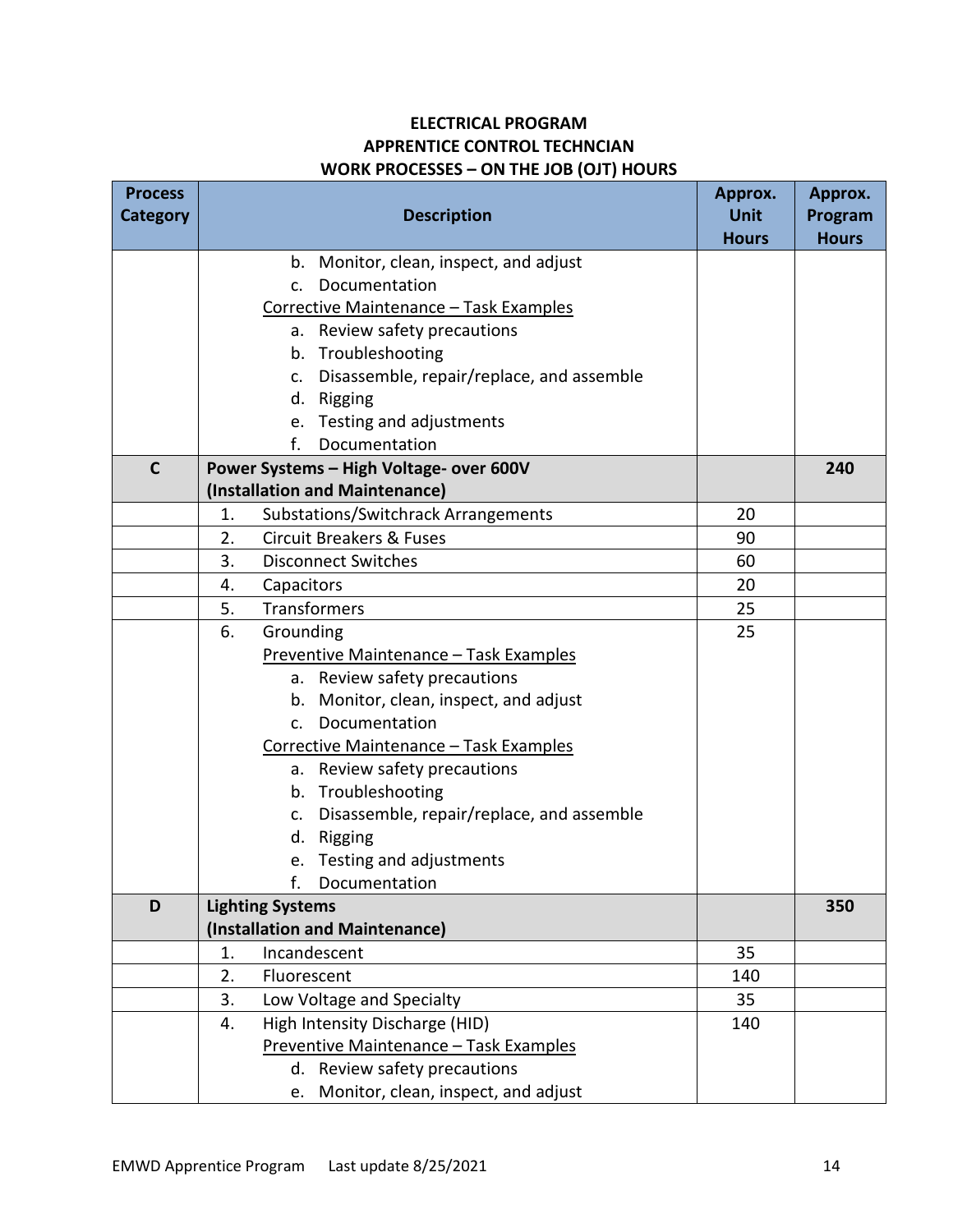| <b>Process</b><br><b>Category</b> | <b>Description</b>                                       | Approx.<br><b>Unit</b> | Approx.<br>Program |
|-----------------------------------|----------------------------------------------------------|------------------------|--------------------|
|                                   |                                                          | <b>Hours</b>           | <b>Hours</b>       |
|                                   | f.<br>Documentation                                      |                        |                    |
|                                   | Corrective Maintenance - Task Examples                   |                        |                    |
|                                   | g. Review safety precautions                             |                        |                    |
|                                   | h. Troubleshooting                                       |                        |                    |
|                                   | Disassemble, repair/replace, and assemble<br>i.          |                        |                    |
|                                   | j.<br>Rigging                                            |                        |                    |
|                                   | Testing and adjustments<br>k.                            |                        |                    |
| E                                 | Documentation<br>I.                                      |                        |                    |
|                                   | <b>Control Systems</b><br>(Installation and Maintenance) |                        | 1400               |
|                                   | DC Controls (motors and circuit breakers)<br>1.          | 150                    |                    |
|                                   | 2.<br>AC Controls (motors and circuit breakers)          | 460                    |                    |
|                                   | 3.<br><b>SCADA</b>                                       | 150                    |                    |
|                                   | Programmable Logic Controllers (PLC)<br>4.               | 180                    |                    |
|                                   | 5.<br><b>Process Controls</b>                            | 220                    |                    |
|                                   | 6.<br>Electric Doors & Entrance Gates                    | 20                     |                    |
|                                   | 7.<br>Air Conditioning & Heating Controls                | 40                     |                    |
|                                   | Variable Speed Controllers<br>8.                         | 180                    |                    |
|                                   | Preventive Maintenance - Task Examples                   |                        |                    |
|                                   | a. Review safety precautions                             |                        |                    |
|                                   | b. Monitor, clean, inspect, and adjust                   |                        |                    |
|                                   | Documentation<br>$\mathsf{C}$ .                          |                        |                    |
|                                   | Corrective Maintenance - Task Examples                   |                        |                    |
|                                   | a. Review safety precautions                             |                        |                    |
|                                   | b. Troubleshooting                                       |                        |                    |
|                                   | Disassemble, repair/replace, and assemble<br>c.          |                        |                    |
|                                   | d. Rigging                                               |                        |                    |
|                                   | e. Testing and adjustments                               |                        |                    |
|                                   | f.<br>Documentation                                      |                        |                    |
| F                                 | <b>Signal/Instrumentation Systems</b>                    |                        | 220                |
|                                   | (Installation and Maintenance)                           |                        |                    |
|                                   | 1.<br><b>Fire Alarms</b>                                 | 45                     |                    |
|                                   | Public Address/Sound (PA)<br>2.                          | 10                     |                    |
|                                   | 3.<br>Telephone                                          | 20                     |                    |
|                                   | Close Circuit TV<br>4.                                   | 45                     |                    |
|                                   | 5.<br><b>Security Systems</b>                            | 65                     |                    |
|                                   | 6.<br>Annunciators                                       | 25                     |                    |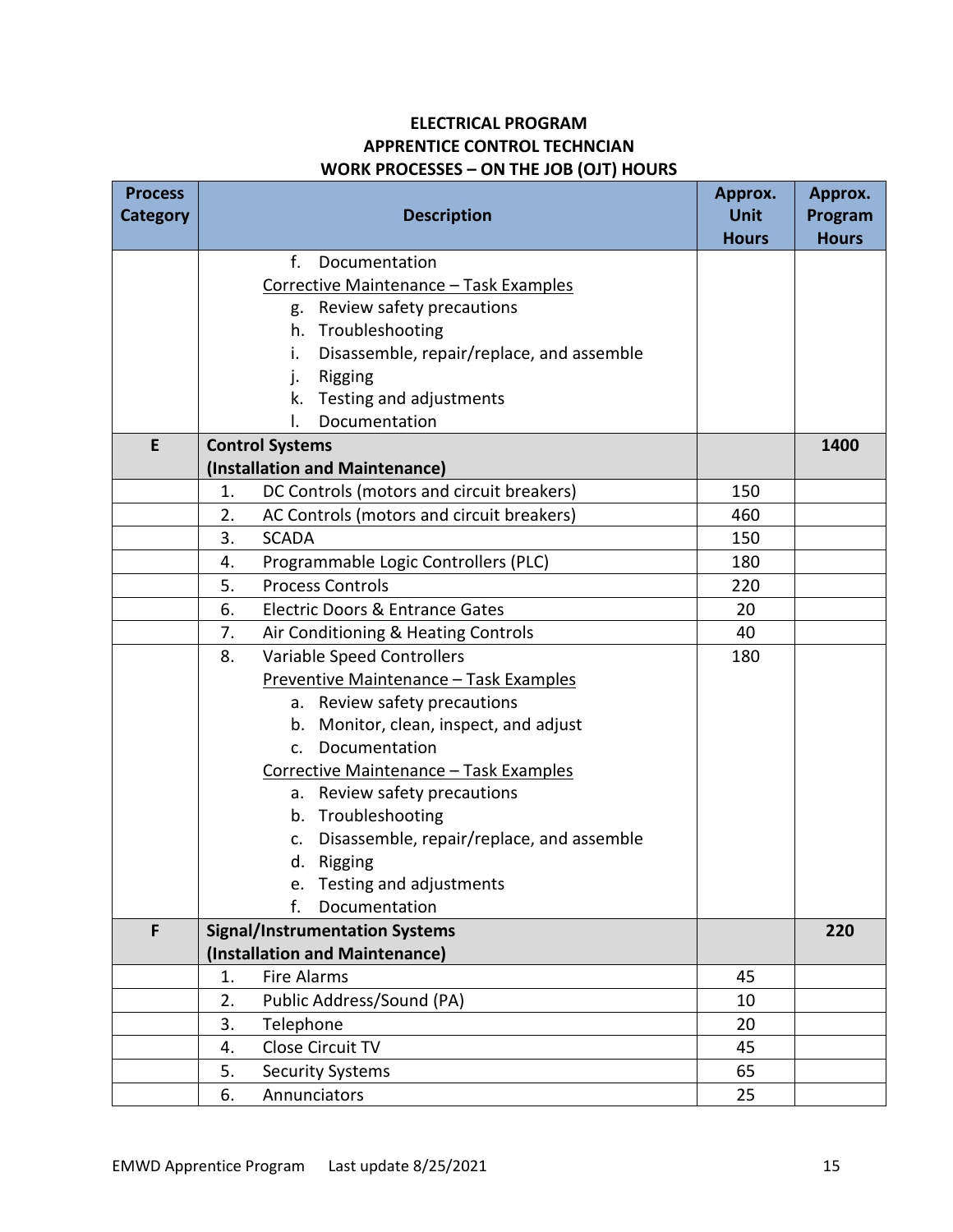| <b>Process</b><br>Category | <b>Description</b>                                                                       | Approx.<br><b>Unit</b> | Approx.<br>Program<br><b>Hours</b> |
|----------------------------|------------------------------------------------------------------------------------------|------------------------|------------------------------------|
|                            | Grounding<br>7.                                                                          | <b>Hours</b><br>10     |                                    |
|                            | Preventive Maintenance - Task Examples                                                   |                        |                                    |
|                            | a. Review safety precautions                                                             |                        |                                    |
|                            | b. Monitor, clean, inspect, and adjust                                                   |                        |                                    |
|                            | Documentation<br>$\mathsf{C}$ .                                                          |                        |                                    |
|                            | Corrective Maintenance - Task Examples                                                   |                        |                                    |
|                            | a. Review safety precautions                                                             |                        |                                    |
|                            | b. Troubleshooting                                                                       |                        |                                    |
|                            | Disassemble, repair/replace, and assemble<br>C.                                          |                        |                                    |
|                            | d. Rigging                                                                               |                        |                                    |
|                            | e. Testing and adjustments                                                               |                        |                                    |
|                            | f.<br>Documentation                                                                      |                        |                                    |
| G                          | <b>Operational Procedures</b>                                                            |                        | 400                                |
|                            | <b>Filtration Plant</b><br>$\mathbf{1}$ .                                                | N/A                    |                                    |
|                            | <b>Task Examples</b>                                                                     |                        |                                    |
|                            | a. Assist with plant operator duties                                                     |                        |                                    |
|                            | <b>Pump Plant</b><br>2.                                                                  | N/A                    |                                    |
|                            | <b>Task Examples</b>                                                                     |                        |                                    |
|                            | a. Assist plant operator                                                                 |                        |                                    |
|                            | b. Perform plant operator duties                                                         |                        |                                    |
|                            | <b>Desalination Plant</b><br>3.                                                          | N/A                    |                                    |
|                            | <b>Task Examples</b>                                                                     |                        |                                    |
|                            | a. Assist with plant operator duties                                                     |                        |                                    |
|                            | b. Perform plant operator duties                                                         |                        |                                    |
|                            | <b>Distribution System</b><br>4.                                                         | N/A                    |                                    |
|                            | a. Control structure/hydro plant change over                                             |                        |                                    |
|                            | 5.<br>Switching and/or Valving (All)                                                     | N/A                    |                                    |
| н                          | Safety, Job Preparation and Documentation                                                |                        | 1760                               |
|                            | <b>Apprenticeship Classes</b><br>1.                                                      |                        | 640                                |
|                            | (see separate related instruction list)<br>2.                                            |                        | 160                                |
|                            | Travel - Apprentice Classes<br>Team Briefings, Toolbox Safety Meetings, Other EMWD<br>3. |                        | 720                                |
|                            | Meetings and work Tech Timekeeping                                                       |                        |                                    |
|                            | <b>Other EMWD Training</b><br>4.                                                         |                        | 240                                |
|                            | <b>Total Program Hours Required</b>                                                      |                        | 7280                               |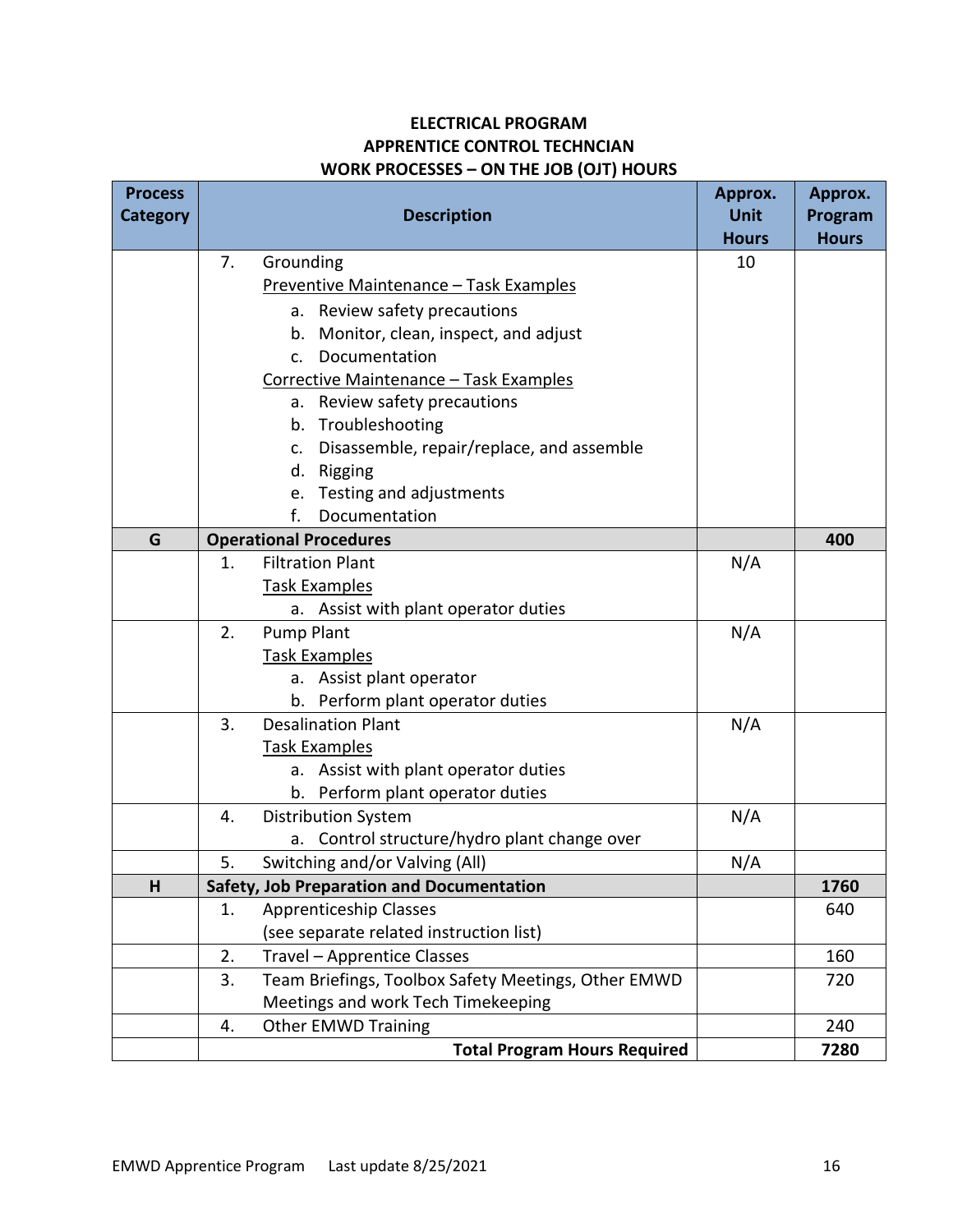#### <span id="page-16-0"></span>**EXAMPLE OF ELECTRICAL PROGRAM CURRICULUM**

- Applied Mathematics and Mensuration
- Industrial Safety
- Electrical Operation and Maintenance Fundamentals
- Hand and Power Tools
- Drawings and Schematics
- Meters and Test Equipment
- Motor Theory and Maintenance
- Lighting Systems
- Advanced Electricity and Electrical Systems
- Electrical Systems Troubleshooting
- Electronics for Electricians
- Process Control Systems and PLC's
- Signal/Instrumentation Systems
- Electrical Systems Installation
- High Voltage Systems and Equipment
- Water Treatment Operations
- Water Distribution Operations
- Maintenance Management

|                | LICCUTCAL / TVICCITATIICAL                                 |                 |                                                                                                                                                                                                                            |                                     |  |
|----------------|------------------------------------------------------------|-----------------|----------------------------------------------------------------------------------------------------------------------------------------------------------------------------------------------------------------------------|-------------------------------------|--|
| Item           | Subject                                                    | Text            | <b>Assignment</b>                                                                                                                                                                                                          | <b>Approx</b><br><b>Class Hours</b> |  |
| 1              | Period<br>Orientation                                      |                 | <b>Distribution of Materials</b>                                                                                                                                                                                           | $\Omega$                            |  |
| $\overline{2}$ | <b>Industrial Health</b><br>and Safety                     | <b>TPC #109</b> | All 12 Lessons - Explains government involvement in<br>ensuring a safe workplace. Covers ergonomics,<br>environmental responsibility, and importance of<br>maintaining a safe work environment. Prepare LPT<br>worksheets. | $\overline{O}$                      |  |
| $\overline{3}$ | <b>Review of</b><br><b>Industrial Safety</b><br>and Health | <b>TPC #109</b> | Attend Class - Review materials studied, provide<br>opportunities to discuss topics, apply related hands-on<br>experimentation for further clarification. Provide<br>overview of material to be covered in next session.   | 16                                  |  |
| $\overline{4}$ | <b>Using Hand Tools</b>                                    | <b>TPC #107</b> | Lessons 1, 2 3, 5, 6, 8, 9, 10 - Covers the most<br>important hand tools used on the job. It ends with<br>hoisting and pulling tools commonly used in all trades.<br>Prepare LPT worksheets.                               | $\overline{0}$                      |  |

## 1st Period Combined

Electrical / Mechanical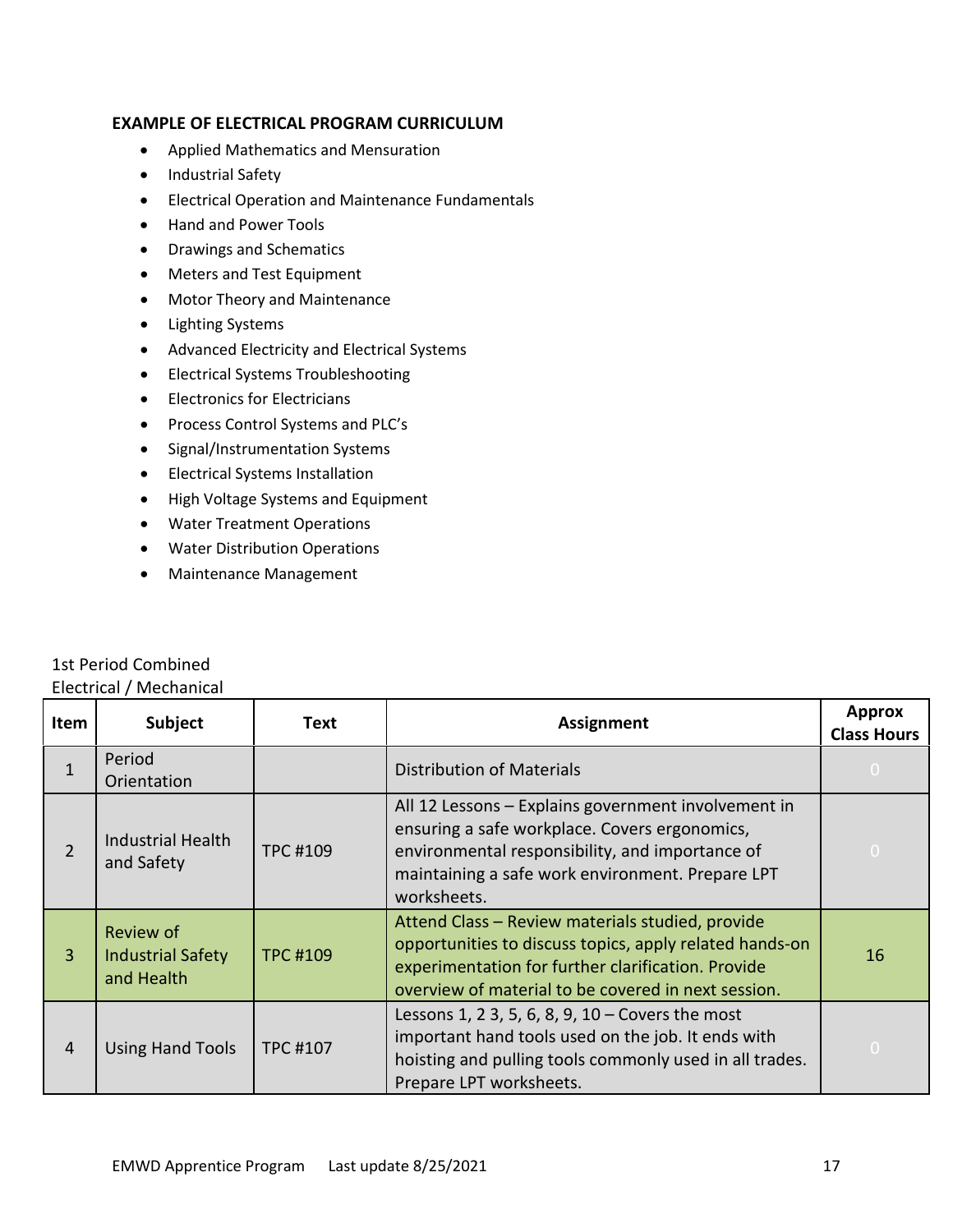| 5              | Portable Power<br>Tools                                                                         | <b>TPC #108</b>                | Lessons 1 through 6, 8 through 10 - Covers the uses,<br>selection, safety and care of industrial power tools.<br>Also covers sharpening techniques for selected tools.<br>Prepare LPT worksheets.                                                                                                                                                               | $\overline{O}$ |
|----------------|-------------------------------------------------------------------------------------------------|--------------------------------|-----------------------------------------------------------------------------------------------------------------------------------------------------------------------------------------------------------------------------------------------------------------------------------------------------------------------------------------------------------------|----------------|
| $6\phantom{1}$ | <b>Review of Hand</b><br><b>Tools and</b><br><b>Portable Power</b><br><b>Tools</b>              | Instructor<br><b>Materials</b> | Attend Class - Review materials studied, provide<br>opportunities to discuss topics, apply related hands-on<br>experimentation for further clarification. Provide<br>overview of material to be covered in next session.                                                                                                                                        | 16             |
| $\overline{7}$ | <b>Plant Math</b>                                                                               | <b>TPC #103</b>                | All Lessons - Begins by introducing mathematical<br>basics, including numerals, subtraction, addition,<br>division, multiplication, fractions, decimal fractions,<br>ratios, proportions, powers and roots. Also includes<br>calculator uses. Covers Algebra, geometry and<br>trigonometry as it applies to daily maintenance tasks.<br>Prepare LPT worksheets. | $\overline{O}$ |
| 8              | <b>Basic</b><br><b>Measurements</b>                                                             | <b>TPC #104</b>                | All Lessons - Covers units of measurements covered in<br>commercial and industrial applications. Applicable to<br>all trades. Prepare LPT worksheets.                                                                                                                                                                                                           | $\overline{O}$ |
| 9              | <b>Review of Plant</b><br><b>Math and Basic</b><br>Measurements,<br>plus Midterm<br><b>Exam</b> | Instructor<br><b>Materials</b> | Attend Class - Review materials studied, provide<br>opportunities to discuss topics, apply related hands-on<br>experimentation for further clarification. Provide<br>overview of material to be covered in next session.<br>The Midterm exam will be administered the first day<br>of class.                                                                    | 24             |
| 10             | <b>Basic Mechanics</b>                                                                          | <b>TPC #301</b>                | Lessons 1, 2, 3, 4, 5, 9 and $10$ – Covers work and<br>energy and fluid mechanics as applied in industrial<br>maintenance as it applies to both electrical and<br>mechanical applications. "Awareness level only"<br>Prepare LPT worksheets.                                                                                                                    | $\overline{O}$ |
| 11             | <b>Basic Electricity</b>                                                                        | <b>TPC #201</b>                | Lessons 1-4 - Covers non-mathematical approach to<br>understanding principles of electricity. Introduces<br>electron theory, static electricity, electron in motion<br>and magnetism. "Awareness level only" Prepare LPT<br>worksheets.                                                                                                                         | $\overline{O}$ |
| 12             | Lubricants and<br>Lubrication                                                                   | <b>TPC #302</b>                | Lessons 1, 2 and 9 - Principles and characteristics of<br>lubricants. Includes the proper selection, safe handling<br>and the proper storage of lubricants. "Awareness level<br>only"                                                                                                                                                                           | $\overline{O}$ |
| 13             | Introduction to<br><b>Bearings</b>                                                              | <b>TPC #304</b>                | Lessons 2 & 6 - Principles and applications of various<br>types of bearings. Includes bearing seals, lubrication<br>and maintenance practices. "Awareness level only"                                                                                                                                                                                           | $\overline{O}$ |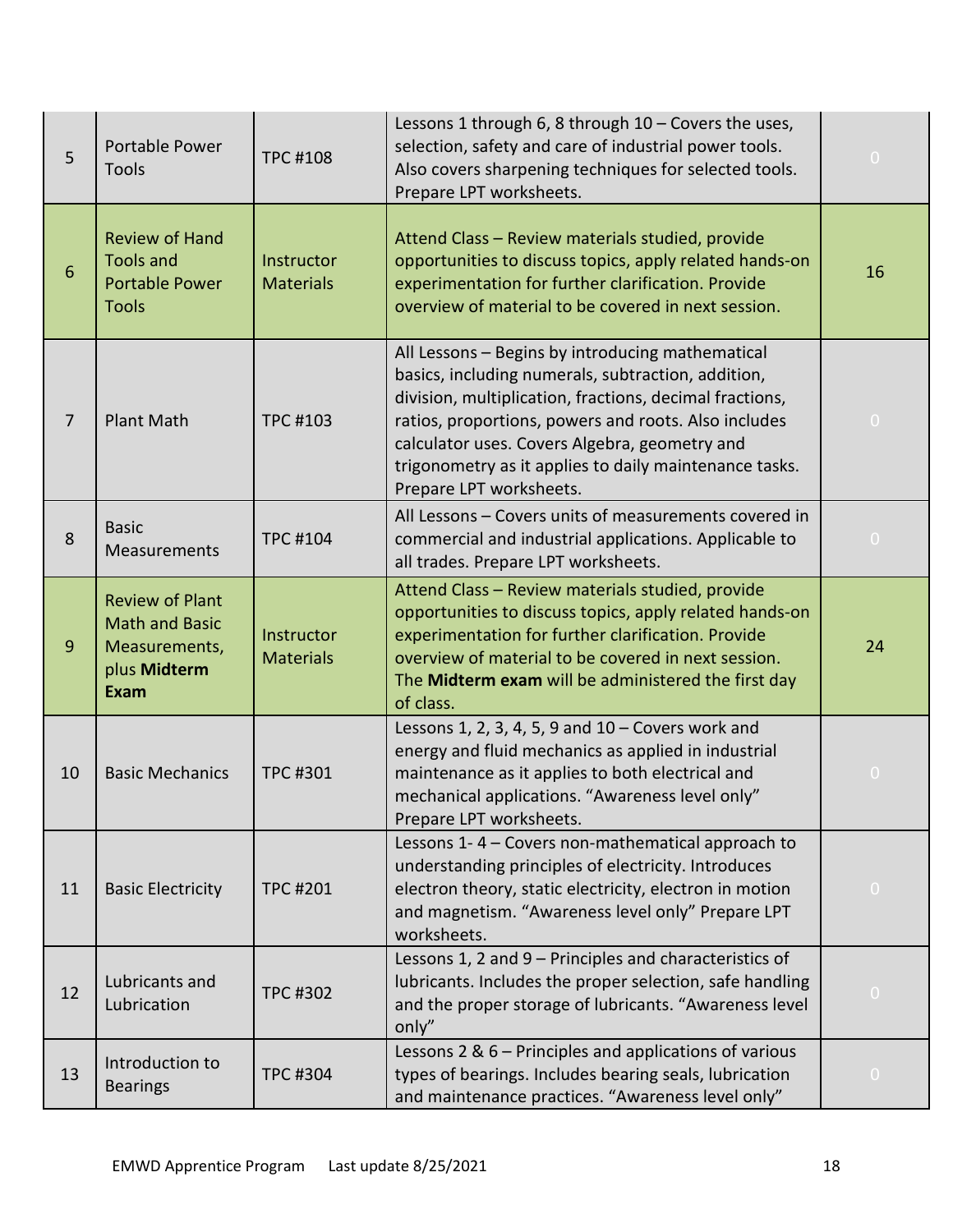| 14 | <b>Basic Mechanics,</b><br><b>Basic Electricity,</b><br>Introduction to<br>Lubricants,<br>Lubrication, and<br><b>Bearings</b> | Instructor<br><b>Materials</b> | Attend Class - Review materials studied, provide<br>opportunities to discuss topics, apply related hands-on<br>experimentation for further clarification.                                                 | 16             |
|----|-------------------------------------------------------------------------------------------------------------------------------|--------------------------------|-----------------------------------------------------------------------------------------------------------------------------------------------------------------------------------------------------------|----------------|
| 15 | Instructor<br><b>Materials</b>                                                                                                | <b>Handouts</b>                | Potential for instructor materials.                                                                                                                                                                       | $\overline{0}$ |
| 16 | Period 1 Final<br>Exam                                                                                                        | Instructor<br><b>Materials</b> | Attend Class - Review materials studied, provide<br>opportunities to discuss topics, apply related hands-on<br>experimentation for further clarification. Review for<br>written and practical Final Exam. | 16             |
|    |                                                                                                                               |                                | <b>Total Hours</b>                                                                                                                                                                                        | 97             |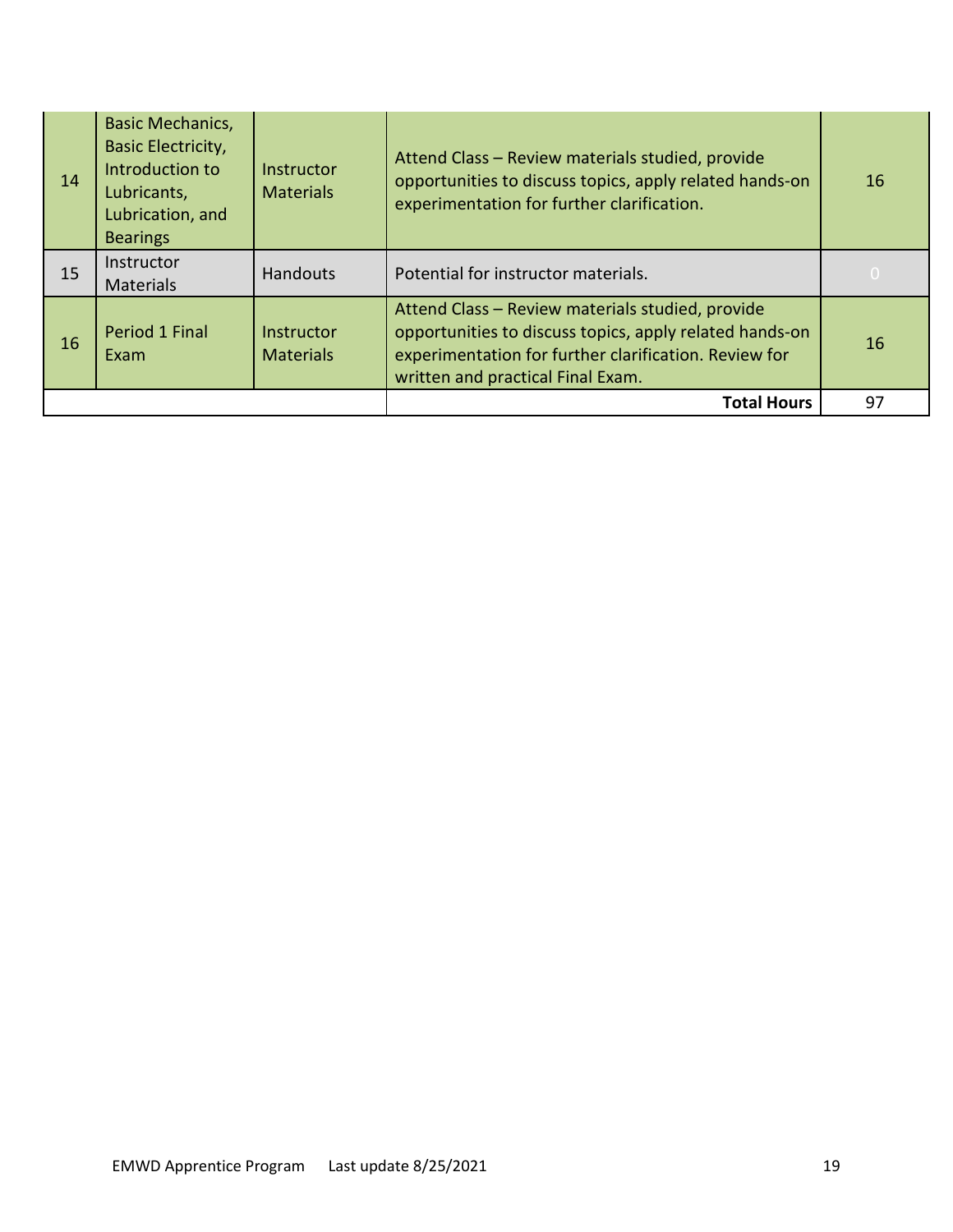## **2nd Period**

| <b>Item</b>    | <b>Subject</b>                                   | <b>Text</b>                                                            | <b>Assignment</b>                                                                                                                                                                                            | <b>Approx</b><br><b>Class Hours</b> |
|----------------|--------------------------------------------------|------------------------------------------------------------------------|--------------------------------------------------------------------------------------------------------------------------------------------------------------------------------------------------------------|-------------------------------------|
| 1.             | <b>Basic Electricity &amp;</b><br>Electronics    | $TPC201-$<br>Chapters 5<br>through 10                                  | Read and Study TPC201 Chapters 5 through 10                                                                                                                                                                  |                                     |
| 2.             | <b>Electric Circuit</b><br><b>Basics</b>         | Arasmith,<br>Electrical<br>Fundamentals<br>for Water and<br>Wastewater | Arasmith Chapter 2, Electric Circuit Basics                                                                                                                                                                  |                                     |
| 3.             | <b>DC Circuits and</b><br><b>Batteries</b>       | $TPC202 - DC$<br>Circuits and<br><b>Batteries</b>                      | Covers batteries, chemical action and other chemical<br>action processes, DC circuits - series, parallel and<br>series-parallel                                                                              |                                     |
| 4.             | Related<br>Instruction,<br>Session #1, 12E2.1    | <b>TPCs 201 &amp;</b><br>202, Arasmith<br>Chap 2                       | Attend Class - Review material studied, preview new<br>assignments. Provide overview of material to be<br>covered in next session.                                                                           | 16h                                 |
| 5.             | Electromagnetism,<br>Inductance &<br>Capacitance | Arasmith,<br>Electrical<br>Fundamentals<br>for Water and<br>Wastewater | Arasmith Chapter 3, Electromagnetism, Inductance &<br>Capacitance.                                                                                                                                           |                                     |
| 6.             | Transformers & AC<br><b>Circuits</b>             | $TPC203-$<br>Transformers<br>& AC Circuits                             | Covers differences between DC & AC circuits, AC sine-<br>waves, vectors, calculating impedance, capacitance, &<br>resistance. AC power relationships single-phase &<br>three-phase. Transformer maintenance. |                                     |
| $\overline{7}$ | Related<br>Instruction,<br>Session #2, 12E2.2    | <b>TPC203,</b><br>Arasmith<br>Chap <sub>3</sub>                        | Attend Class - Review material studied, preview new<br>assignments. Provide overview of material to be<br>covered in next session.                                                                           | 16                                  |
| $\,8$          | Measuring Volts,<br>Amperes, & Ohms              | Arasmith,<br>Electrical<br>Fundamentals<br>for Water and<br>Wastewater | Arasmith Chapter 7, Electrical Measurements                                                                                                                                                                  |                                     |
| $\overline{9}$ | ABCs of<br><b>Multimeter Safety</b>              | IHO21A, Fluke<br>Application<br><b>Note</b>                            | Instructor Hand-Out 21A is about multimeter safety<br>and recognition of a safe device for the measurements<br>intended.                                                                                     |                                     |
| 10             | Electrical<br>Measuring<br>Instruments           | TPC204.1<br>Electrical<br>Measuring<br>Instruments                     | Electrical Test Instruments operating principles -<br>voltmeter, ammeter, ohmmeter, wattmeter,<br>megohmmeters, and oscilloscopes                                                                            |                                     |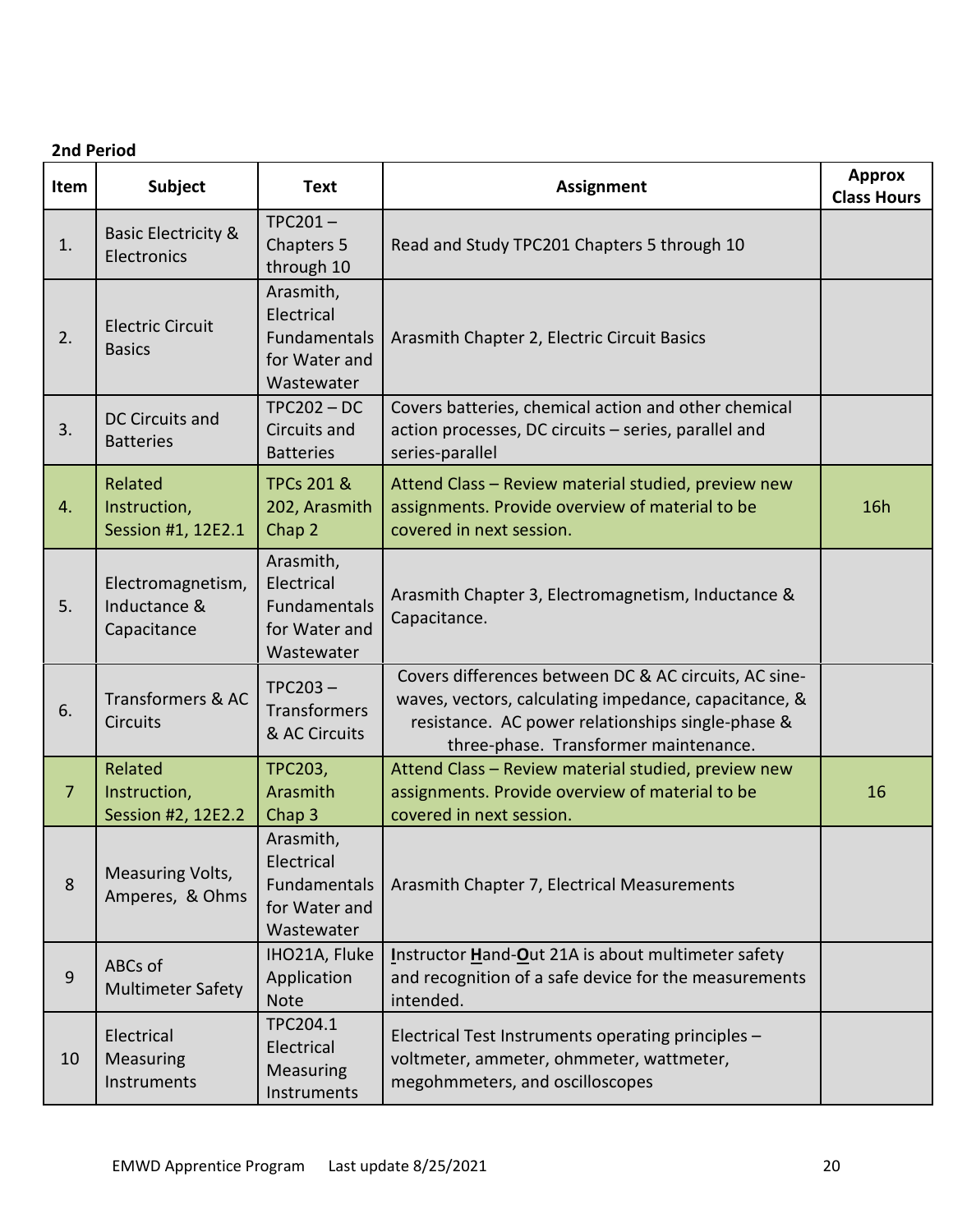| 11 | Related<br>Instruction,<br>Session #3, 12E2.3<br><b>Plus MIDTERM</b> | Arasmith<br>Chapter 7,<br><b>IHO21A, TPCs</b><br>204                                                                              | Attend Class - Review materials studied. Provide<br>overview of material to be covered in next session.<br>Midterm morning of second day to cover: TPCs201 (5-<br>10), 202, 203; Arasmith 2 & 3. | 16 |
|----|----------------------------------------------------------------------|-----------------------------------------------------------------------------------------------------------------------------------|--------------------------------------------------------------------------------------------------------------------------------------------------------------------------------------------------|----|
| 12 | Electrical Safety &<br>Protection                                    | $TPC205-$<br>Electrical<br>Safety &<br>Protection                                                                                 | Equipment & procedures used to work safely with<br>electricity - PPEs, Lockout-Tagout, First-Aid, grounding,<br>fuses breakers & protection devices                                              |    |
| 13 | <b>NEC2008</b><br>Introduction<br>Article 90                         | <b>NEC2008,</b><br>Article 90                                                                                                     | 90 - Introduction                                                                                                                                                                                |    |
| 14 | Welding<br>Inspection<br>Technology                                  | Welding<br>Inspection<br>Technology,<br>IHO21B                                                                                    | This subject section provides information on the<br>differences between code, standard & specification.                                                                                          |    |
| 15 | <b>Circuit Diagrams</b>                                              | <b>PHEP Chapter</b><br>$13$ – Circuit<br><b>Diagrams</b>                                                                          | An in-depth view of the drawing symbols used very<br>early in the industry and on many MWD drawings                                                                                              |    |
| 16 | Related<br>Instruction,<br>Session #4, 12E2.4                        | NEC2008 90,<br><b>IHO21B, PHEP</b><br>Chap 13 &<br><b>TPC205</b>                                                                  | Attend Class - Review materials studied, preview new<br>assignments. Provide overview of material to be<br>covered in next session.                                                              | 16 |
| 17 | Related<br>Instruction,<br>Session #5,<br>12E2.5; Plus FINAL         | TPCs, 204,<br>205; Arasmith<br>Chapter 7;<br><b>IHO21A &amp;</b><br>21B,<br>Principles of<br>Hydroelectric<br>Power<br>Chapter 13 | Review for the Period 2 FINAL Exam. All other time will<br>be spent on Motor Circuit Simulator lab.                                                                                              | 16 |
|    |                                                                      |                                                                                                                                   | <b>Total Hours</b>                                                                                                                                                                               | 90 |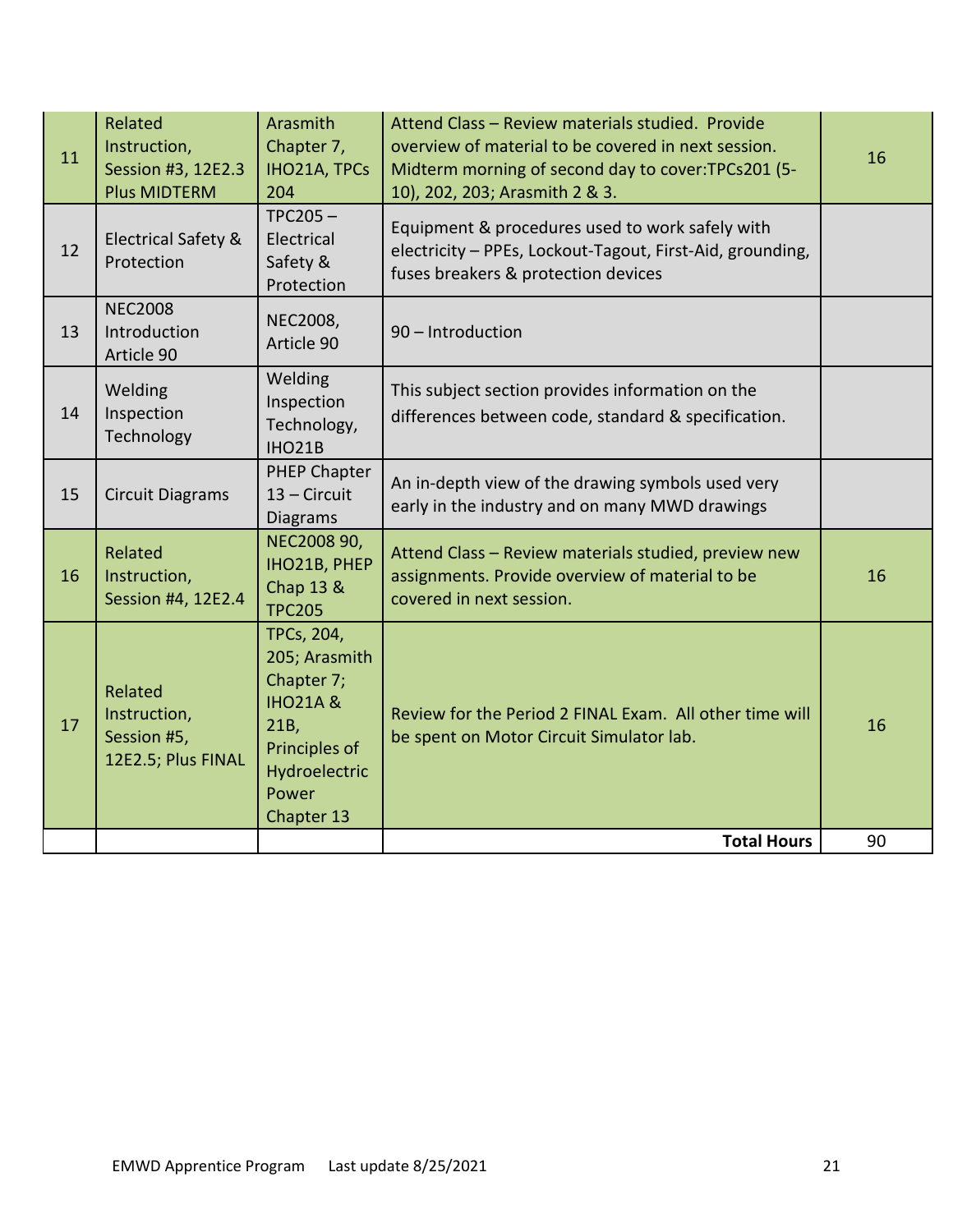| 3rd Period     |                                     |                                                                               |                                                                                                                                                                                                                               |                                     |
|----------------|-------------------------------------|-------------------------------------------------------------------------------|-------------------------------------------------------------------------------------------------------------------------------------------------------------------------------------------------------------------------------|-------------------------------------|
| Item           | <b>Subject</b>                      | <b>Text</b>                                                                   | <b>Assignment</b>                                                                                                                                                                                                             | <b>Approx</b><br><b>Class Hours</b> |
| $\mathbf{1}$   | <b>Basic Electrical</b><br>Theory   | Petruzella:<br>Electricity for<br>the Trades Ch<br>19                         | Ch 19 DC Series-Parallel Circuits. Pg 451-490. Do review<br>exercises for LPT                                                                                                                                                 |                                     |
| $\overline{2}$ | <b>Basic Electrical</b><br>Theory   | Arasmith:<br>Electrical<br><b>Fundamentals</b><br>for Water and<br>Wastewater | Chapter 2 Electric Circuit Basics Pg 25-78                                                                                                                                                                                    |                                     |
| $\overline{3}$ | <b>Basic Electrical</b><br>Theory   | Kuphaldt: All<br><b>About Circuits</b>                                        | Socratic Worksheets from www.allaboutcircuits.com: 1)<br>parallel DC Circuits; 2) Series-Parallel DC Circuits                                                                                                                 |                                     |
| $\overline{4}$ | Industrial<br>Rigging               | <b>TPC 318</b><br><b>Industrial</b><br>Rigging                                | Entire Book Read and prepare LPT                                                                                                                                                                                              |                                     |
| 5              | Industrial<br>Rigging               | Jacobson: Knot<br>Tying for the<br><b>Outdoors</b>                            | Read book and practice basic knots using rope.                                                                                                                                                                                |                                     |
| 6              | <b>Electric Motor</b><br>Control    | Petruzella:<br><b>Electric Motors</b><br>and Control<br><b>Systems</b>        | Chapter 1 Safety Pg 1-13. Read only.                                                                                                                                                                                          |                                     |
| $\overline{7}$ | <b>Electric Motor</b><br>Control    | <b>Amatrol MT85</b><br><b>Motor Control</b><br><b>Training</b><br>System      | LAP (Learning Activity Packet) 1 Introduction to Electric<br>Motor Control. Read Objectives and complete Self-Check<br>Quizzes.                                                                                               |                                     |
| 8              | Related<br>Classroom<br>Instruction |                                                                               | Attend Class - Review materials studied, provide<br>opportunities to discuss topics, and apply related hands-<br>on experimentation for further clarification. Provide<br>overview of material to be covered in next session. | 16                                  |
| 9              | <b>Basic Electrical</b><br>Theory   | Petruzella:<br>Electricity for<br>the Trades Ch<br>21                         | Ch 21: DC and AC Pg 527-573. Do review questions.                                                                                                                                                                             |                                     |
| 10             | <b>Basic Electrical</b><br>Theory   | Arasmith:<br>Electrical<br><b>Fundamentals</b><br>for Water and<br>Wastewater | Lesson 3 Electromagnetism, Inductance and Capacitance<br>Pg 79-106 Do review questions                                                                                                                                        |                                     |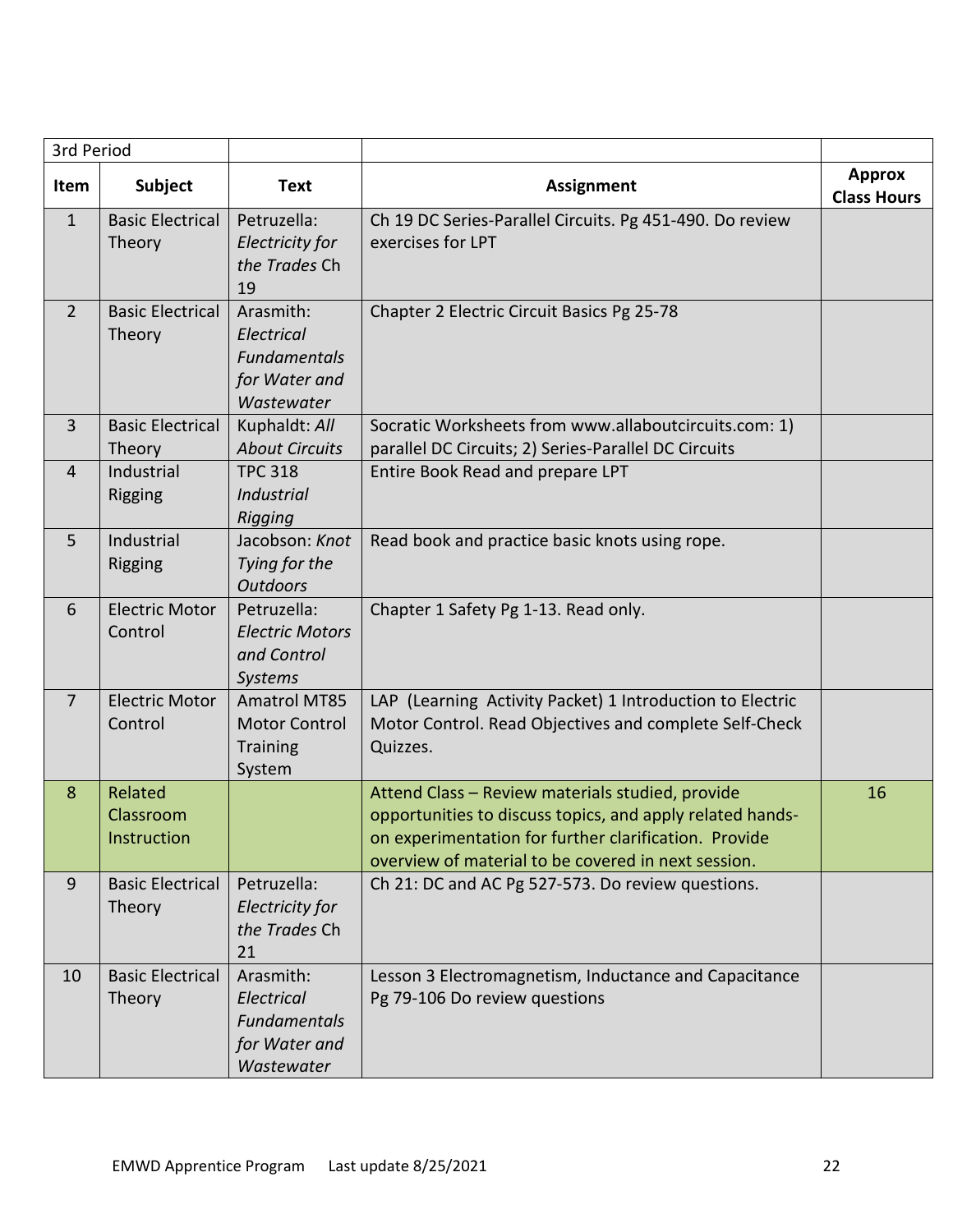| 11 | <b>Basic Electrical</b>          | Kuphaldt: All                               | 1) AC Waveforms; 2) Peak, Average and RMS                                                                   |    |
|----|----------------------------------|---------------------------------------------|-------------------------------------------------------------------------------------------------------------|----|
|    | Theory                           | <b>About Circuits</b>                       | Measurements                                                                                                |    |
|    |                                  | Socratic                                    |                                                                                                             |    |
|    |                                  | Worksheets                                  |                                                                                                             |    |
|    |                                  | from                                        |                                                                                                             |    |
|    |                                  | www.allaboutc                               |                                                                                                             |    |
|    |                                  | ircuits.com:                                |                                                                                                             |    |
| 12 | Reading                          | <b>TPC 101</b>                              | Read entire book and prepare LPT packet                                                                     |    |
|    | Industrial                       | Reading                                     |                                                                                                             |    |
|    | <b>Drawings</b>                  | <b>Blueprints</b>                           |                                                                                                             |    |
| 13 | Reading                          | Arasmith:                                   | Lesson 6: Reading Electrical Diagrams Pg 233-283 Do                                                         |    |
|    | Industrial                       | Electrical                                  | review worksheet.                                                                                           |    |
|    | <b>Drawings</b>                  | <b>Fundamentals</b>                         |                                                                                                             |    |
|    |                                  | for Water and                               |                                                                                                             |    |
|    |                                  | Wastewater                                  |                                                                                                             |    |
| 14 | Reading                          | Petruzella:                                 | Ch 2 Understanding Electrical Drawings, Parts 1, 2: pg 14 -                                                 |    |
|    | Industrial                       | <b>Electric Motors</b>                      | 24                                                                                                          |    |
|    | <b>Drawings</b>                  | and Control                                 |                                                                                                             |    |
|    |                                  | Systems                                     |                                                                                                             |    |
| 15 | <b>Electric Motor</b>            | <b>Amatrol MT85</b>                         | LAP 2 Manual Motor Control. Read Objectives and                                                             |    |
|    | Control                          | <b>Motor Control</b>                        | complete Self-Check Quizzes.                                                                                |    |
|    |                                  | <b>Training</b>                             |                                                                                                             |    |
|    |                                  | System                                      |                                                                                                             |    |
| 16 | Related                          |                                             | Attend Class - Review materials studied, provide                                                            | 16 |
|    | Classroom                        |                                             | opportunities to discuss topics, and apply related hands-                                                   |    |
|    | Instruction                      |                                             | on experimentation for further clarification. Provide                                                       |    |
|    |                                  |                                             | overview of material to be covered in next session.                                                         |    |
| 17 | <b>Basic Electrical</b>          | Petruzella:                                 | Ch 22: Inductance and Capacitance Pages 575-613. Do                                                         |    |
|    | Theory                           | Electricity for                             | review exercises for LPT.                                                                                   |    |
|    |                                  | the Trades Ch                               |                                                                                                             |    |
|    |                                  | 22                                          |                                                                                                             |    |
| 18 | <b>Basic Electrical</b>          | Kuphaldt: All                               | 1) Inductance 2) Inductive Reactance 3) Capacitance 4)                                                      |    |
|    | Theory                           | <b>About Circuits</b>                       | Capacitive Reactance                                                                                        |    |
|    |                                  | Socratic                                    |                                                                                                             |    |
|    |                                  | Worksheets                                  |                                                                                                             |    |
|    |                                  | from                                        |                                                                                                             |    |
|    |                                  | www.allaboutc                               |                                                                                                             |    |
|    |                                  | ircuits.com:                                |                                                                                                             |    |
| 19 | Reading                          | <b>TPC 102</b>                              | Lessons 1 - 9                                                                                               |    |
|    | Industrial                       | Reading                                     |                                                                                                             |    |
|    | <b>Drawings</b>                  | <b>Schematics</b>                           |                                                                                                             |    |
|    |                                  |                                             |                                                                                                             |    |
|    |                                  | and Symbols                                 |                                                                                                             |    |
| 20 | <b>Electric Motor</b><br>Control | <b>Amatrol MT85</b><br><b>Motor Control</b> | LAP 3 Control Transformers. LAP 4 Control Ladder Logic.<br>Read Objectives and complete Self-Check Quizzes. |    |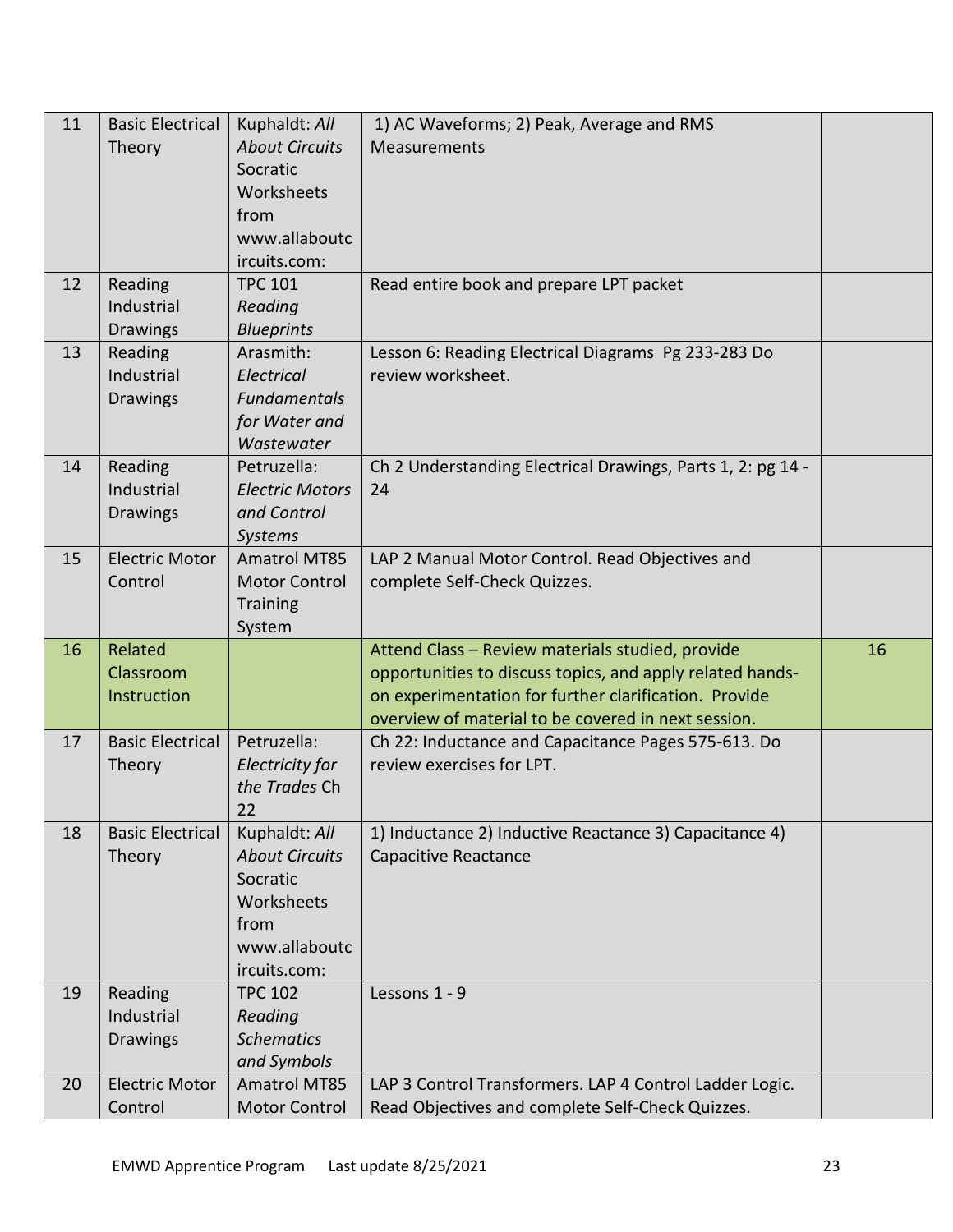|    |                                     | <b>Training</b><br>System                                                                                 |                                                                                                                                                                                                                                                                               |    |
|----|-------------------------------------|-----------------------------------------------------------------------------------------------------------|-------------------------------------------------------------------------------------------------------------------------------------------------------------------------------------------------------------------------------------------------------------------------------|----|
| 21 | <b>Electric Motor</b><br>Control    | Arasmith:<br>Electrical<br>Fundamentals<br>for Water and<br>Wastewater                                    | Lesson 5: Control System Components Pg 187-231. Do<br>Review Questions starting on pg 229.                                                                                                                                                                                    |    |
| 22 | Related<br>Classroom<br>Instruction |                                                                                                           | Attend Class - Review materials studied, provide<br>opportunities to discuss topics, and apply related hands-<br>on experimentation for further clarification. Provide<br>overview of material to be covered in next session.                                                 | 16 |
| 23 | <b>Basic Electrical</b><br>Theory   | Petruzella:<br><b>Electricity for</b><br>the Trades Ch<br>23                                              | Ch 23: Resistive, Inductive, Capacitive (RLC) Circuits in<br>Series, Pgs 615-683. Do review exercises for LPT.                                                                                                                                                                |    |
| 24 | <b>Basic Electrical</b><br>Theory   | Kuphaldt: All<br><b>About Circuits</b><br>Socratic<br>Worksheets<br>from<br>www.allaboutc<br>ircuits.com: | 1) Series and Parallel AC Circuits 2) Resonance                                                                                                                                                                                                                               |    |
| 25 | <b>Basic Motor</b><br>Control       | Petruzella:<br><b>Electric Motors</b><br>and Control<br>Systems                                           | Ch 4 Motor Control Devices Pgs 60-86                                                                                                                                                                                                                                          |    |
| 26 | <b>Electric Motor</b><br>Control    | <b>Amatrol MT85</b><br><b>Motor Control</b><br><b>Training</b><br>System                                  | LAP5 Control Relays and Starters. LAP 6 Introduction to<br>Troubleshooting. Read Objectives and complete Self-<br>Check Quizzes.                                                                                                                                              |    |
| 27 | Related<br>Classroom<br>Instruction |                                                                                                           | Attend Class - Review materials studied, provide<br>opportunities to discuss topics, and apply related hands-<br>on experimentation for further clarification. Provide<br>overview of material to be covered in next session. This<br>class includes a written Mid-Term Exam. | 24 |
| 28 | <b>Basic Electrical</b><br>Theory   | Arasmith:<br>Electrical<br><b>Fundamentals</b><br>for Water and<br>Wastewater                             | Lesson 8: Normal Operations Pg 325-389 Do review<br>questions                                                                                                                                                                                                                 |    |
| 29 | <b>Basic Electrical</b><br>Theory   | Petruzella:<br>Electricity for<br>the Trades Ch<br>24                                                     | Ch 24: Resistive, Inductive, Capacitive (RLC) Circuits in<br>Parallel Pgs 685-743. Do review exercises for LPT.                                                                                                                                                               |    |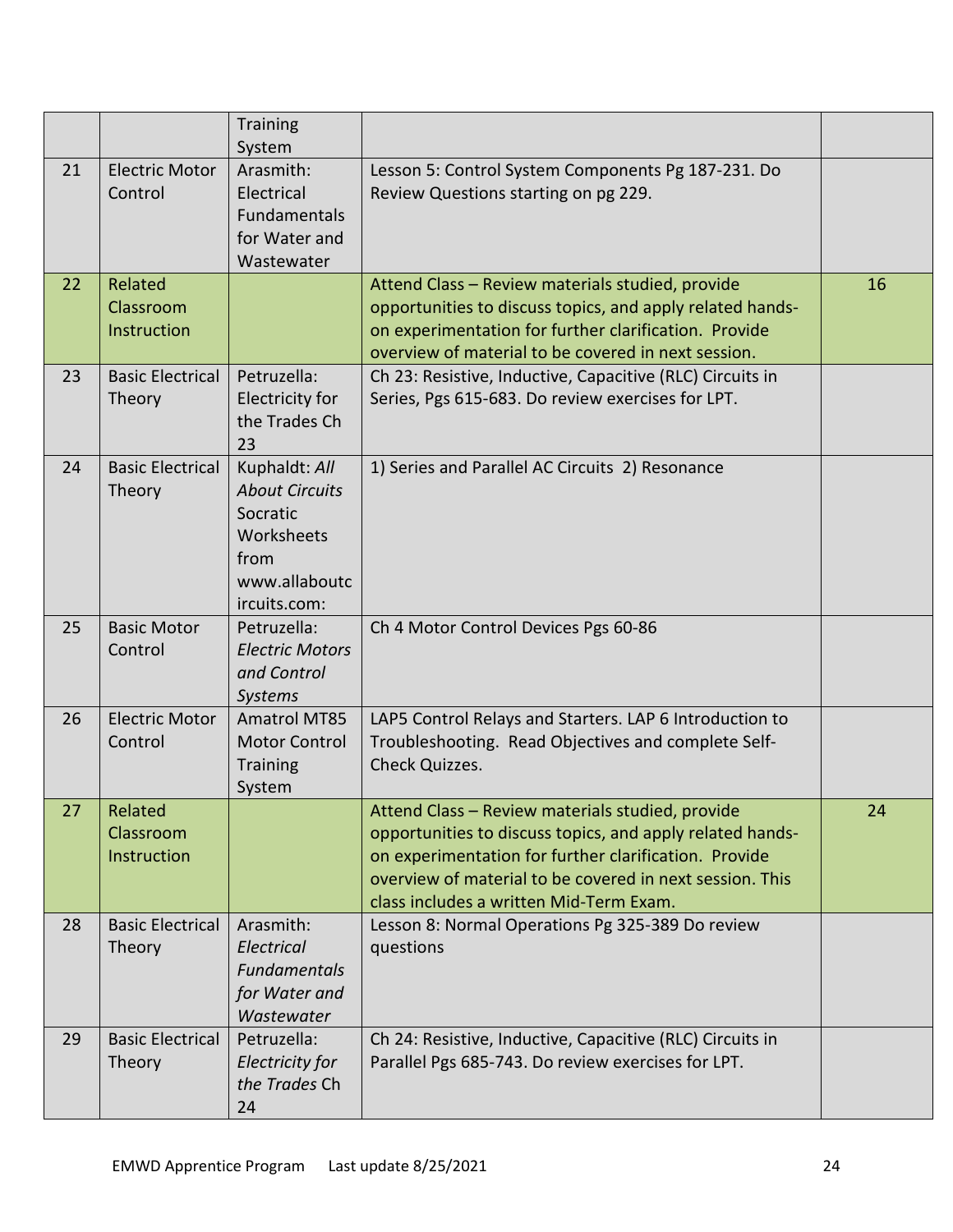| 30 | <b>Basic Electrical</b><br>Theory   | Kuphaldt: All<br><b>About Circuits</b><br>Socratic<br>Worksheets<br>from<br>www.allaboutc<br>ircuits.com: | 1) Resonance 2) Passive Filter Circuits                                                                                                                                                                                       |    |
|----|-------------------------------------|-----------------------------------------------------------------------------------------------------------|-------------------------------------------------------------------------------------------------------------------------------------------------------------------------------------------------------------------------------|----|
| 31 | <b>Basic Motor</b><br>Control       | Petruzella:<br><b>Electric Motors</b><br>and Control<br>Systems                                           | Ch 6 Contactors and Motor Starters, Pgs 135-158.                                                                                                                                                                              |    |
| 32 | <b>Electric Motor</b><br>Control    | <b>Amatrol MT85</b><br><b>Motor Control</b><br><b>Training</b><br>System                                  | LAP 7 Systems Troubleshooting. Read Objectives and<br>complete Self-Check Quizzes.                                                                                                                                            |    |
| 33 | Related<br>Classroom<br>Instruction |                                                                                                           | Attend Class - Review materials studied, provide<br>opportunities to discuss topics, and apply related hands-<br>on experimentation for further clarification. Provide<br>overview of material to be covered in next session. | 16 |
| 34 | <b>Basic Electrical</b><br>Theory   | Petruzella:<br>Electricity for<br>the Trades Ch<br>25                                                     | Ch 25: Transformers. Do review questions.                                                                                                                                                                                     |    |
| 35 | <b>Basic Electrical</b><br>Theory   | Kuphaldt: All<br><b>About Circuits</b><br>Socratic<br>Worksheets<br>from<br>www.allaboutc<br>ircuits.com: | 1) Mutual Inductance 2) Transformers: Step-up and Step-<br>down. 3) Autotransformers.                                                                                                                                         |    |
| 36 | <b>Basic Electrical</b><br>Theory   | Principals of<br>Hydroelectric<br>Power                                                                   | Ch23 Transformers. Do Progress Check Questions at end<br>of chapter.                                                                                                                                                          |    |
| 37 | <b>Basic Electrical</b><br>Theory   | Arasmith:<br>Electrical<br><b>Fundamentals</b><br>for Water and<br>Wastewater                             | Lesson 4: The Power System. Pg 104-185. Do review<br>questions in the book.                                                                                                                                                   |    |
| 38 | <b>Basic Motor</b><br>Control       | Petruzella:<br><b>Electric Motors</b><br>and Control<br><b>Systems</b>                                    | Ch 8: Motor Control Circuits. Pg 187-203                                                                                                                                                                                      |    |
| 39 | <b>Electric Motor</b><br>Control    | <b>Amatrol MT85</b><br><b>Motor Control</b>                                                               | LAP 8Reversing Motor Control. Read Objectives and<br>complete Self-Check Quizzes.                                                                                                                                             |    |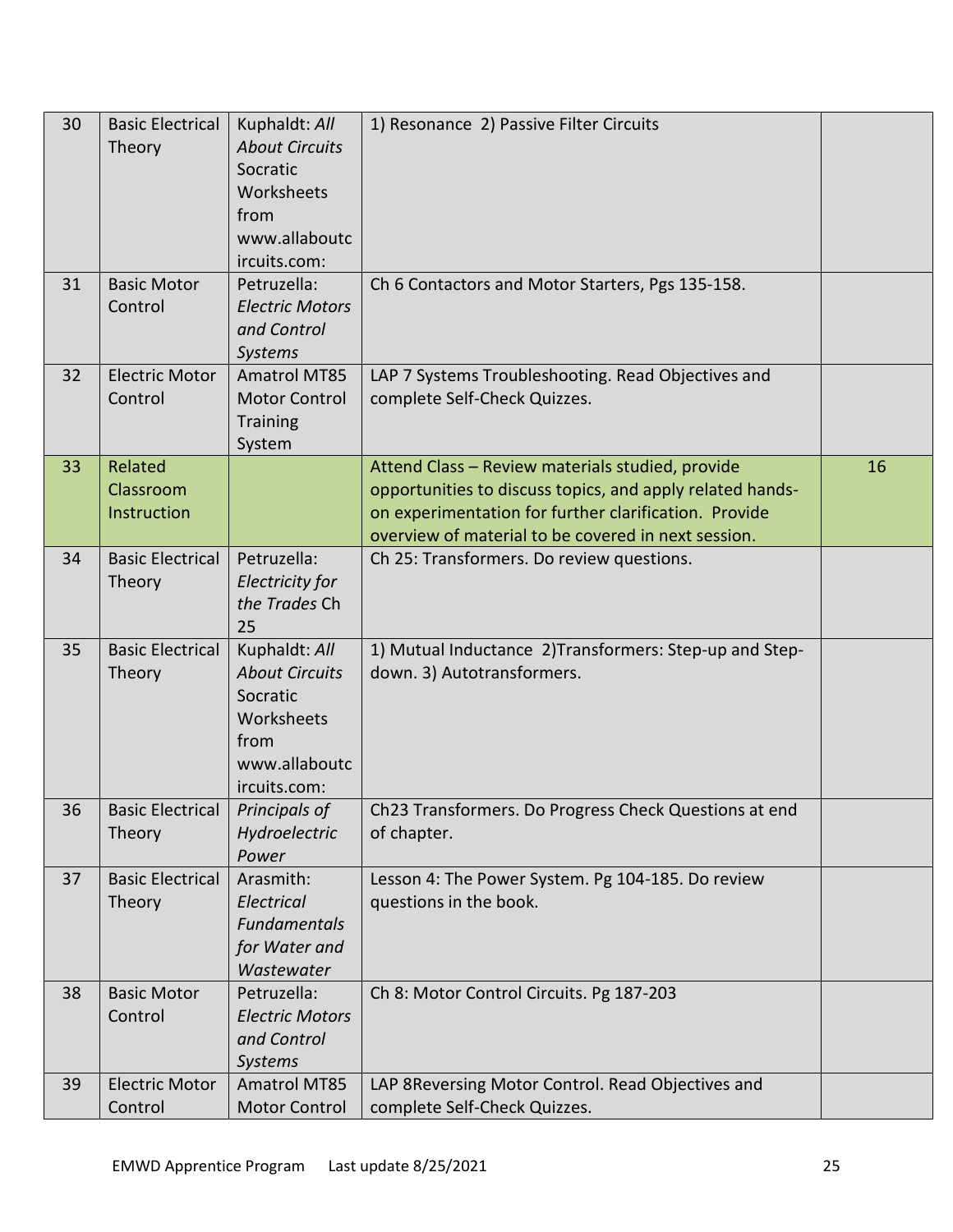|    |                                     | <b>Training</b> |                                                                                                                                                                                                                               |     |
|----|-------------------------------------|-----------------|-------------------------------------------------------------------------------------------------------------------------------------------------------------------------------------------------------------------------------|-----|
|    |                                     | System          |                                                                                                                                                                                                                               |     |
| 40 | Related<br>Classroom<br>Instruction |                 | Attend Class - Review materials studied, provide<br>opportunities to discuss topics, and apply related hands-<br>on experimentation for further clarification. Provide<br>overview of material to be covered in next session. | 24  |
|    |                                     |                 | <b>Total Hours</b>                                                                                                                                                                                                            | 112 |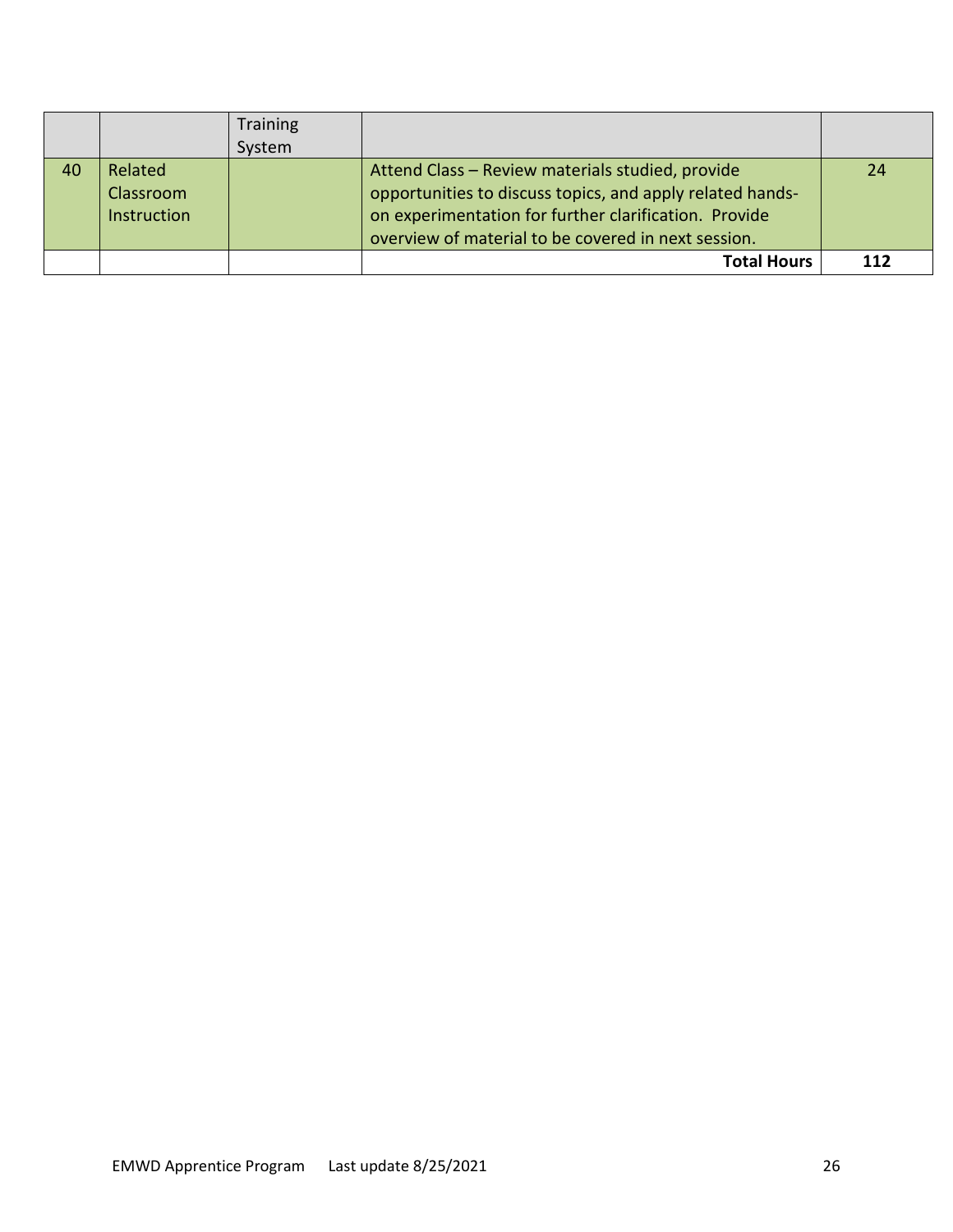| Item           | <b>Subject</b>                                                                                   | <b>Text</b>                                      | <b>Assignment</b>                                                                                                                                                                                                                                                       | <b>Approx</b><br><b>Class Hours</b> |
|----------------|--------------------------------------------------------------------------------------------------|--------------------------------------------------|-------------------------------------------------------------------------------------------------------------------------------------------------------------------------------------------------------------------------------------------------------------------------|-------------------------------------|
| $\mathbf 1$    | <b>MWD Electrical</b><br>Safety                                                                  | <b>HSE 112</b>                                   | Covers specific electrical safety requirements for<br>personnel                                                                                                                                                                                                         |                                     |
| $\overline{2}$ | Troubleshooting<br><b>Skills</b>                                                                 | TPC110,<br>Troubleshooting<br><b>Skills</b>      | General overview of troubleshooting, working with<br>people, techniques, aids, schematics, mechanical,<br>electrical, breakdown & planned maintenance.                                                                                                                  |                                     |
| $\overline{3}$ | Related<br>Instruction,<br>Session #1,<br><b>PE4.1</b>                                           | <b>MWD HSE 112</b><br>& TPC110                   | Attend Class - Review materials studied, provide<br>opportunities to discuss topics, and apply related<br>hands-on experimentation for further clarification.<br>Provide overview of material to be covered in next<br>session.                                         | 24                                  |
| $\overline{4}$ | Electrical<br>Troubleshooting                                                                    | TPC210,<br>Electrical<br>Troubleshooting         | Troubleshooting with schematics, diagrams, control<br>circuits, individual devices, special devices, AC & DC<br>motor circuits, lighting systems and time<br>considerations.                                                                                            |                                     |
| 5              | <b>NEC Articles 100</b><br>$-230$                                                                | NEC2002,<br>Articles 100 -<br>230                | Orientation with specific demonstrations for/on:<br>Definitions; Requirements for Electrical Installations;<br>Use and Identification of Grounded Conductors;<br>Feeders, Branch-Circuit and Feeder Calculations;<br>Outside Branch-Circuits and Feeders; and Services. |                                     |
| $6\phantom{1}$ | Related<br>Instruction,<br>Session #2,<br><b>PE4.2</b>                                           | <b>TPC210 &amp; NEC</b><br>Articles 100 -<br>230 | Attend Class - Review materials studied, provide<br>opportunities to discuss topics, and apply related<br>hands-on experimentation for further clarification.<br>Provide overview of material to be covered in next<br>session.                                         | 16                                  |
| $\overline{7}$ | Overcurrent<br>Protection, NEC<br>Article 240                                                    | NEC2002,<br>Article 240                          | Specific orientation to overcurrent protection,<br>location, coordination and high voltage considerations.                                                                                                                                                              |                                     |
| 8              | Grounding, NEC<br>Article 250                                                                    | NEC2002,<br>Article 250                          | Orientation with the grounding article of the NEC.                                                                                                                                                                                                                      |                                     |
| 9              | Surge Arrestors,<br>Transient<br><b>Voltage Surge</b><br>Suppressors, &<br><b>Wiring Methods</b> | <b>NEC Articles</b><br>280, 285, & 300           | Orientation to installation & connection to surge<br>arrestors and suppressors, and wiring method<br>requirements.                                                                                                                                                      |                                     |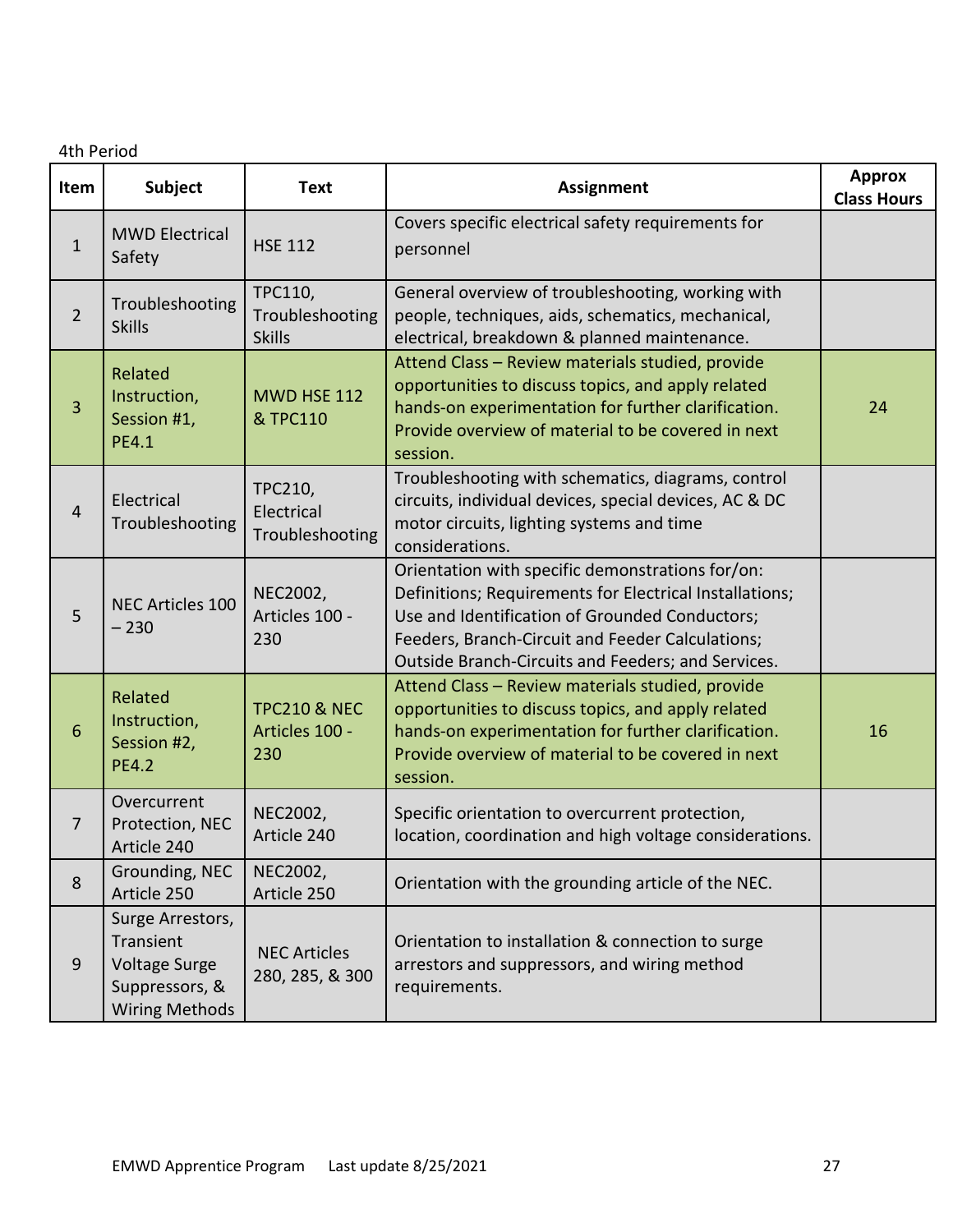| 10 | Related<br>Instruction,<br>Session #3,<br><b>PE4.3</b>                           | <b>NEC2002</b><br>Articles 240 to<br>300                                       | Attend Class - Review materials studied, provide<br>opportunities to discuss topics, and apply related<br>hands-on experimentation for further clarification.<br>Provide overview of material to be covered in next<br>session. MIDTERM Exam on HSE112, TPC110 & 210,<br>and NEC articles 110 thru 230 (that means inclusive of<br>$230$ ). | 16 |
|----|----------------------------------------------------------------------------------|--------------------------------------------------------------------------------|---------------------------------------------------------------------------------------------------------------------------------------------------------------------------------------------------------------------------------------------------------------------------------------------------------------------------------------------|----|
| 11 | All about<br>conductors,<br>NEC Article 310                                      | NEC2002,<br>Article 310,<br>Chapter 9<br>Tables, &<br>Annexes C & D.           | Everything you always wanted to know about<br>conductors, but were afraid to ask.                                                                                                                                                                                                                                                           |    |
| 12 | Places for<br>electrical<br>connections,<br>terminations<br>and splices.         | <b>NEC2002</b><br>Articles 312 &<br>314                                        | Covers: Cabinets, Cutout Boxes, & Meter Sockets;<br>Outlet, Device, Pull and Junction Boxes.                                                                                                                                                                                                                                                |    |
| 13 | Related<br>Instruction,<br>Session #4,<br><b>PE4.4</b>                           | <b>NEC2002</b><br>Articles 310 -<br>314                                        | Attend Class - Review materials studied, provide<br>opportunities to discuss topics, and apply related<br>hands-on experimentation for further clarification.<br>Provide overview of material to be covered in next<br>session.                                                                                                             | 16 |
| 14 | Related<br>Instruction,<br>Session #5,<br>PE4.5; Review<br>for Period 4<br>Final | <b>MWD/HSE 112,</b><br>TPC110 & 210,<br>and NEC2002<br>Articles 100 to<br>314. | Attend Class - Review materials studied, provide<br>opportunities to discuss topics, and apply related<br>hands-on experimentation for further clarification of<br>material covered in Period 4. Provide overview of<br>material to be covered in next Period, 5 (only four<br>more periods to go).                                         | 16 |
|    |                                                                                  |                                                                                | <b>Total Hours</b>                                                                                                                                                                                                                                                                                                                          | 97 |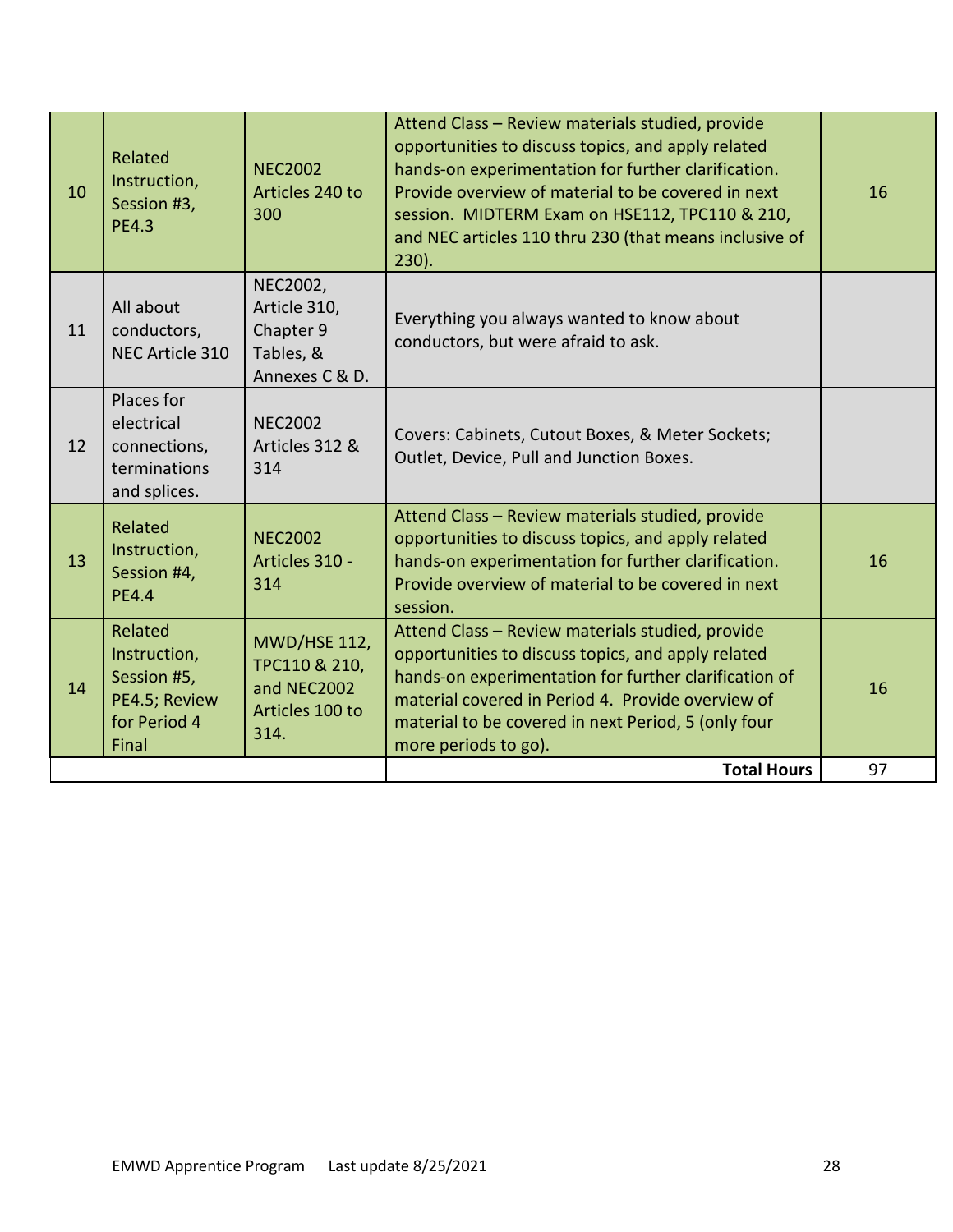| Item | <b>Subject</b>                                                                                                                   | <b>Text</b>                                                             | <b>Assignment</b>                                                                                                                                                                                                                                                                                                       | <b>Approx</b><br><b>Class Hours</b> |
|------|----------------------------------------------------------------------------------------------------------------------------------|-------------------------------------------------------------------------|-------------------------------------------------------------------------------------------------------------------------------------------------------------------------------------------------------------------------------------------------------------------------------------------------------------------------|-------------------------------------|
| 1.   | Electrical<br>Troubleshooting<br><b>Skills</b>                                                                                   | <b>TPC 210</b><br>Developing<br>Electrical<br>Troubleshooting           | Troubleshooting using various drawings.<br>Troubleshooting electrical circuits and devices.<br>Complete LPT                                                                                                                                                                                                             |                                     |
| 2.   | <b>NEC Definitions</b><br>& Installation<br>Requirements                                                                         | <b>Skills</b><br><b>NEC2008</b><br>Articles 100,<br>110                 | Read National Electrical Code (NEC) Articles 100, 110;<br>Complete related Holt Workbook Exercises.                                                                                                                                                                                                                     |                                     |
| 3.   | <b>Timers</b>                                                                                                                    | Amatrol LAP 10                                                          | Fundamentals of time delay control. Read and study<br>the contents of LAP 10, complete the self-review study<br>guides at the end of each segment.                                                                                                                                                                      |                                     |
| 4.   | Related<br>Instruction,<br>Session #1<br><b>PE5.1</b>                                                                            | <b>TPC 210</b><br><b>Holt Workbook</b><br>NEC 100, 110<br><b>LAP 10</b> | Attend Class - Review materials studied, provide<br>opportunities to discuss topics, and apply related<br>hands-on experimentation for further clarification.<br>Provide overview of material to be covered in next<br>Lab: LAP 10<br>session.                                                                          | 16                                  |
| 5.   | Semiconductors                                                                                                                   | <b>TPC251,</b><br>Semiconductors                                        | Read and Prepare LPT. Theory behind semiconductor<br>operation. Characteristics and operation of various<br>diodes and transistors. Environmental considerations,<br>electrostatic discharge, printed circuit boards, radio<br>frequency interference, manufacturer's spec sheets,<br>circuit performance and Q points. |                                     |
| 6.   | Meters &<br><b>Testers</b>                                                                                                       | TEES: Chapter 5                                                         | Meters and Testers; Complete text activities sheets<br>and related workbook tech-check, trade test sheets                                                                                                                                                                                                               |                                     |
| 7.   | Grounded<br>Conductors;<br><b>Branch Circuits;</b><br>Feeders;<br>Calculations;<br><b>Outside Branch</b><br>Circuit &<br>Feeders | <b>NEC2008 Art</b><br>200, 210, 215,<br>220, 225                        | Grounded conductors, branch circuits, feeders,<br>calculations, outside branch circuits. Complete<br>related Holt Workbook sections.                                                                                                                                                                                    |                                     |
| 8.   | Introduction to<br><b>VFD</b>                                                                                                    | <b>Amatrol LAP</b><br>#16                                               | Basic fundamentals of a typical AC drive: learn to wire<br>and program a VFD to operate with external controls.<br>Read and study the Learning Activity Packet #16 and<br>complete the Self Review Questions prior to Related<br>Instruction 5.2.                                                                       |                                     |
| 9.   |                                                                                                                                  | <b>TPC251,</b>                                                          |                                                                                                                                                                                                                                                                                                                         | 16                                  |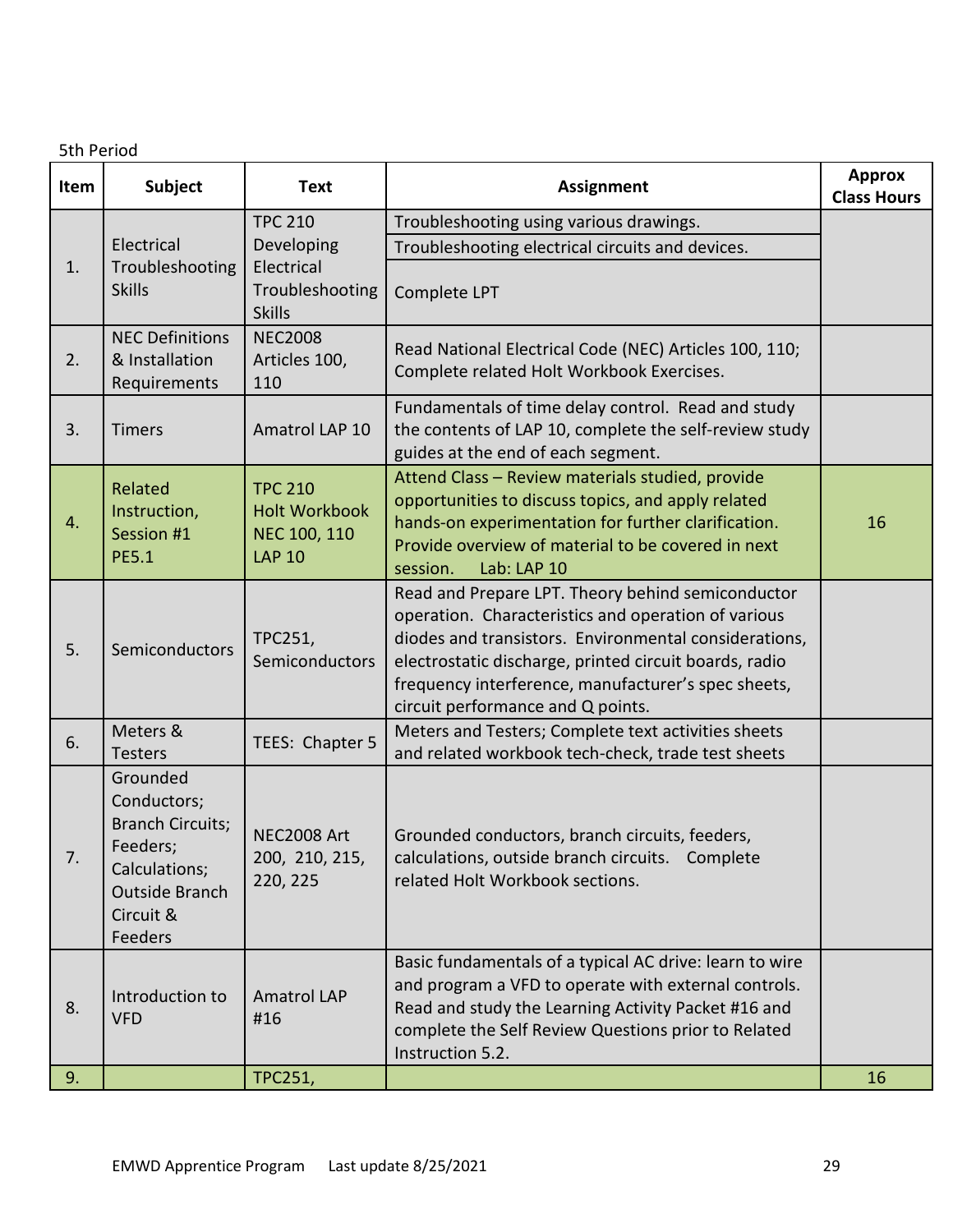|     | Related                                     | NEC 200, thru<br>225                   | Attend Class - Review materials studied, provide<br>opportunities to discuss topics, and apply related                                                                                                                                       |    |
|-----|---------------------------------------------|----------------------------------------|----------------------------------------------------------------------------------------------------------------------------------------------------------------------------------------------------------------------------------------------|----|
|     | Instruction,                                | <b>Holt Workbook</b>                   | hands-on experimentation for further clarification.                                                                                                                                                                                          |    |
|     | Session #2,<br><b>PE5.2</b>                 | <b>Amatrol LAP 16</b>                  | Provide overview of material to be covered in next<br>session.                                                                                                                                                                               |    |
| 10. | <b>Power Supplies</b>                       | TPC252, Power<br><b>Supplies</b>       | Power Supplies and power conditioners. Cells and<br>batteries. Rectifiers, filters, voltage regulators.<br>Troubleshooting power supplies.                                                                                                   |    |
|     |                                             |                                        | Ch 6: Special Meters & Instruments                                                                                                                                                                                                           |    |
| 11. | <b>Special Meters</b><br>& Instruments      | TEES: Chapter 6                        | Ch 7: Basic Electrical Circuit Measurement<br>Complete text activities sheets and related workbook<br>tech-chek, trade test sheets                                                                                                           |    |
|     | Services and                                | <b>NEC2008 Art</b>                     | Services, Overcurrent Protection                                                                                                                                                                                                             |    |
| 12. | Overcurrent<br>Protection                   | 230, 240                               | Complete related Holt Workbook sections.                                                                                                                                                                                                     |    |
| 13. | VFD Speed &<br><b>Torque Control</b>        | Amatrol LAP 17                         | Speed control with VFDs including operations above<br>base rated. Compensations for some losses in torque.<br>Read and study the Learning Activity Packet #17 and<br>complete the Self Review Questions prior to Related<br>Instruction 5.2. |    |
|     | Related                                     | <b>TPC252</b>                          | Attend Class - Review materials studied, provide                                                                                                                                                                                             |    |
|     | Instruction,<br>Session #3,<br><b>PE5.3</b> | <b>NEC Articles 230</b>                | opportunities to discuss topics, and apply related                                                                                                                                                                                           |    |
| 14. |                                             | & 240                                  | hands-on experimentation for further clarification.                                                                                                                                                                                          | 16 |
|     |                                             | TEES: Ch 6                             | Provide overview of material to be covered in next                                                                                                                                                                                           |    |
|     |                                             | <b>Amatrol LAP 17</b>                  | session.                                                                                                                                                                                                                                     |    |
|     |                                             | <b>TPC 210</b>                         | Review previous materials.                                                                                                                                                                                                                   |    |
|     |                                             | <b>TPC 251</b>                         | Discus topics,                                                                                                                                                                                                                               |    |
| 16. | Midterm exam                                | <b>TPC252</b>                          | Written mid-term test.                                                                                                                                                                                                                       | 8  |
|     |                                             | TEES: 5 & 6<br>NEC2008 Arts<br>100-230 |                                                                                                                                                                                                                                              |    |
|     |                                             |                                        | <b>Basic Electrical Circuit Measurement</b>                                                                                                                                                                                                  |    |
| 17. | <b>Electrical Circuit</b>                   | TEES: Chapter 7                        | Complete text activities sheets and related workbook                                                                                                                                                                                         |    |
|     | Measurement                                 |                                        | tech-chek, trade test sheets                                                                                                                                                                                                                 |    |
|     |                                             |                                        | Relays and motor starters.                                                                                                                                                                                                                   |    |
| 18. | Relays and<br><b>Motor Starters</b>         | TEES: Chapter 8                        | Complete text activities sheets and related workbook                                                                                                                                                                                         |    |
|     |                                             |                                        | tech-cheks and trade test sheets                                                                                                                                                                                                             |    |
|     | Grounding,                                  | <b>NEC2008 Art</b>                     | Grounding, Surge Protectors                                                                                                                                                                                                                  |    |
| 19. | Surge<br>Protectors                         | 250, 280, 285                          | Do related Holt Workbook sections.                                                                                                                                                                                                           |    |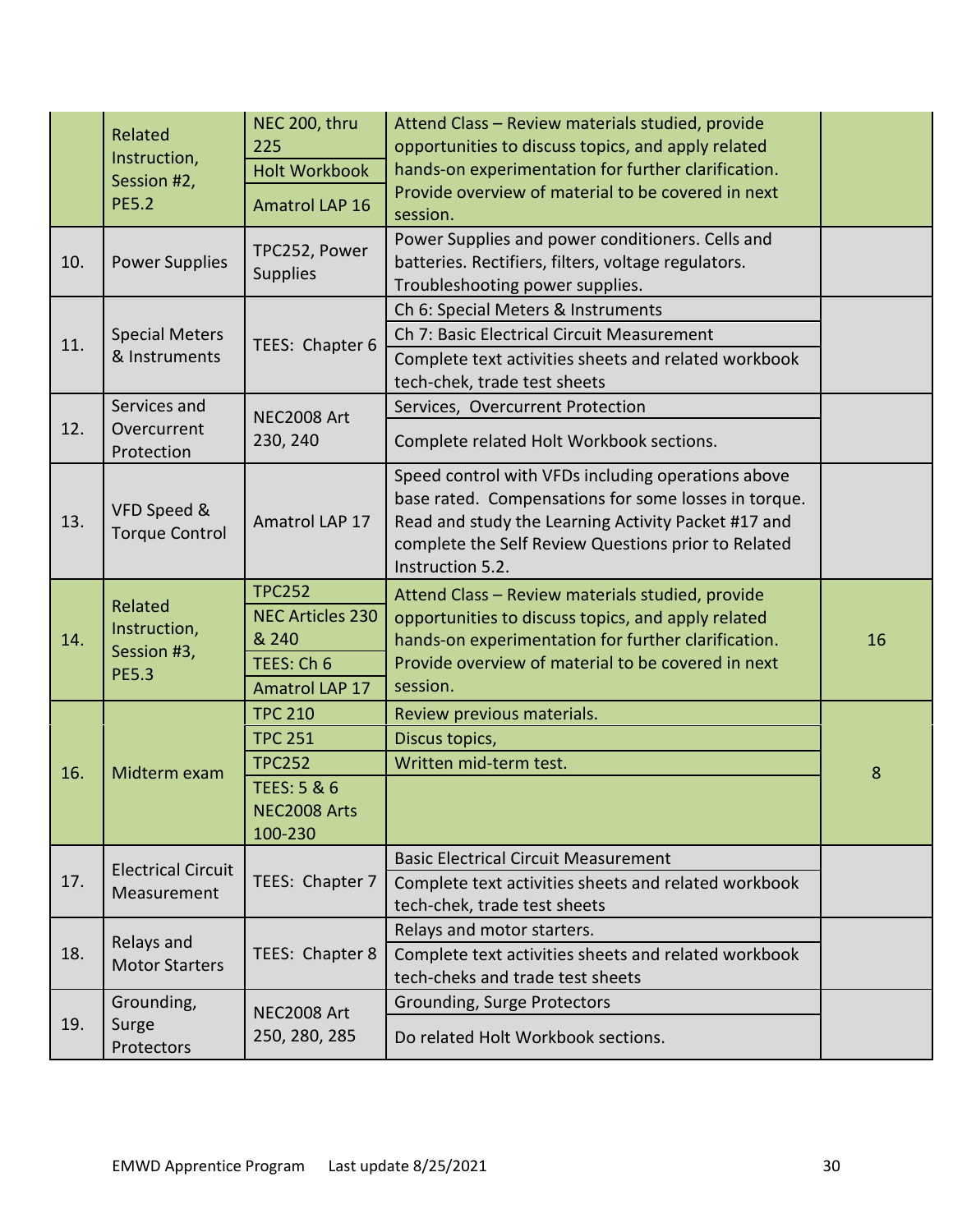| 20. | VFD Accel,<br>Decel, &<br><b>Braking</b>               | <b>Amatrol LAP</b><br>#18                                               | Acceleration, deceleration, and braking controls with a<br>VFD. Read and study the Learning Activity Packet #18<br>and complete the Self Review Questions prior to<br>Related Instruction 5.3.                                                                                                             |     |
|-----|--------------------------------------------------------|-------------------------------------------------------------------------|------------------------------------------------------------------------------------------------------------------------------------------------------------------------------------------------------------------------------------------------------------------------------------------------------------|-----|
| 21. | <b>NEC Art 300,</b><br>310                             | <b>NEC Art 300,</b><br>310                                              | Wiring Methods, Conductors<br>These articles will provide guidance on choosing and<br>installing wiring methods and conductors.<br>Do related Holt Workbook sections.                                                                                                                                      |     |
| 22. | <b>VFD Faults &amp;</b><br>Troubleshooting             | <b>Amatrol LAP</b><br>#19 plus<br>instructor<br>generated<br>exercises. | Troubleshooting circuits that contain VFDs; not only<br>mechanical & electrical problems causing<br>malfunctions, but programming errors too $-$ a bit more<br>complicated. Read and study the Learning Activity<br>Packet #19 and complete the Self Review Questions<br>prior to Related Instruction 5.5. |     |
| 23. | Related<br>Instruction,<br>Session #4,<br><b>PE5.4</b> | TEES CH 8<br>NEC250, 280,<br>285<br>NFPA 70E<br>Amatrol LAP 18.         | Attend Class - Review materials studied, provide<br>opportunities to discuss topics, and apply related<br>hands-on experimentation for further clarification.                                                                                                                                              | 16  |
| 24. | Related<br>Instruction,<br>Session #5,<br><b>PE5.5</b> | <b>NEC Art 300,</b><br>310;<br><b>Amatrol LAP 19</b>                    | Attend Class - Review materials studied, provide<br>opportunities to discuss topics, and apply related<br>hands-on experimentation for further clarification.<br>Provide overview of material to be covered in next<br>session.                                                                            | 16  |
|     |                                                        |                                                                         | <b>Total Hours</b>                                                                                                                                                                                                                                                                                         | 100 |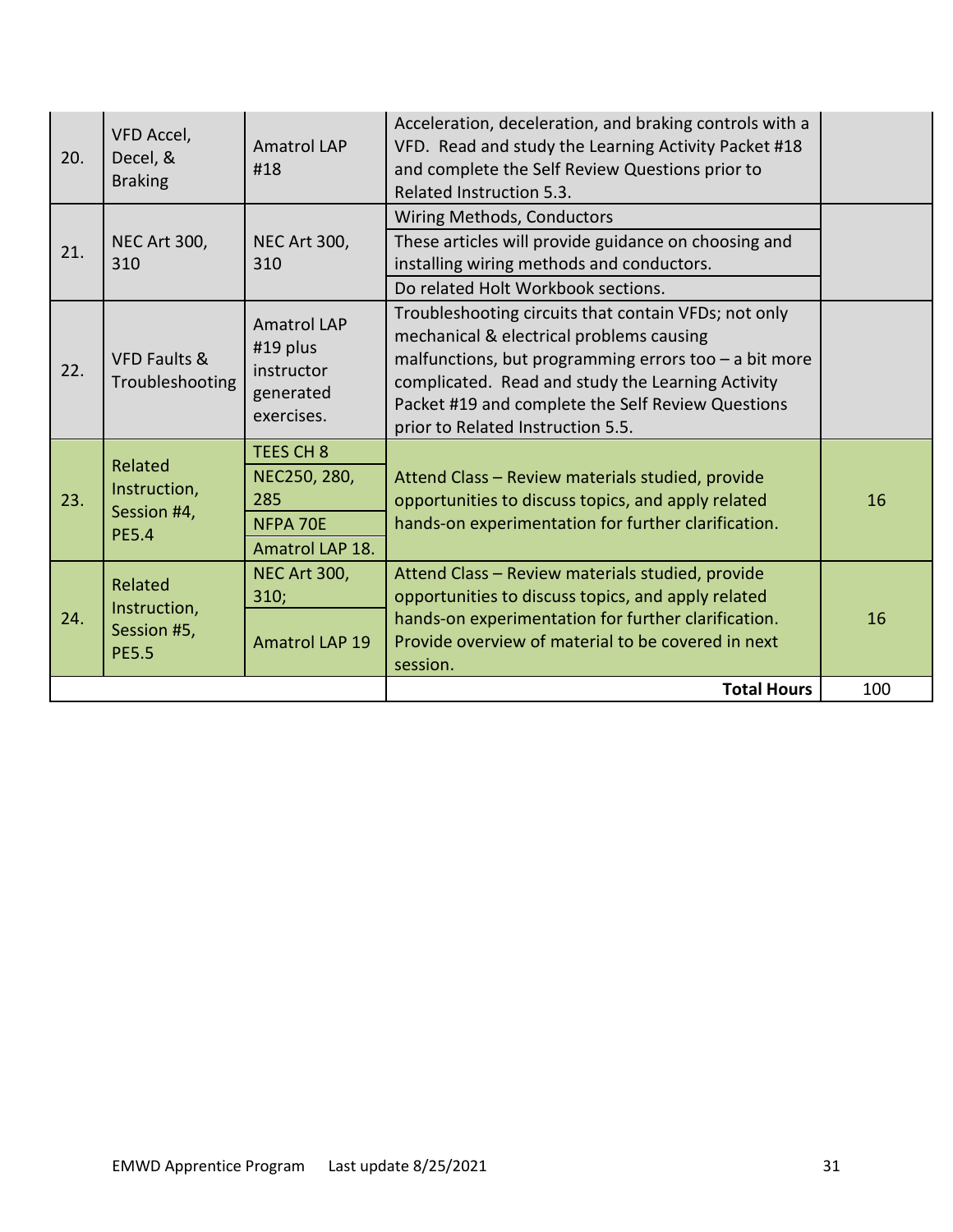| Item           | <b>Subject</b>                                                                                                              | <b>Text</b>                                                                          | <b>Assignment</b>                                                                                                                                                                                                                                                               | <b>Approx</b><br><b>Class Hours</b> |
|----------------|-----------------------------------------------------------------------------------------------------------------------------|--------------------------------------------------------------------------------------|---------------------------------------------------------------------------------------------------------------------------------------------------------------------------------------------------------------------------------------------------------------------------------|-------------------------------------|
| 1.             | Programmable<br>Logic Controllers                                                                                           | PLC LAP#1 $-$<br>Introduction to<br>Programmable<br>Controllers                      | Read and Study the PLC LAP#1. Answer all of the Self<br>Review Questions in preparation for the first session<br>of Period 6                                                                                                                                                    |                                     |
| 2.             | Related<br>Instruction,<br>Session #1,<br><b>PE6.1</b>                                                                      | PLC LAP#1 $-$<br>Introduction to<br>Programmable<br><b>Controllers</b>               | Introduction to the Amatrol PLC simulator. Complete<br>the Learning Activity Packet #1                                                                                                                                                                                          | 16                                  |
| 3              | Phase<br>Converters,<br>Capacitors,<br>Resisters &<br>Reactors,<br>Storage<br>Batteries, &<br><b>Equipment Over</b><br>600V | <b>NEC2002</b><br>Articles 455 -<br>490                                              | There are no Holt questions for these articles.<br>However, there will be Instructor type questions to<br>improve your understanding of these articles.                                                                                                                         |                                     |
| $\overline{4}$ | Introduction to<br><b>Process Controls</b>                                                                                  | TPC271,<br>Introduction to<br>Process<br>Controls                                    | Covers the function of basic devices for measuring<br>and controlling different kinds of variables in process<br>control.                                                                                                                                                       |                                     |
| 5              | <b>Basic PLC</b><br>Programming                                                                                             | PLC LAP#2 $-$<br><b>Basic PLC</b><br>Programming                                     | Read and Study the PLC LAP#2. Answer all of the Self<br>Review Questions. Enter, edit and store PLC<br>programs using PLC software; PLC memory, how it's<br>organized, and what types of numbering systems are<br>used with the PLC                                             |                                     |
| 6              | Related<br>Instruction,<br>Session #2,<br><b>PE6.2</b>                                                                      | <b>NEC2002</b><br><b>Articles 455</b><br>490, TPC271,<br>and Amatrol's<br>PLC LAP #2 | Attend Class - Review material studied, preview new<br>assignments, and concentrate on PLC lab LAPs.<br>Circuits design from verbal description of<br>characteristics and other assignments for the PLC<br>labs. Provide overview of material to be covered in<br>next session. | 16                                  |
| 7              | Hazardous<br>(Classified)<br>Locations                                                                                      | <b>NEC2002</b><br>Article 500 -<br>Class I, II, & III,<br>Divisions 1 & 2.           | Electrical, electronic wiring requirements for all<br>voltages in the Classes with Divisions in flammable<br>gases, vapors, liquids, dusts, fibers, & flyings<br>environments.                                                                                                  |                                     |
| 8              | <b>Circuit Diagrams</b>                                                                                                     | Principles of<br>Hydroelectric                                                       | Great training for the symbols and drawing methods<br>used by the District in its older existing facilities.                                                                                                                                                                    |                                     |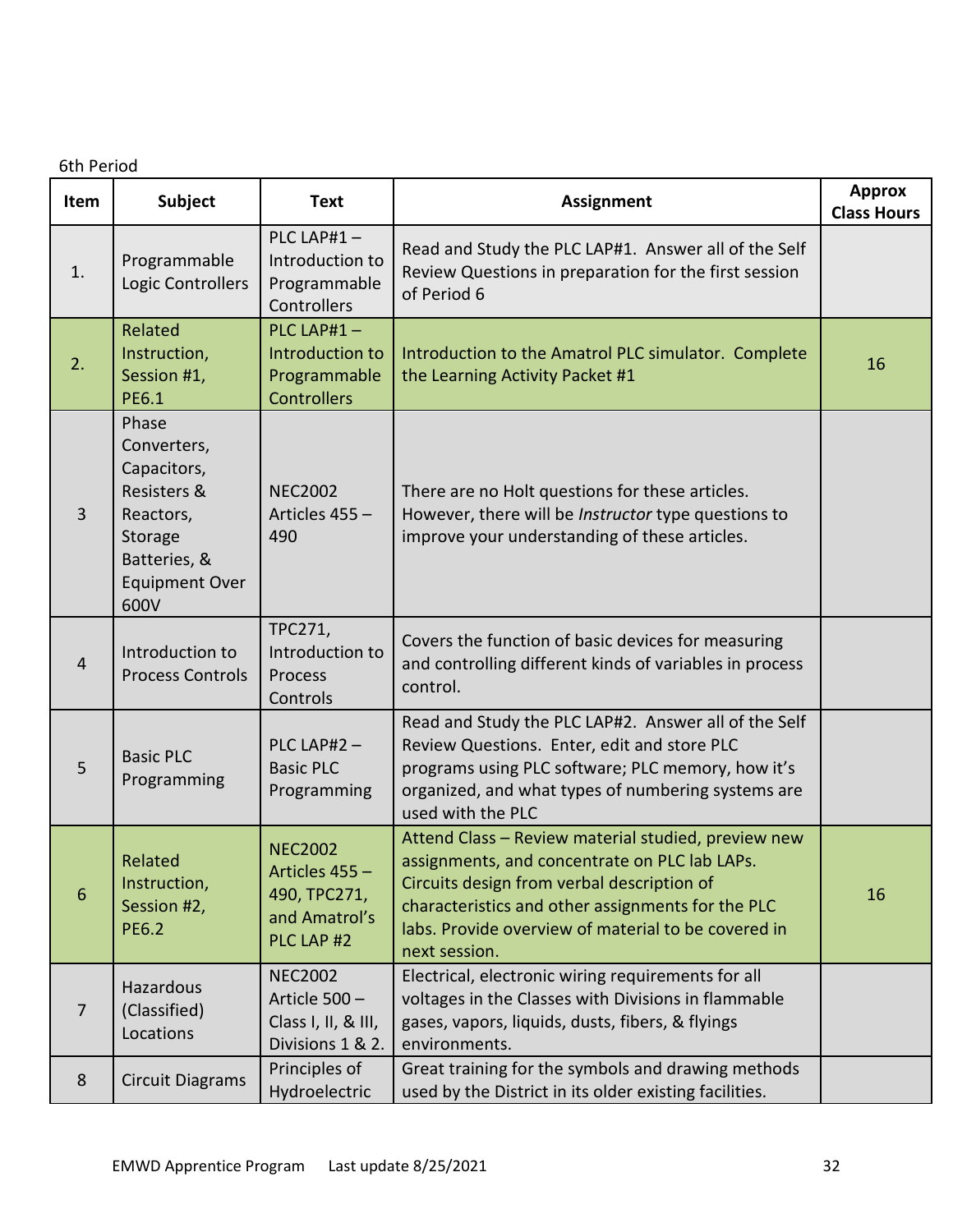|    |                                                                                             | Power (PHEP),<br>Chapter 13                                                                             |                                                                                                                                                                                                                                                                                                                                                                                   |    |
|----|---------------------------------------------------------------------------------------------|---------------------------------------------------------------------------------------------------------|-----------------------------------------------------------------------------------------------------------------------------------------------------------------------------------------------------------------------------------------------------------------------------------------------------------------------------------------------------------------------------------|----|
| 9  | <b>Electrical Energy</b><br>Conservation                                                    | <b>TPC380,</b><br>Electrical<br>Energy<br>Conservation                                                  | Commercial and industrial electric energy consuming<br>devices, rate structures, cost and load management,<br>PF calculations and how it affects energy usage,<br>lighting surveys, light selection for efficiency.                                                                                                                                                               |    |
| 10 | <b>PLC Motor</b><br>Control                                                                 | PLC LAP#3 $-$<br><b>PLC Motor</b><br>Control                                                            | Read and Study the PLC LAP#3. Answer all of the Self<br>Review Questions. Memory logic elements, adding<br>comments, copy and paste sections of programs.                                                                                                                                                                                                                         |    |
| 11 | Related<br>Instruction,<br>Session #3,<br><b>PE6.3</b>                                      | <b>NEC2002</b><br>Article 500,<br>PHEP Chap 13,<br>TPC380, and<br><b>Amatrol's PLC</b><br><b>LAP#3</b>  | Attend Class - Review materials studied, preview new<br>assignments, and concentrate on PLC lab LAPs.<br>Circuits design and other assignments for the PLC<br>labs. Provide overview of material to be covered in<br>next session.                                                                                                                                                | 16 |
| 12 | Class I<br><b>Hazardous</b><br>locations                                                    | NEC2002,<br>Articles 501                                                                                | <b>Specifically Class I locations</b>                                                                                                                                                                                                                                                                                                                                             |    |
| 13 | <b>Direct Current</b><br><b>Circuits</b>                                                    | <b>PHEP Chapter</b><br>$14 - Direct$<br>Current<br><b>Circuits</b>                                      | An in-depth view of direct current circuits                                                                                                                                                                                                                                                                                                                                       |    |
| 14 | Class II & III<br><b>Hazardous</b><br>Locations and<br><b>Intrinsically Safe</b><br>Systems | NEC2002,<br>Articles 502 -<br>504                                                                       | Specifically Class II & III and Intrinsically Safe Systems                                                                                                                                                                                                                                                                                                                        |    |
| 15 | Discrete I/O<br>Interfacing                                                                 | PLC LAP#4 $-$<br>Discrete I/O<br>Interfacing                                                            | Read and Study the PLC LAP#4. Answer all of the Self<br>Review Questions. Learn to interface a number of<br>different I/O devices and test their operations                                                                                                                                                                                                                       |    |
| 16 | Related<br>Instruction,<br>Session #4,<br><b>PE6.4</b><br><b>PLUS MIDTERM</b>               | <b>NEC2002</b><br>Articles 501 &<br>502 and PHEP<br>Chap. 14, &<br><b>Amatrol's PLC</b><br><b>LAP#4</b> | Attend Class - Review materials studied, preview new<br>assignments, and concentrate on PLC lab LAPs.<br>Circuits design and other assignments for the PLC<br>labs. Provide overview of material to be covered in<br>next session. Midterm to cover TPCs 271 & 380,<br>NEC2002 455 through 501, and Principles of<br>Hydroelectric Power (PHEP) Chapter 13 - Circuit<br>Diagrams. | 16 |
| 17 | Alternating<br><b>Current Circuits</b><br>Single-Phase                                      | <b>PHEP Chapter</b><br>$17 -$<br>Alternating<br><b>Current Single-</b><br>Phase                         | An in-depth working of Single Phase circuits to<br>include vector relationship of inductance,<br>capacitance, and resistance                                                                                                                                                                                                                                                      |    |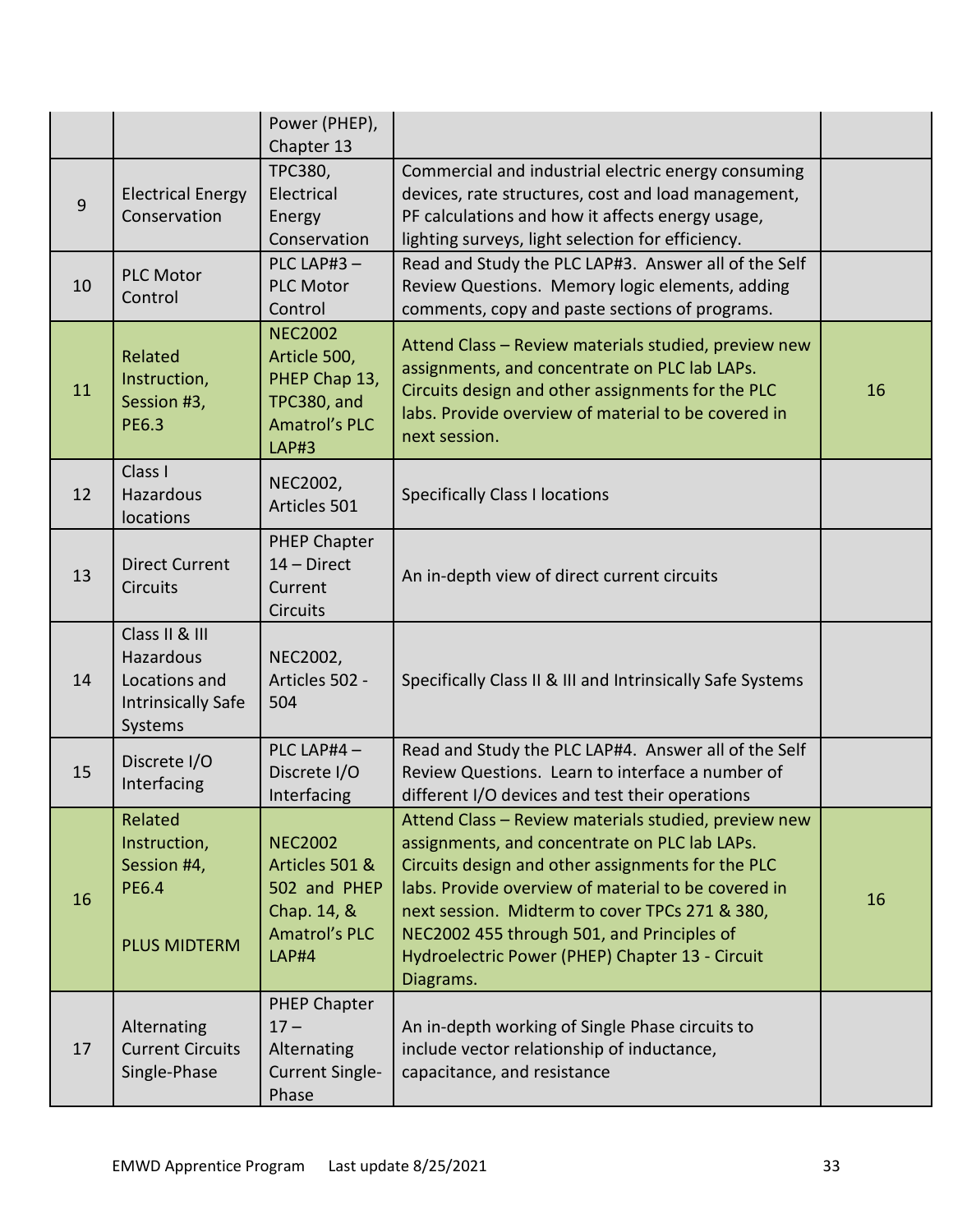| PLC LAP#5<br><b>PLC Event</b><br>Design and interpret PLC programs that control the<br>19<br>Event<br>sequence of operations of entire machines.<br>Sequencing<br>Sequencing<br>Related<br><b>PHEP Chapters</b><br>Attend Class - Review materials studied and<br>17 & 18 and<br>Instruction,<br>20<br>concentrate on PLC lab LAPs. Circuits design and<br>16<br>Session #5,<br>Amatrol' PLC<br>other assignments for the PLC labs.<br><b>PE6.5</b><br><b>LAP#5</b><br>NEC2002 - 501<br>through 504;<br><b>PHEP Chapters</b><br>(with<br>supplements)<br>14 - Direct<br>Related<br>Current<br>Instruction,<br>Circuits, 17 -<br>Review for the Period 6 FINAL Exam to cover all text<br>Session #6,<br>Alternating<br>21<br>material in Text column. All other time will be spent<br>16<br>PE6.6; Review<br>Current<br>on PLC lab experiments<br>for Period 6 Final<br><b>Circuits Single</b><br><b>AND FINAL</b><br>Phase, & 18 -<br><b>Three Phase</b><br>Alternating<br>Current<br>Circuits; and<br>the PLC LAPs 4<br>& 5.<br><b>Total Hours</b><br>106 | 18 | Three-Phase<br>Alternating<br><b>Current Circuits</b> | <b>PHEP Chapter</b><br>$18 - Three-$<br>Phase<br>Alternating<br>Current<br>Circuits. | An in-depth working of three phase circuits to include<br>vector relationship of inductance, capacitance, and<br>resistance |  |
|------------------------------------------------------------------------------------------------------------------------------------------------------------------------------------------------------------------------------------------------------------------------------------------------------------------------------------------------------------------------------------------------------------------------------------------------------------------------------------------------------------------------------------------------------------------------------------------------------------------------------------------------------------------------------------------------------------------------------------------------------------------------------------------------------------------------------------------------------------------------------------------------------------------------------------------------------------------------------------------------------------------------------------------------------------|----|-------------------------------------------------------|--------------------------------------------------------------------------------------|-----------------------------------------------------------------------------------------------------------------------------|--|
|                                                                                                                                                                                                                                                                                                                                                                                                                                                                                                                                                                                                                                                                                                                                                                                                                                                                                                                                                                                                                                                            |    |                                                       |                                                                                      |                                                                                                                             |  |
|                                                                                                                                                                                                                                                                                                                                                                                                                                                                                                                                                                                                                                                                                                                                                                                                                                                                                                                                                                                                                                                            |    |                                                       |                                                                                      |                                                                                                                             |  |
|                                                                                                                                                                                                                                                                                                                                                                                                                                                                                                                                                                                                                                                                                                                                                                                                                                                                                                                                                                                                                                                            |    |                                                       |                                                                                      |                                                                                                                             |  |
|                                                                                                                                                                                                                                                                                                                                                                                                                                                                                                                                                                                                                                                                                                                                                                                                                                                                                                                                                                                                                                                            |    |                                                       |                                                                                      |                                                                                                                             |  |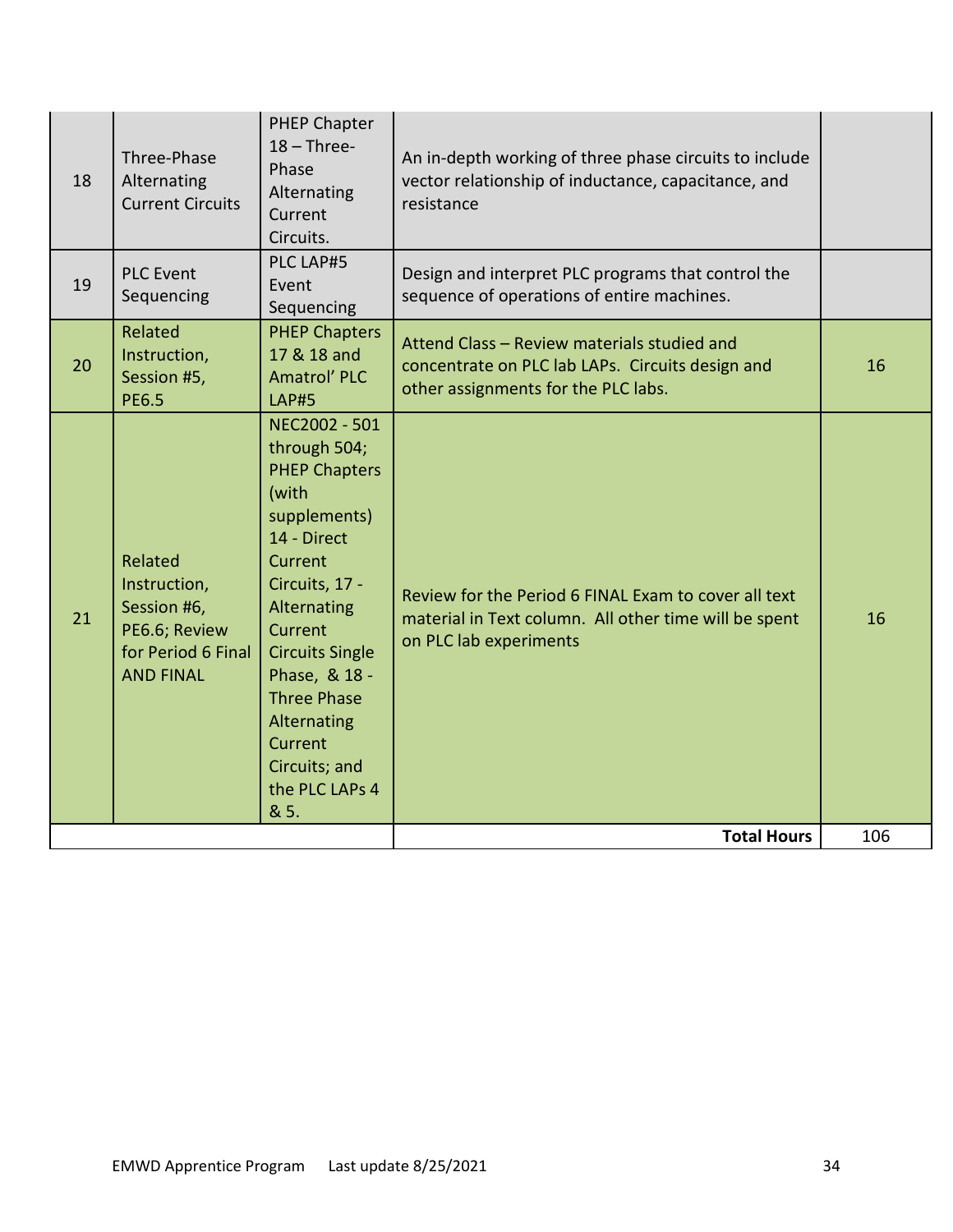| Item           | <b>Subject</b>                                                    | <b>Text</b>                                                                                                                | <b>Assignment</b>                                                                                                                   | <b>Approx</b><br><b>Class Hours</b> |
|----------------|-------------------------------------------------------------------|----------------------------------------------------------------------------------------------------------------------------|-------------------------------------------------------------------------------------------------------------------------------------|-------------------------------------|
| 1              |                                                                   | Water<br>Treatment<br>Plant<br><b>Operation Vol</b><br>181,                                                                | Chapters 1, 2 for first class. Additional chapters will be<br>assigned in class.                                                    |                                     |
| $\overline{2}$ | Water<br><b>Treatment</b>                                         | Water<br>Treatment<br>Plant<br>Operation                                                                                   | Five 8-hour classes on designated Thursdays                                                                                         | 40                                  |
| 3              | Motor<br>Electrical<br>Problems;<br>Troubleshooti<br>ng AC Motors | Troubleshooti<br>ng Electrical<br>Electronic<br>Systems<br>(TEES), Mazur<br>& Proctor,<br>2nd Ed, Text<br>and<br>Workbook; | Ch 10, Motor Electrical Problems; Ch 13 Troubleshooting<br>AC Motors;                                                               |                                     |
| 4              | Safety<br><b>Related Work</b><br>Practices                        | Standards for<br>Electrical<br>Safety in the<br>Workplace<br>(NFPA 70E)                                                    | Introduction and Chapter 1 Pages 3-155, Annex C Pages<br>211-213                                                                    |                                     |
| 5              | Electrical<br>Safety                                              | <b>MWD HSE</b><br>112 Electrical<br>Safety<br>Program                                                                      | Purpose, Definitions, Requirements, Training,<br><b>Responsibilities Pages 1-3</b>                                                  |                                     |
| 6              | Electrical<br>Safety                                              | All About<br>Circuits, Tony<br>Kaupalt, et al.<br>(e-book)                                                                 | Read:<br>http://www.allaboutcircuits.com/vol 1/chpt 3/index.ht<br>ml and complete Socratic worksheet on Arc Flash and Arc<br>Blast: |                                     |
| 7              | Electrical<br>Safety                                              | Electrical<br>Fundamentals<br>for Water and<br>Wastewater,<br>Arasmith                                                     | Chapter 8, Normal Operations Pg 325-350, Ch 9,<br>Troubleshooting 393-406 only (Read only)                                          |                                     |
| 8              | Related<br>Instruction<br>Session 7.3                             | TEES Ch 10,<br>Ch 13; NFPA<br>70E Ch 1 +                                                                                   | Attend Class: Review materials, discuss topics, and apply<br>hands-on experimentation.                                              | 16                                  |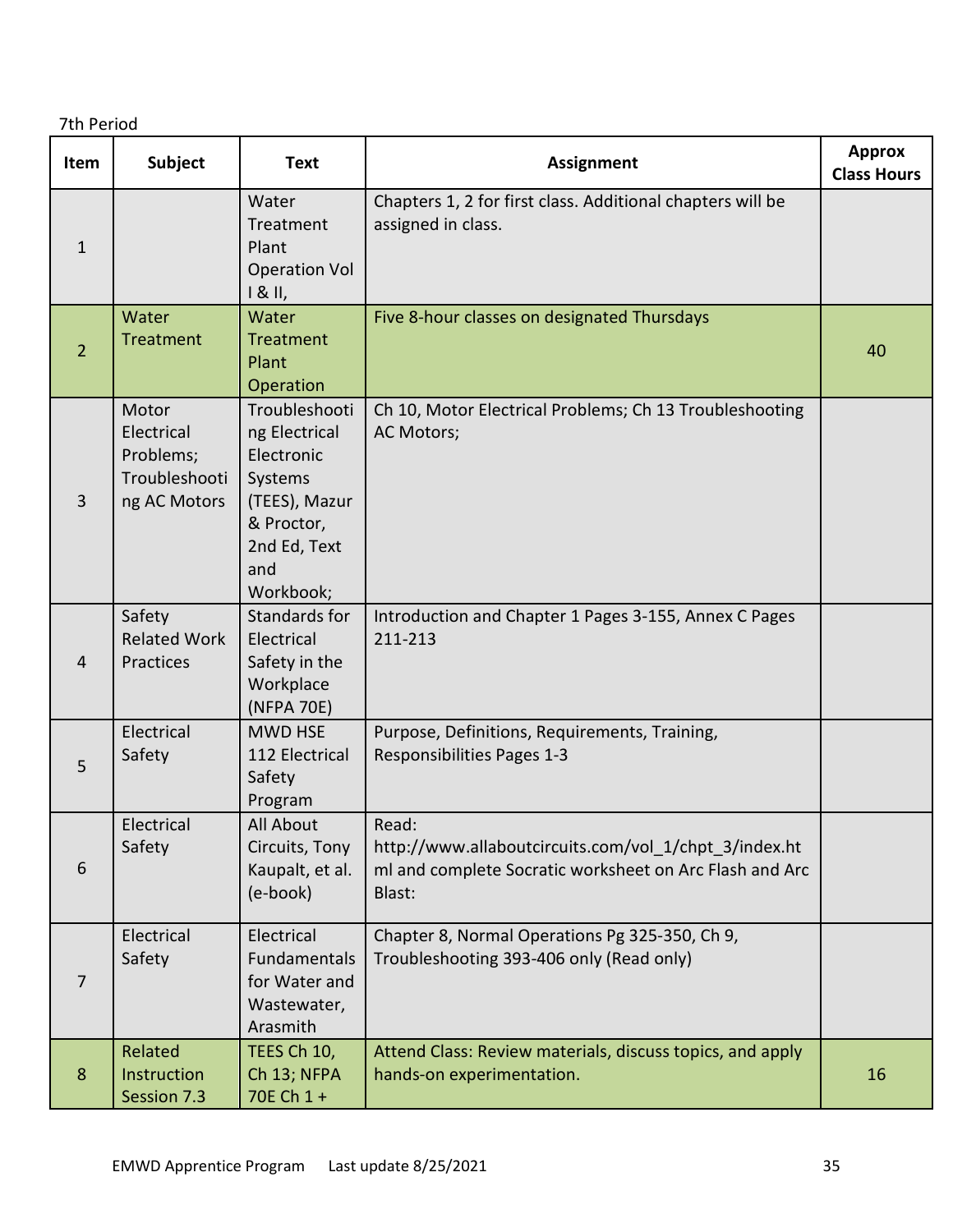|    |                                                         | Annex C;<br><b>HSE112,</b>                                                                       |                                                                                                                                                                         |    |
|----|---------------------------------------------------------|--------------------------------------------------------------------------------------------------|-------------------------------------------------------------------------------------------------------------------------------------------------------------------------|----|
| 9  | Process<br>Control                                      | <b>TPC 271</b><br>Introduction<br>to Process<br>Control                                          | Lessons one through six                                                                                                                                                 |    |
| 10 | Electrical<br>Safety                                    | NFPA 70E<br>Handbook                                                                             | Chapter 2, Safety Related Maintenance Requirements<br>Pages 157-175, Annex E, F Pages 231-237                                                                           |    |
| 11 | Troubleshooti<br>ng Motor<br>Control<br><b>Circuits</b> | Troubleshooti<br>ng Electrical<br>Electronic<br>Systems<br>(TEES), Mazur<br>& Proctor,<br>2nd Ed | Ch 16 Troubleshooting Motor Control Circuits Text and<br>Workbook.                                                                                                      |    |
| 12 | Process<br>Control                                      | All About<br>Circuits, Tony<br>Kaupalt, et al.<br>(e-book)                                       | <b>Electrical Instrumentation Signals:</b><br>http://www.allaboutcircuits.com/vol 1/chpt 9/index.ht<br>ml. Read the first three "pages." No worksheet with this<br>one. |    |
| 13 | Related<br>Instruction<br>Session 7.4                   | TPC 271, TEES<br>Ch 16, NFPA<br><b>70E Electrical</b><br>Safety Ch 2                             | Attend Class: Review materials, discuss topics, and apply<br>hands-on experimentation.                                                                                  | 16 |
| 14 | Troubleshooti<br>ng Motor<br><b>Drives</b>              | Troubleshooti<br>ng Electrical<br>Electronic<br>Systems<br>(TEES), Mazur<br>& Proctor,<br>2nd Ed | Ch 17 Electric Motor Drives; Ch 18 Troubleshooting<br><b>Electric Motor Drives, Text and Workbook</b>                                                                   |    |
| 15 | Electrical<br>Safety                                    | NFPA 70E<br>Handbook                                                                             | Chapter 3 Pages 177-205, Annexes F - N Pages 233-263                                                                                                                    |    |
| 16 | Electrical<br>Safety                                    | <b>MWD HSE</b><br>112 Electrical<br>Safety<br>Program                                            | Appendix A - Safe Work Practices                                                                                                                                        |    |
| 17 | Related<br>Instruction<br>Session 7.5                   | TEES Ch 17,<br>Ch 18; NFPA<br>70E Ch 3 +<br>Annexes;<br><b>HSE112</b><br>Appendix A;             | Attend Class: Review materials, discuss topics, and apply<br>hands-on experimentation.                                                                                  | 16 |
|    |                                                         |                                                                                                  | <b>Total Hours</b>                                                                                                                                                      | 88 |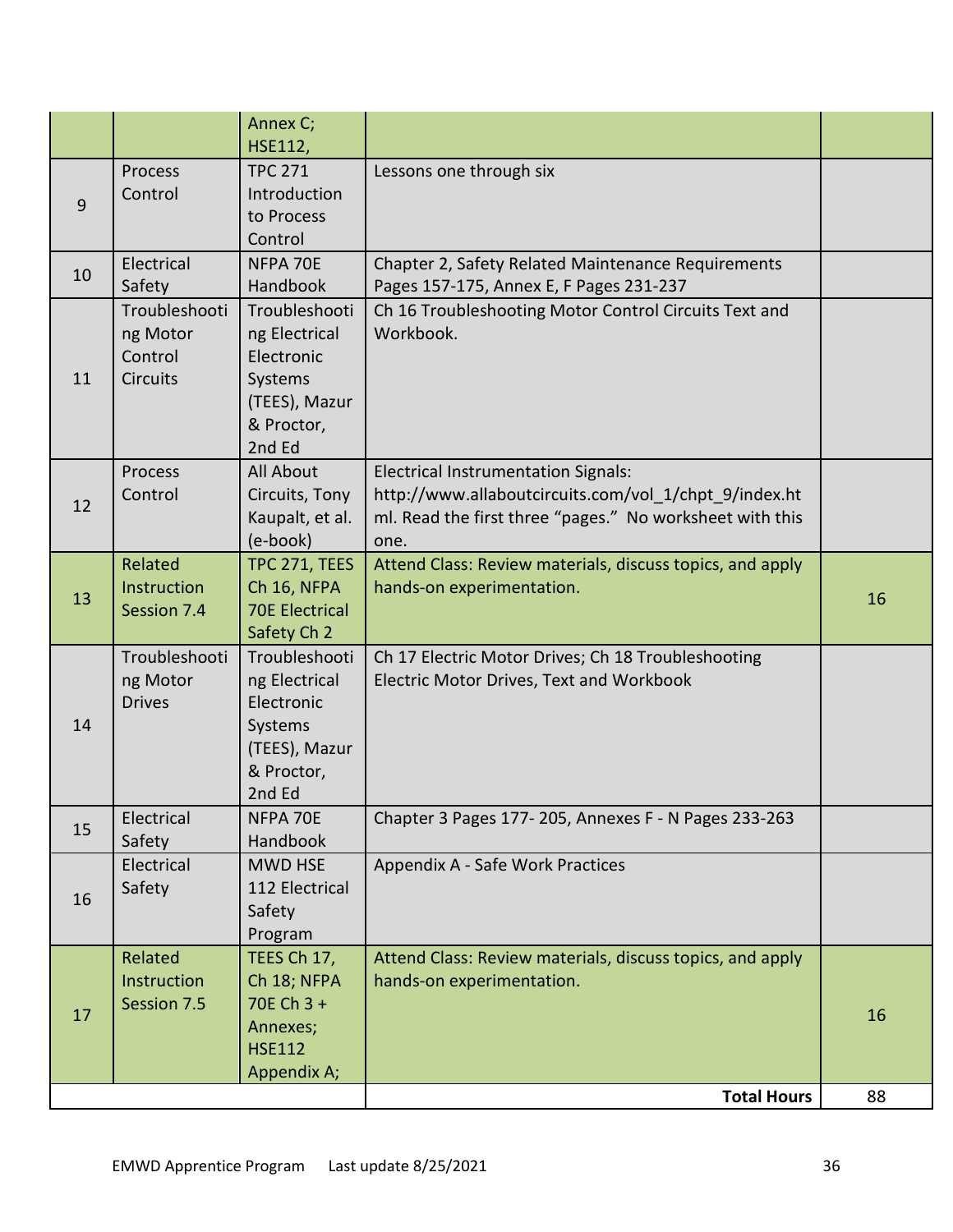| Item           | <b>Subject</b>                                     | <b>Text</b>                                                                                                           | <b>Assignment</b>                                                                                                                   | <b>Approx</b><br><b>Class Hours</b> |
|----------------|----------------------------------------------------|-----------------------------------------------------------------------------------------------------------------------|-------------------------------------------------------------------------------------------------------------------------------------|-------------------------------------|
| 1              | Power<br>Distribution                              | Troubleshooti<br>ng Electrical<br>Electronic<br>Systems, 2nd<br>Ed (TEES) Ch<br>14                                    | Introduction to understanding and troubleshooting the<br>design and faults of common power distribution systems<br>and transformers |                                     |
| $\overline{2}$ | Transformers                                       | National<br>Electrical<br>Code (NEC)<br>Article 450.<br><b>Includes Mike</b><br><b>Holt</b><br>workbook<br>questions. | Installing code compliant transformer installations.<br>Includes Mike Holt workbook questions.                                      |                                     |
| 3              | <b>Power Quality</b><br>Lab                        | Handout.                                                                                                              | Southern California Edison Power Quality Lab. Location to<br>be announced.                                                          | 8                                   |
| $\overline{4}$ | Transformers                                       | Principles of<br>Hydro-Electric<br>Power (PHEP)<br>Ch 23:<br><b>Transformers</b>                                      | Understanding the function and installation of<br>transformers for power distribution and metering.<br>Review questions for LPT.    |                                     |
| 5              | Related<br>Classroom<br>Instruction<br>Session 8.1 | TEES CH 14;<br><b>NEC Art 450;</b><br>PHEP Ch 23                                                                      | Attend Class: Review materials, discuss topics, and apply<br>hands-on experimentation.                                              | 16                                  |
| 6              | <b>Power Quality</b>                               | TEES Ch 15                                                                                                            | Understanding the effect power quality problems have<br>on electrical systems.                                                      |                                     |
| 7              | Electrical<br>Safety                               | Handbook for<br>Electrical<br>Safety in the<br>Workplace<br>(NFPA 70E).                                               | Ch 2 Safety Related Maintenance Requirements                                                                                        |                                     |
| 8              | Related<br>Instruction<br>Session 8.2              | TEES Ch 15;<br>NFPA 70E Ch<br>2;                                                                                      | Attend Class: Review materials, discuss topics, and apply<br>hands-on experimentation.                                              | 16                                  |
| 9              | Lighting<br><b>Circuits</b>                        | TEES Ch19                                                                                                             | Lighting terminology, lamps, and luminaires.                                                                                        |                                     |
| 10             | Troubleshooti<br>ng Lighting<br>Circuits           | TEES Ch 20                                                                                                            | Troubleshooting lamps, luminaires, switching controls,<br>ballasts and reading lighting blueprints.                                 |                                     |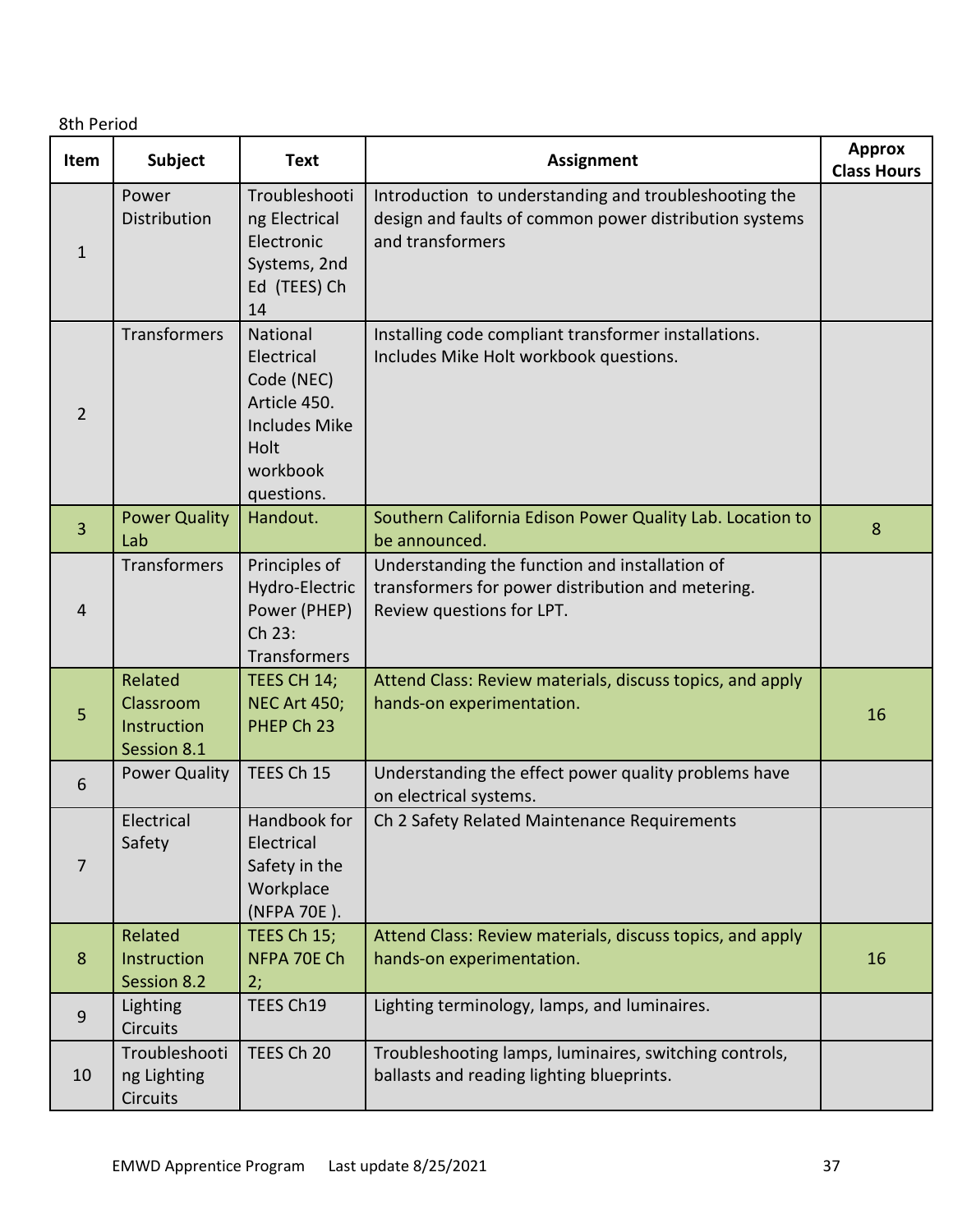| 11 | Safety<br>requirements<br>for special<br>equipment  | NFPA 70E<br>Chapter 3                                                        | Electrolytic cells, batteries, battery rooms, lasers, power<br>electronic equipment.                                                                 |    |
|----|-----------------------------------------------------|------------------------------------------------------------------------------|------------------------------------------------------------------------------------------------------------------------------------------------------|----|
| 12 | Switches and<br>Receptacles.                        | <b>NEC Art. 404</b><br>and 406.                                              | Switches and receptacles. Includes Mike Holt workbook<br>questions.                                                                                  |    |
| 13 | Related<br>Instruction<br>Session 8.3               | TEES Ch 19<br>and 20; NFPA<br>70E Ch 3; NEC<br>Art 404 and<br>406            | Attend Class: Review materials, discuss topics, and apply<br>hands-on experimentation.                                                               | 16 |
| 14 | Luminaires,<br>lampholders<br>and lamps.            | <b>NEC Art 410.</b><br><b>Includes Mike</b><br>Holt<br>workbook<br>questions | Achieving code compliance in installations with<br>luminaires.                                                                                       |    |
| 15 | Mechanical<br>and Solid<br><b>State</b><br>Switches | TEES Ch 22                                                                   | Troubleshooting circuits containing mechanical and solid<br>state switches.                                                                          |    |
| 16 | Session 8.4<br>Related<br>Instruction               | TEES Ch 22;<br><b>NEC Article</b><br>410                                     | Attend Class: Review materials, discuss topics, and apply<br>hands-on experimentation.                                                               | 16 |
| 17 | General<br>Motor<br>Maintenance                     | TEES Ch 26                                                                   | Preventative maintenance, lubrication, mounting,<br>recording meters, lockout/tagout enclosures, belt<br>tracking.                                   |    |
| 18 | Session 8.5<br>Related<br>Instruction               | TEES CH 26;<br>Session 8<br><b>Written Final</b><br>Exam                     | Attend Class: Review materials, discuss topics, and apply<br>hands-on experimentation. Note: this session will have<br>an in-class end of unit test. | 16 |
| 19 | Period 8<br>Demonstrate<br>d Proficiency            |                                                                              | Each student will be assigned one day only between<br>dates                                                                                          | 8  |
|    |                                                     |                                                                              | <b>Total Hours</b>                                                                                                                                   | 96 |